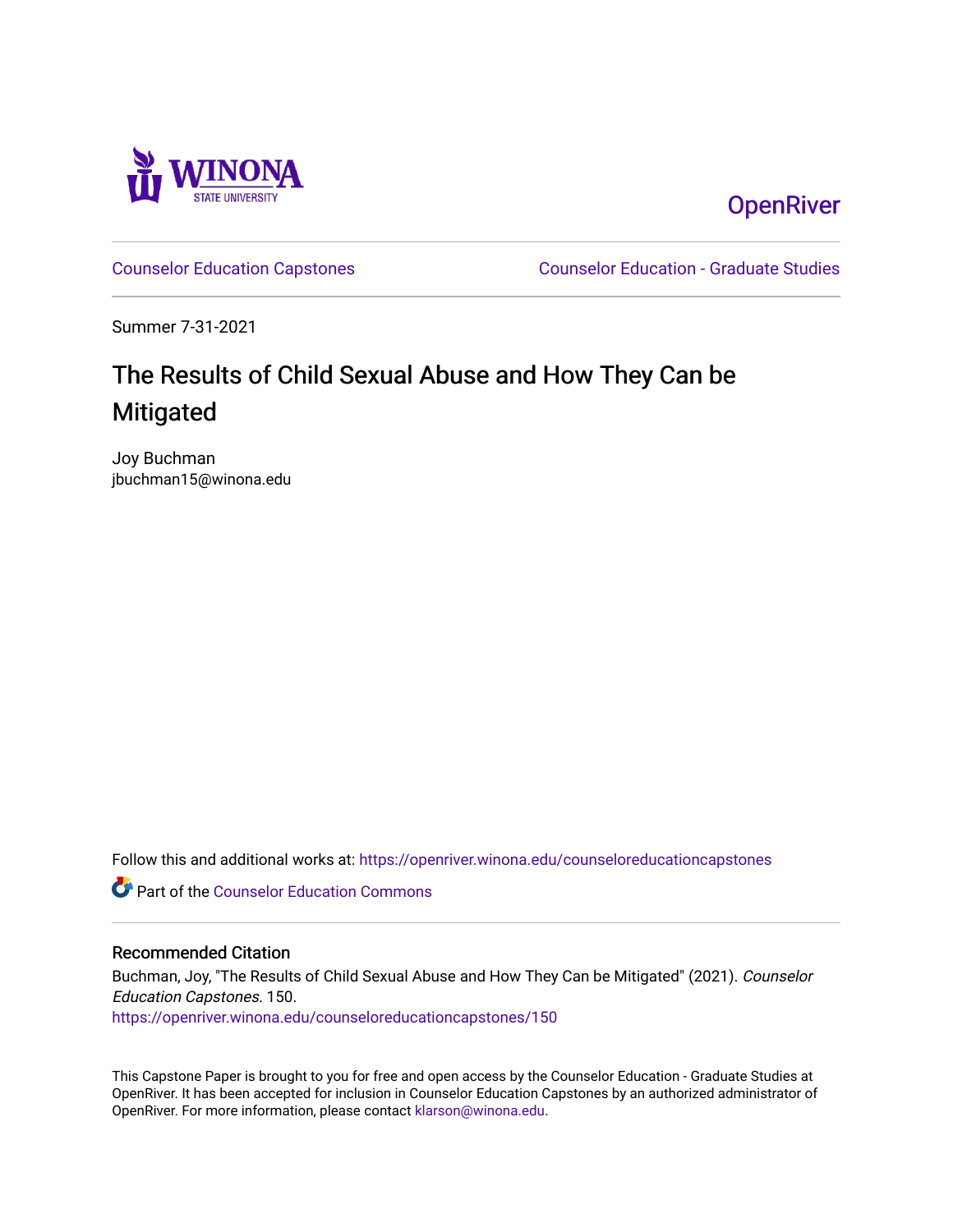Joy L. Buchman

A Capstone Project submitted in partial fulfillment of the

requirements for the Master of Science Degree in

Counselor Education at

Winona State University

Academic Semester, Summer 2021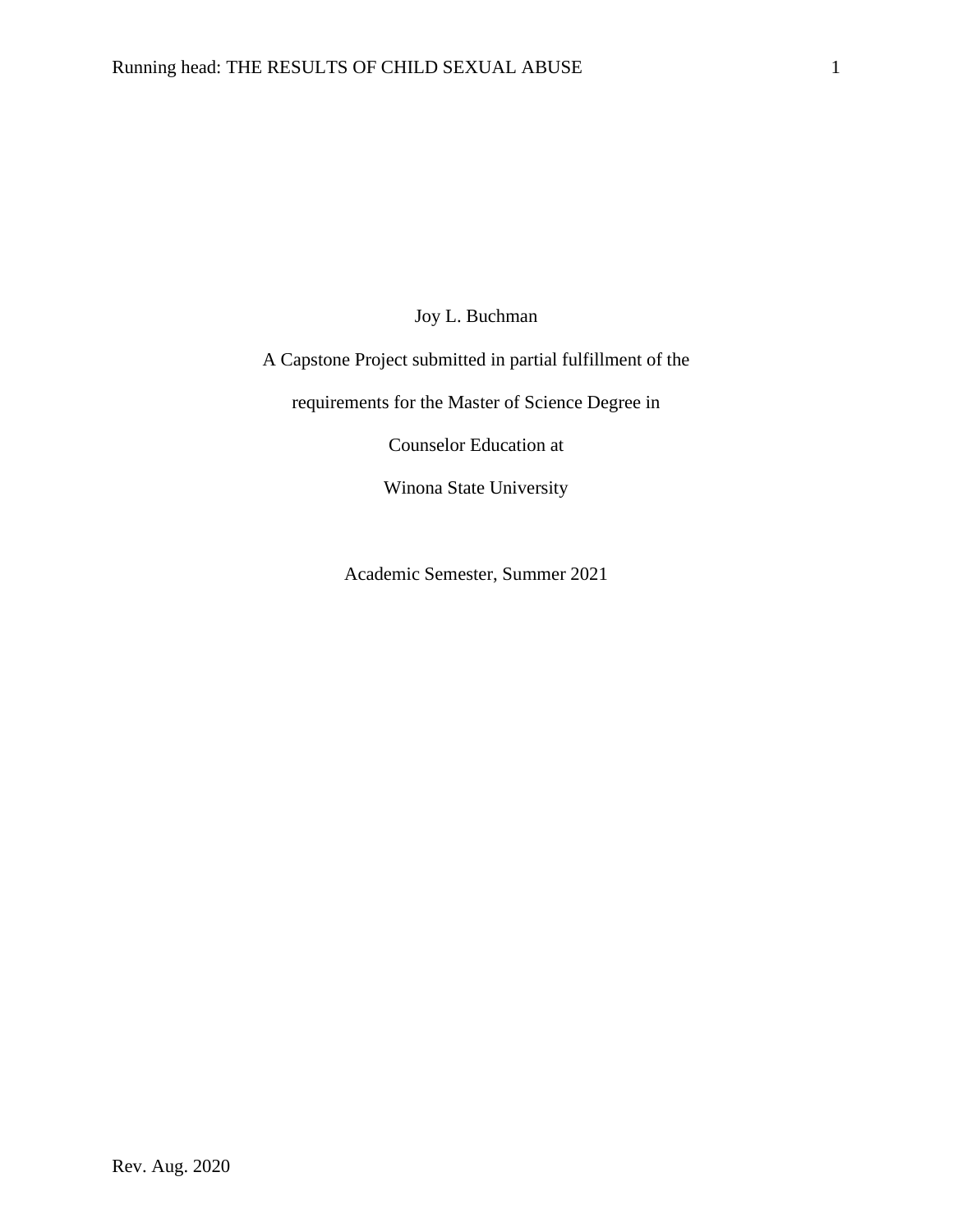Winona State University

College of Education

Counselor Education Department

CERTIFICATE OF APPROVAL

## CAPSTONE PROJECT

\_\_\_\_\_\_\_\_\_\_\_\_\_\_\_\_\_\_\_

The Results of Child Sexual Abuse and How They Can be Mitigated

This is to certify that the Capstone Project of

Joy L. Buchman

Has been approved by the faculty advisor and the CE 695 – Capstone Project

Course Instructor in partial fulfillment of the requirements for the

Master of Science Degree in

Counselor Education

| <b>Capstone Project Supervisor:</b> | Mary Fawcett, Ph.D. |
|-------------------------------------|---------------------|
|                                     | Name                |
|                                     |                     |
|                                     | Signature           |

Approval Date: \_\_\_\_\_\_July 31, 2021\_\_\_\_\_\_\_\_\_\_\_\_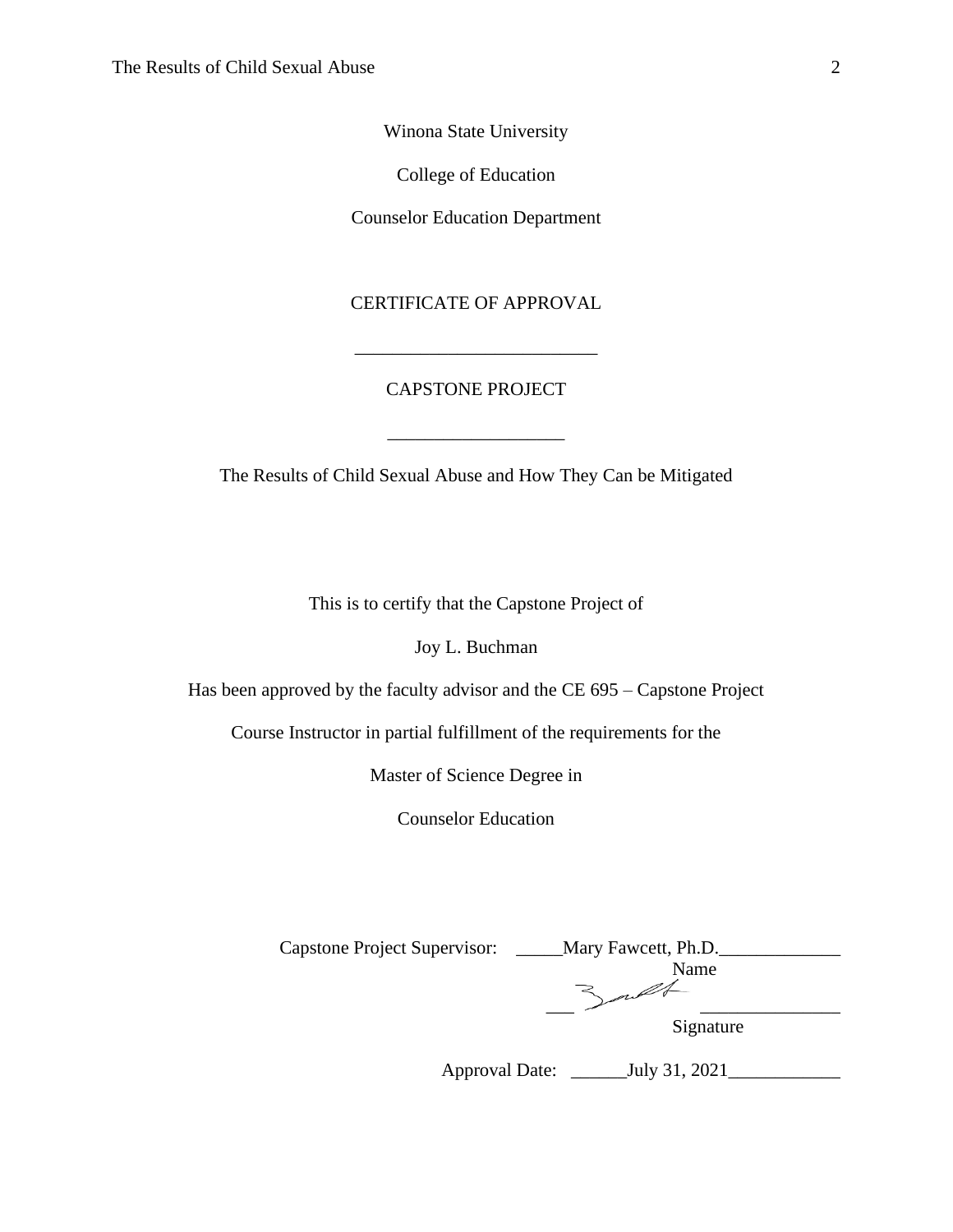#### Abstract

This review of literature sought to compile a list, albeit not exhaustive, of short and long-term effects of childhood sexual abuse (CSA) and several types of play therapy used to effectively mitigate these effects. CSA has a long reaching impact affecting a child's well-being, a nation's societal health in addition to having a massive financial impact worldwide. Some children who are sexually abused do not struggle with negative effects and others are impacted for a lifetime. Some effects of CSA are developmental, cognitive, physical and psychological. These effects can impact the way a child views themselves, adults and the world. This self and world view will have an impact on a child's ability to form healthy relationships in both childhood and later life. Familial and repeated sexual abuse are implicated in longer more impactful negative effects. Age difference between victim and perpetrator, relational health of child and caregiver's attachment style, and level of sexual abuse all impact the child's perceived level of trauma. In an attempt to review therapeutic treatments that were not limited by age or verbal ability two forms of play therapy are considered when evaluating the mitigating effectiveness of therapeutic treatments. Child-Centered Play Therapy and sandtray therapies were found to have a mitigating effect on the short and long-term negative effects of CSA. Results showed effectiveness in very young children, adolescents, older adults, all genders, all sexual orientations and numerous cultures.

Key words: Childhood sexual abuse; short-term effects; long-term effects; attachment; ACE's; Child-Centered Play Therapy; sandtray therapy.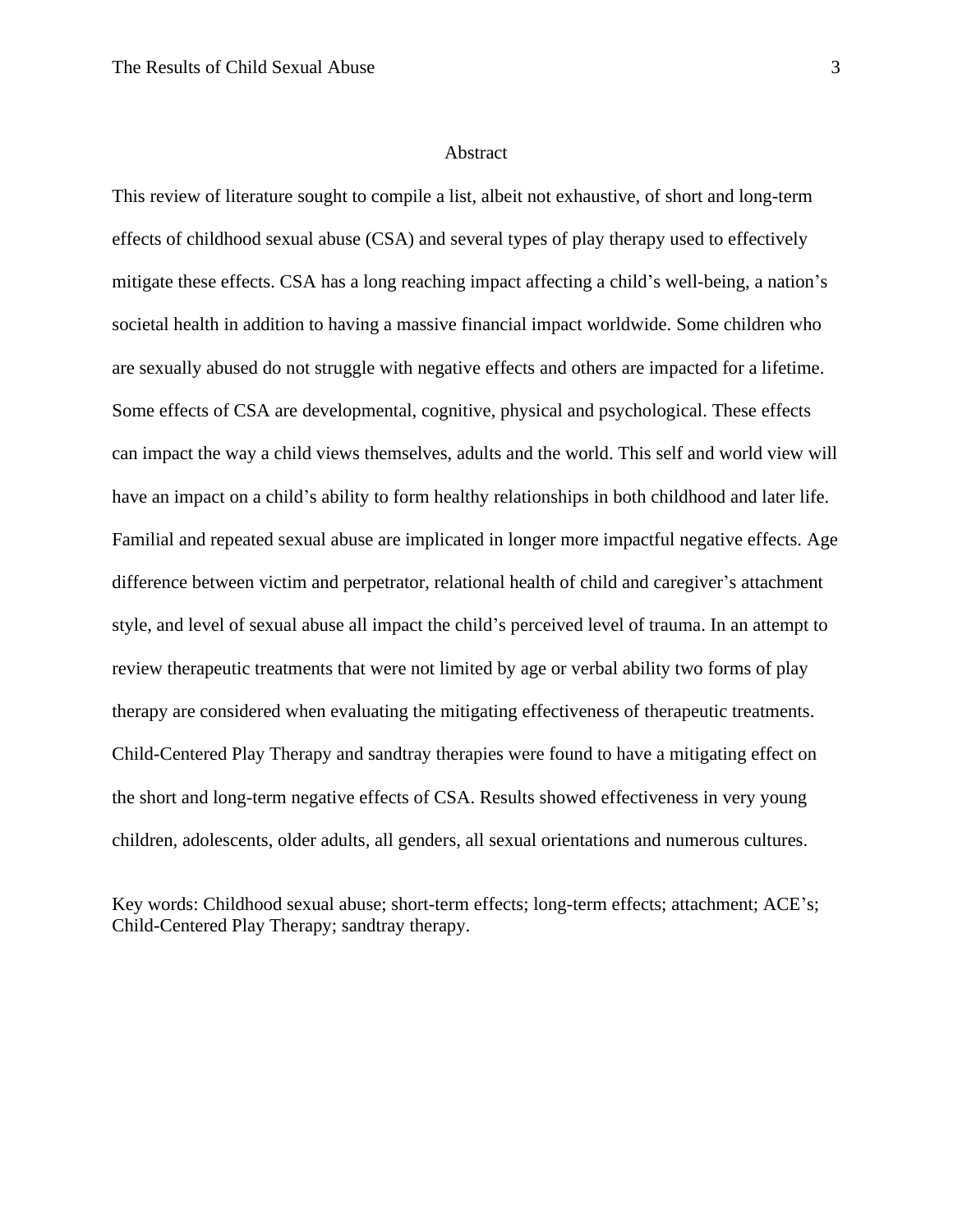| Contents |
|----------|
|----------|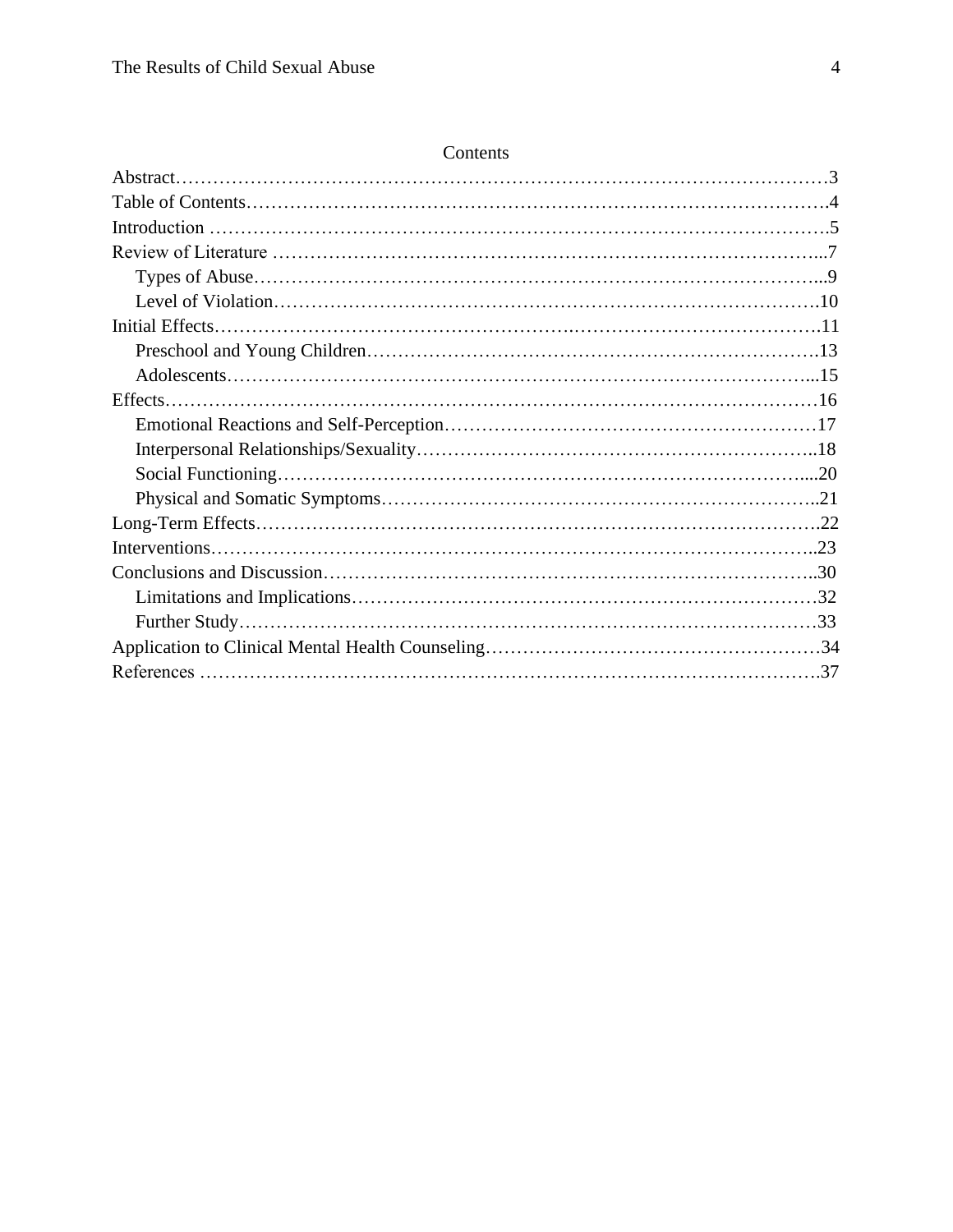#### **The Effects of Child Sexual Abuse and How They Can Be Mitigated**

"Child maltreatment may be the single most preventable and intervenable contributor to child and adult mental illness in the country" (De Bellis, 2001, pg. 539). According to Starr Commonwealth Children of Trauma & Resilience Guidebook (2019), trauma's impact on our society costs 94 billion dollars a year. Childhood sexual abuse (CSA) can result in a host of physical and psychological problems which, when left untreated, continue to affect victims throughout their lives (Felitti et al., 1998; Rellini & Meston, 2011; Somer, 2000). According to CDC-Kaiser Permanente Adverse Childhood Experiences (ACE) Study respondents who reported having four or more exposures to adverse childhood experiences are 4-12 times more likely to have multiple health risk factors as they age than respondents reporting no ACEs. These health factors include depression, suicidality, alcoholism and drug abuse, smoking, sexually transmitted disease, physical inactivity and obesity, heart and liver disease, chronic lung disease and cancer (Felitti et al., 1998).

Felitti et al. (1998) linked the long-term health problems to the coping strategies employed by those with four or more ACEs. These types of coping strategies utilize the pharmacological and psychological benefits of drugs, alcohol, sex, smoking and overeating as a means of coping with the stress of the adverse experiences. The long-term effects of these chronic coping techniques result in poor health status and disease in adulthood (Felitti et al., 1998). In addition to the physical ramifications of ACEs are the chronic psychological and longterm effects. They noted that depression is a common feature in children exposed to adverse experiences (Felitti et al., 1998). The neurobiological systems involved in the normal progress of emotional/behavioral regulation as well as physical and cognitive development are negatively impacted by the acute and chronic stress of childhood abuse (De Bellis, 2001; Perry, 2005).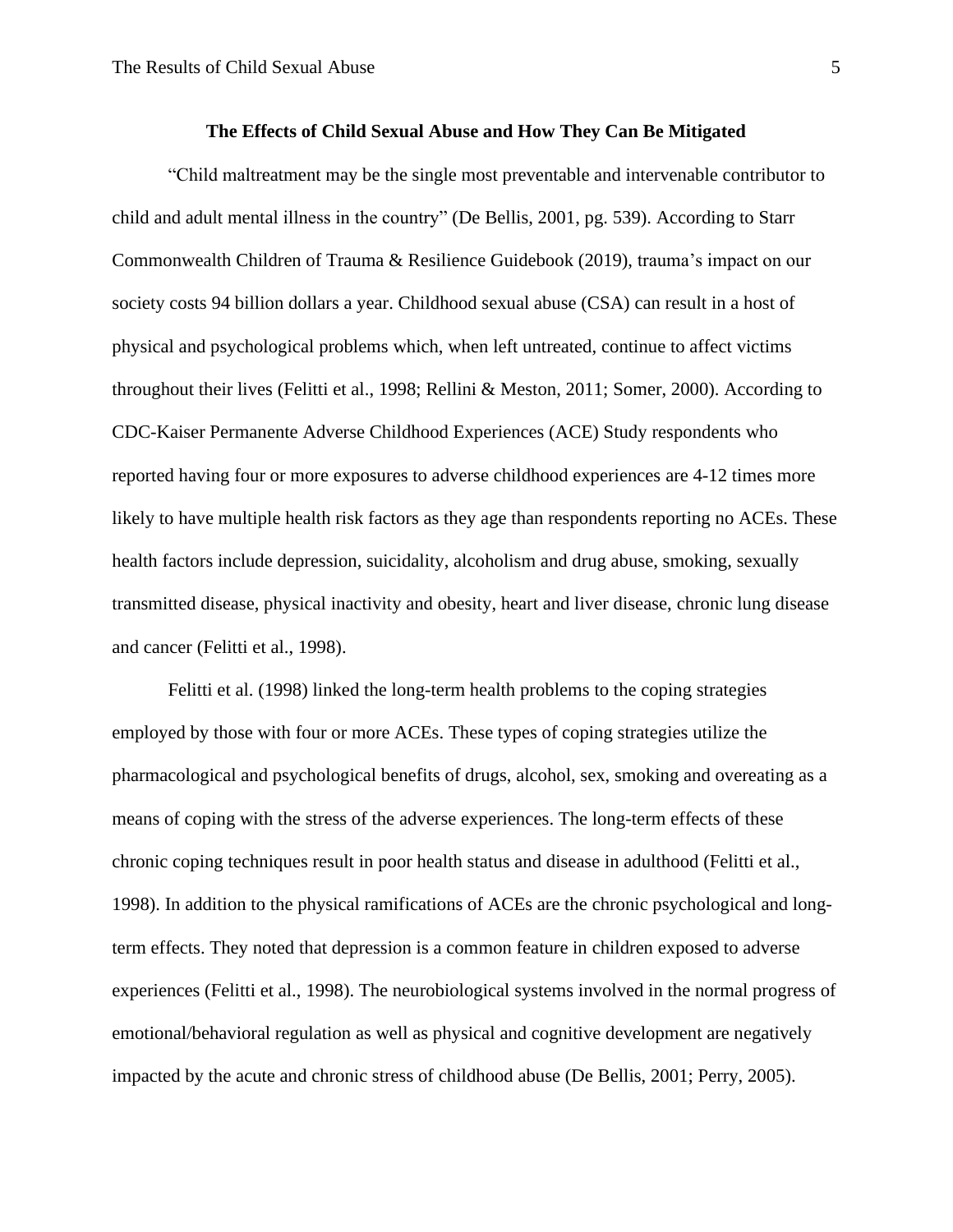Repeated abuse by caretakers can affect normal childhood development (De Bellis, 2001), and create maladaptive schema effecting the child's interpretation of themselves and others even to the extreme of self-loathing (Somer, 2000). This self-loathing can cause the survivors of CSA to neglect their physical and emotional health resulting in long-term health issues (Felitti et al., 1998; Eli, 2000). Children who live in unstable or unsafe homes learn to adapt and form coping strategies to keep themselves safe (The National Child Traumatic Stress Network, 2018a; Somer, 2000). They can become hypervigilant and acutely aware of the emotional state of the adults in their lives. This hypervigilance is in response to physical or emotional threats these children may live with on a daily basis.

Post-Traumatic Stress Disorder can result from a single traumatic episode or long-term chronic abuse (De Bellis, 2001). When this abuse is perpetrated by a trusted caregiver or person in authority it causes dysfunction and traumatization of the interpersonal relationship which, among other things, can affect the child's ability to form trusting relationships in the future (De Bellis, 2001; Kozak et al., 2017). This paper will focus more on the impact of CSA when the perpetrator has a personal relationship with the child and aspects of the initial and long-term impact on survivors. Then it will look at evidence-based treatments used to effectively mitigate many of the effects of CSA. Both fall under the broad heading of play therapy but this paper will look at Child-Centered Play Therapy and sand tray therapies respectively.

#### **Review of Literature**

"We are the product of our childhoods" (Perry, 2005, para. 29)

According to Committee on the Rights of the Child (2011, p. 10):

Sexual abuse and exploitation includes: (a) The inducement or coercion of a child to engage in any unlawful or psychologically harmful sexual activity; (b) The use of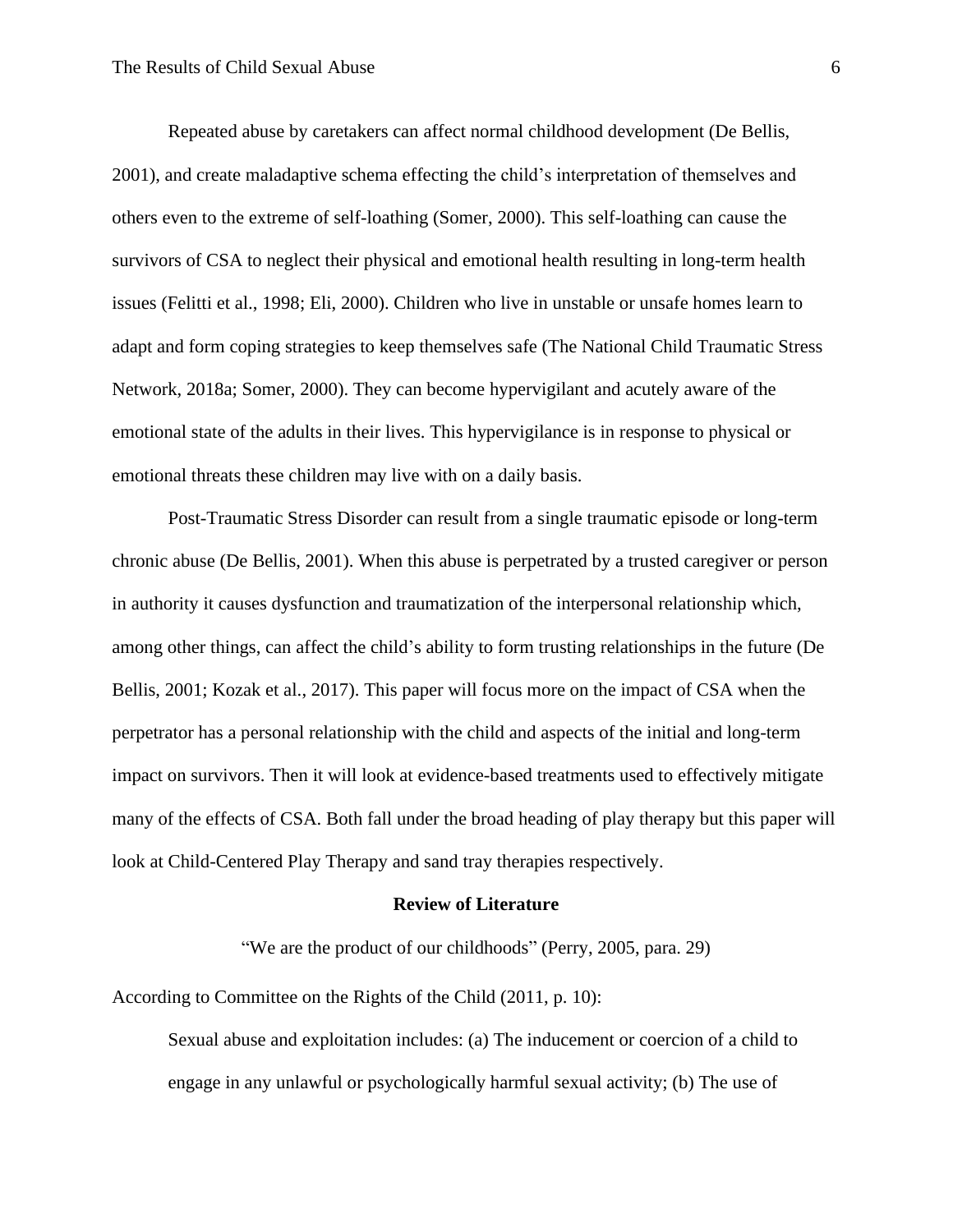children in commercial sexual exploitation; (c) The use of children in audio or visual images of child sexual abuse; (d) Child prostitution, sexual slavery, sexual exploitation in travel and tourism, trafficking (within and between countries) and sale of children for sexual purposes and forced marriage. Many children experience sexual victimization which is not accompanied by physical force or restraint, but which is nonetheless psychologically intrusive, exploitative, and traumatic. Sexual abuse comprises any sexual activities imposed by an adult on a child, against which the child is entitled to protection by criminal law. Sexual activities are also considered as abuse when committed against a child by another child, if the child offender is significantly older than the child victim or uses power, threat or other means of pressure. Sexual activities between children are not considered as sexual abuse if the children are older than the age limit defined by the State party for consensual sexual activities.

A review of the literature indicates CSA is a major public health issue in America (Brown & Finkelhor, 1986; Felitti et al., 1998; National Scientific Council on the Developing Child, 2004; Perry, 2005; Kozak et al., 2017), and around the world in all cultures, races, sexual orientations and all types of families presenting an array of initial and long-term effects (Kenny & McEachern, 2000; Dube et al., 2005; Stoltenborgh, et al., 2011; Xu & Zheng, 2015; Roesler, 2019).

Culture, race and ethnicity have an impact on the survivors view of their abuse, as does gender, geographical origin, and sexual orientation which are all influencing factors in the prevalence of CSA reporting (Mennen, 1995; Kenny & McEachern, 2000; Stoltenborgh et al., 2011; Xu & Zheng, 2015). Stoltenborgh et al. (2011) indicated collectivist or individualistic cultural views of sexual norms may influence individual's willingness to report CSA. Along with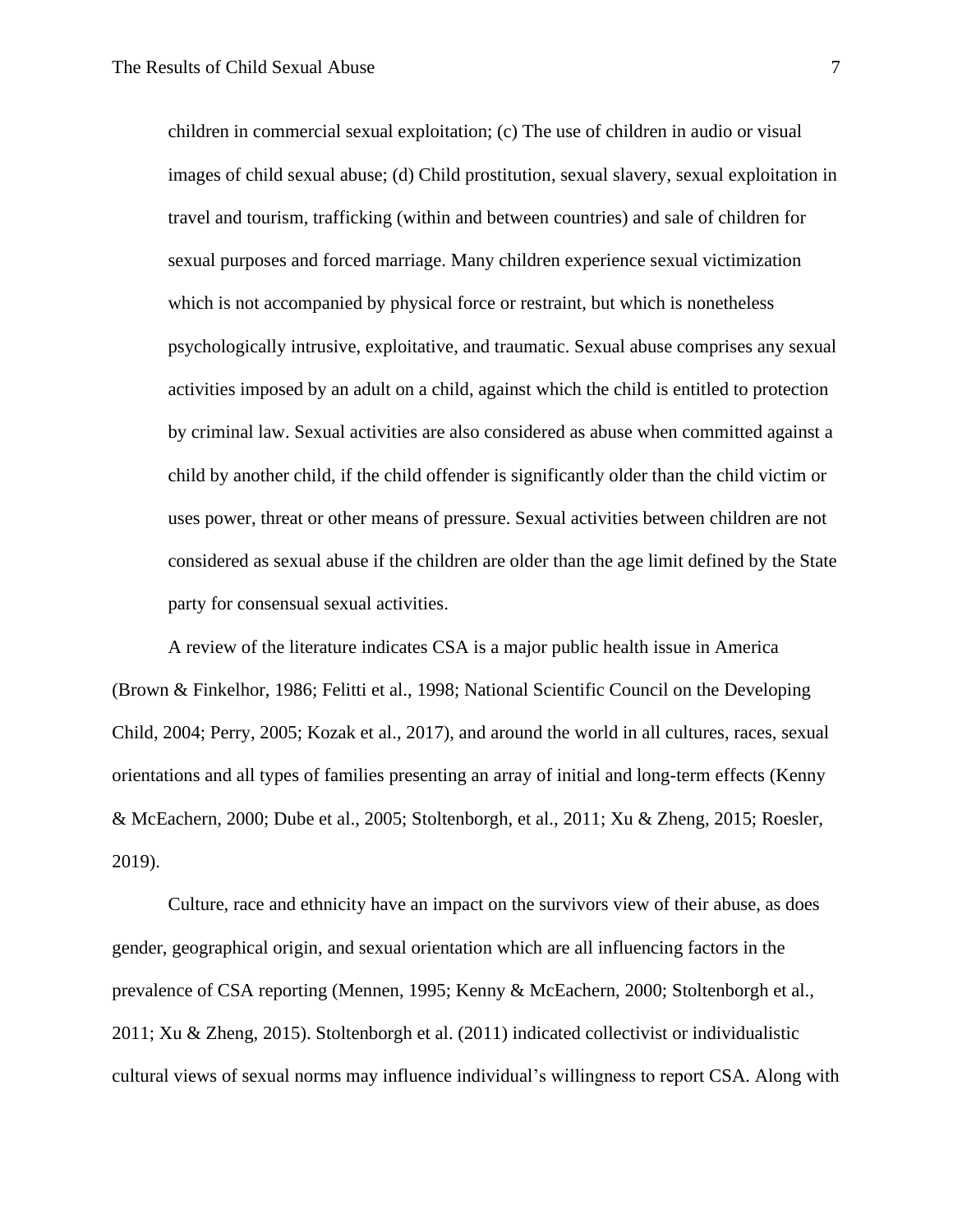culture other factors intertwined with the willingness to report are the child's perception of reporting the abuse, and their fear of the consequences, and their own feelings regarding the abuse (Kenny & McEachern, 2000).

According to several studies girls are at higher risk than boys for sexual abuse (Dube et al., 2005; Stoltenborgh et al., 2011; Karakurt & Silver, 2014; Xu & Zheng, 2015). These findings are supported by a retrospective cohort study of 17,337 adults which found 25% of females and 16% of males reported experiencing sexual abuse in childhood and showed similar long-term effects for both genders (Dube et al., 2005). A meta-analysis collecting data from 1980 through 2008 involving studies published around the world found despite cultural differences girls had a higher prevalence of reporting CSA (Stoltenborgh et al., 2011). In Stoltenborgh et al. (2011) only South America was an exception where boys had a slightly higher incidence of reporting. Asia, Australia, Europe, the United States and Canada have more than a two times higher prevalence of girls reporting than boys (Stoltenborgh, et al., 2011). Stoltenborgh, et al. (2011), and Kenny, McEachern, (2000) agreed although it is widely accepted that CSA occurs globally a consensus has not been reached as to its prevalence within ethnic groups.

Xu & Zheng (2015), conducted a meta-analysis looking at the prevalence of CSA reporting among gay, lesbian and bisexual individuals (GLB). Reports show women's sexuality are shaped by social influences and tends to be malleable thereby being susceptible to the effects of CSA and men's sexuality is more fixed and inflexible and less influenced by sexual abuse in childhood (Xu & Zheng, 2015). The causal relationship between CSA and sexual orientation is still speculative but data show a higher incidence of CSA among those of minority sexual orientation (male-22.2%; female-36.2%) than those reporting to be heterosexual (male-7.9%; female-19.7%) (Xu & Zheng, 2015). Xu & Xheng's (2015) meta-analysis was conducted with 65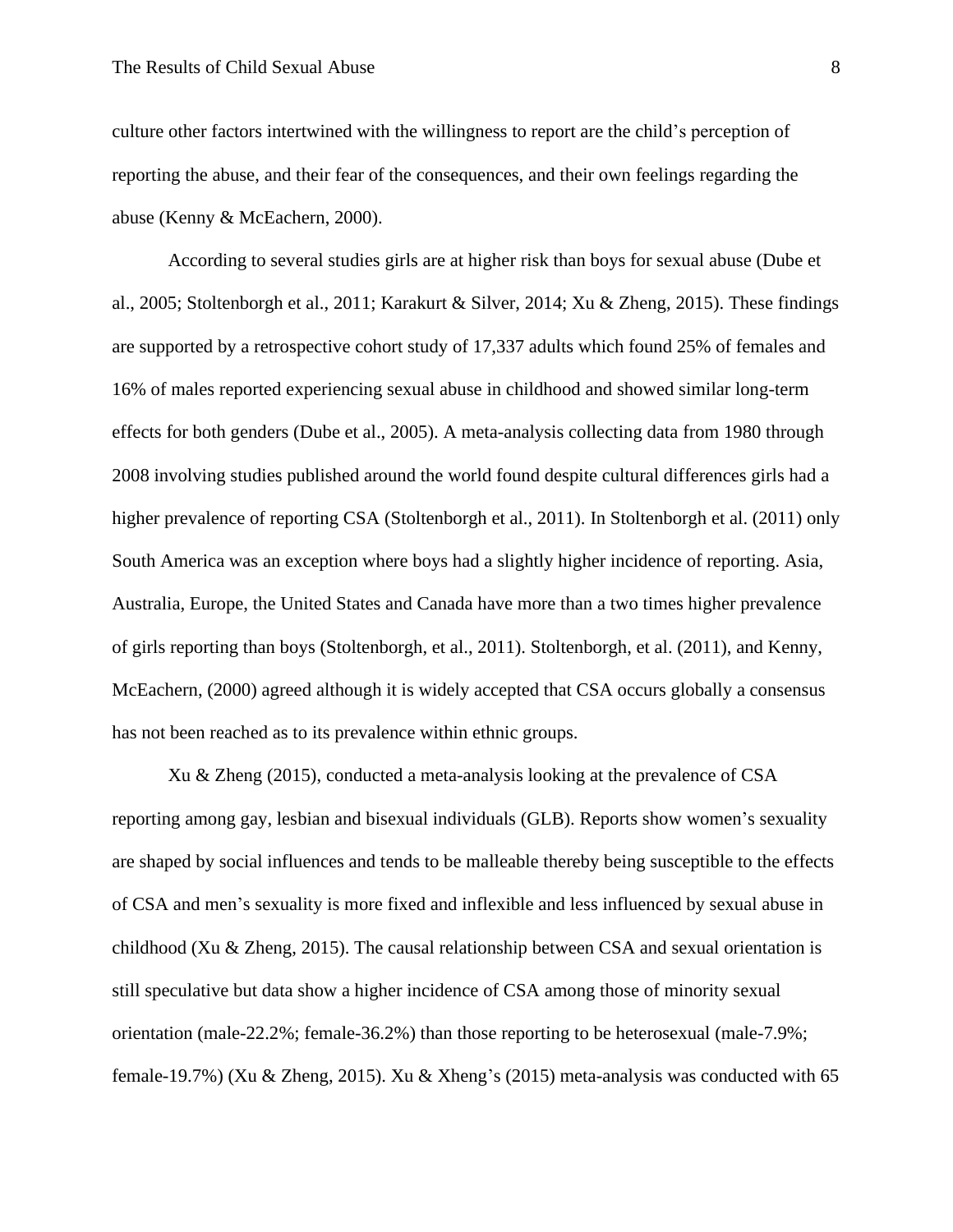studies over 9 countries. They concluded no significant difference of reporting among gay, bisexual or gay-bisexual men and the same with lesbian, bisexual or lesbian-bisexual women (Xu & Zheng, 2015). They did find a significance between male (22.2%) and female (36.2%) sexual minorities reporting CSA (Xu & Zheng, 2015).

The effects of CSA differ widely, and some studies indicate the reason is dependent on the type of abuse suffered and the perpetrator's relationship to the victim (Finkelhor, 1979; Brown & Finkelhor, 1986; Olafson, 2011). Xu & Zheng found sex of the perpetrator influences the severity of outcomes (Xu & Zheng, 2015). In other studies when a father or stepfather perpetrate the sexual abuse, and especially when penetration was completed, survivors report greater perceived trauma than when the perpetrator is another relative or stranger (Brown & Finkelhor, 1986; Russell, 1986, Olafson, 2011).

#### **Types of Abuse**

There are two types of sexual abuse; extra-familial and incest. Non-family abuse is sexual abuse which can be perpetrated by any non-family member such as a teacher, coach, priest etc. (Tal et al., 2018). Incest can be perpetrated by a parent to child or sibling to sibling or other family member to a child (Krienert & Walsh, 2011).

Krienert and Walsh (2011) found the most common form of sexual abuse is perpetrated between siblings and the type of sibling sexual abuse most commonly reported was forceable fondling (55%), the next highest was a combination of rape/sodomy (40%). In their study Krienert and Walsh (2011), indicate that sibling incest is estimated to occur three to five times more often than father-daughter incest. Krienert and Walsh (2011) utilized reports from 2000- 2007 from official National Incident-Based Reporting System (NIBRS) to compile statistical data on sibling sexual abuse from 13,013 incidents reported to law enforcement. The majority of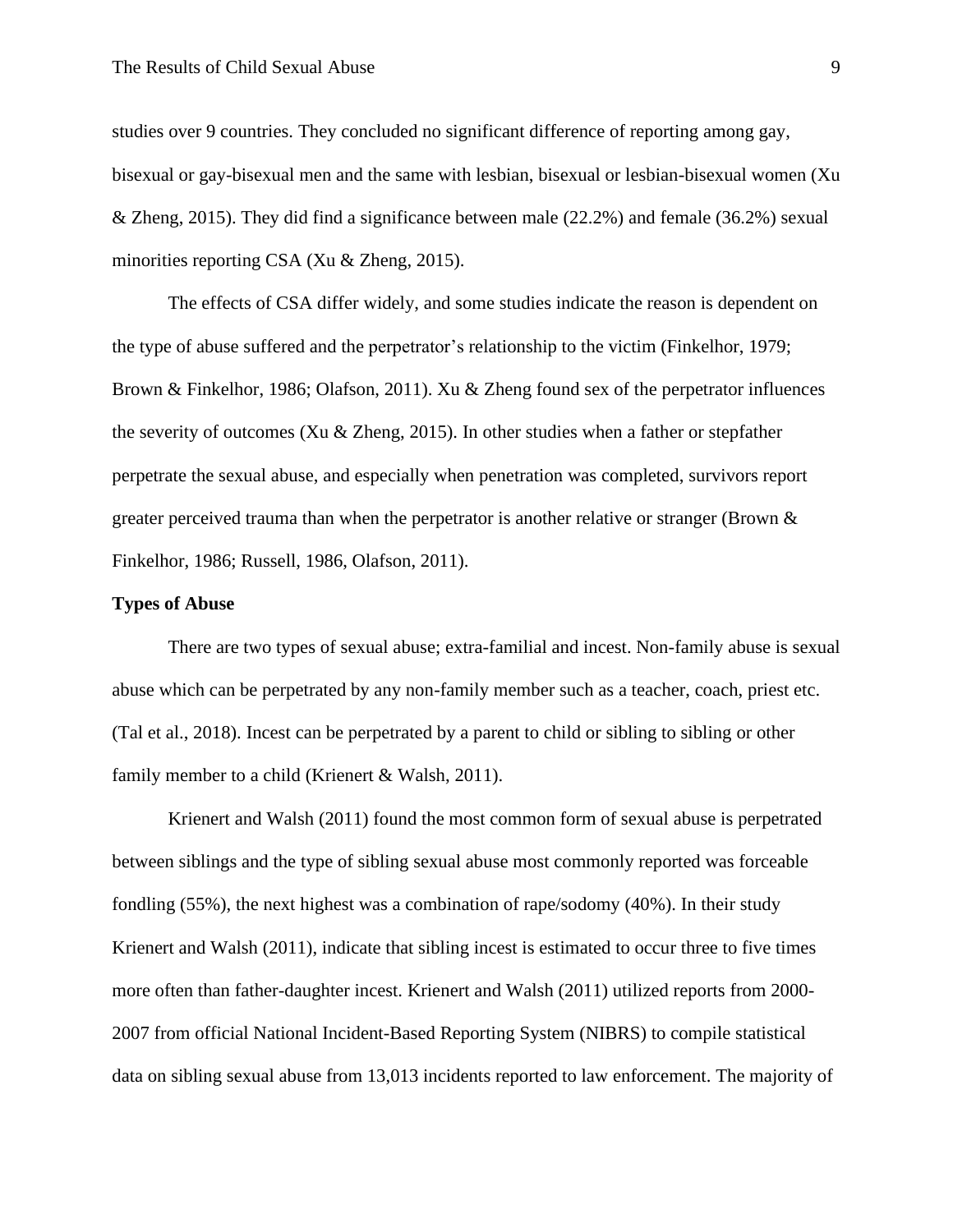victims were younger than thirteen years old with a mean age of eight years old and 83% were biological siblings. The largest percentage of cases (67%), were perpetrated by an older brother on a younger sister and 25% were male to male siblings.

When the perpetrator was a sister the common victims where boys as was the case when multiple offenders were involved (Krienert &Walsh, 2011). They found boys (37%) were more likely than girls (9%) to be victims of sodomy (Krienert &Walsh, 2011). In light of their statistical findings Krienert and Walsh (2011) recommend parents monitor the power differential between their children. Another aspect of incest is the betrayal the victim is left with. Victims of incest feel betrayed by the perpetrator and sometimes other members of the family often causing distrust in adults and lack of trust in future relationships (Karakurt & Silver, 2014).

#### **Level of Violation**

The levels of trauma experienced by survivors, when the sexual abuse is perpetrated by a family member or someone in a close relationship to the abused, may be higher dependent on the level of betrayal experienced by the victim (Brown & Finkelhor, 1986; De Bellis, 2001). In reviewing previous research Brown and Finkelhor (1986), cite four studies that indicate the level of trauma is more severe when a father or stepfather are the perpetrators of the abuse. Along with relationship to the perpetrator the type of sexual activity, physical contact or penetration, also dictates the level of trauma and negative outcomes (Brown & Finkelhor, 1986; Mennen, 1995; Draucker & Mazurczyk, 2013). Russell (1986) found 59% of adult women reported extreme trauma in cases where oral, vaginal and/or anal intercourse were attempted or completed.

In their study of the relationship between race/ethnicity and symptom severity Mennen (1995) found when penetration was involved Latina girls had significantly higher outcomes on measures of lack of self-worth, anxiety and depression than Latina girls whose abuse did not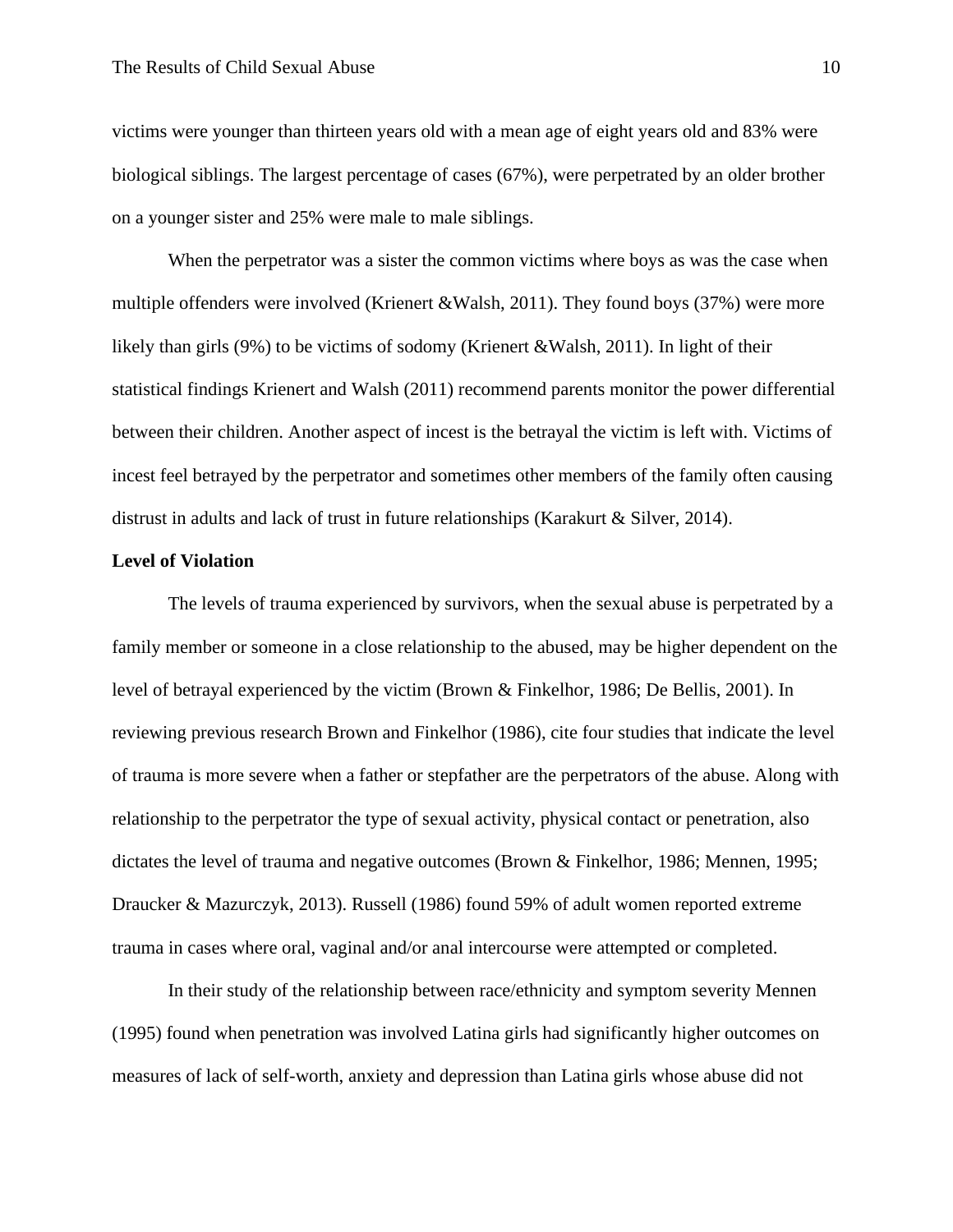involve penetration. Results from the "other" group which included Asian-American and other races, showed a similar direction to the Latina group when penetration was involved but did not have enough participants in this group to allow comparison (Mennen, 1995). From their study of research Brown and Finkelhor (1986), found that numerous studies agree that the more intimate the contact the greater the trauma. Empirical research has determined there is a higher rate of trauma in cases where force was used during sexual abuse than abuse where force was not used (Brown & Finkelhor, 1986).

#### **Initial Effects**

Some initial effects of CSA include a sense of estrangement, feeling numb, trouble sleeping, and nightmares (Finkelhor, 1990; Kendall-Tackett, 2002). Children who live in unstable or unsafe homes learn to adapt and form coping strategies to keep themselves safe (The National Child Traumatic Stress Network, 2018a; Somer, 2000). They can become hypervigilant and remain acutely aware of the emotional state of the adults in their lives (The National Child Traumatic Stress Network, 2018a). This hypervigilance is in response to physical or emotional threats these children may live with on a daily basis. In response to the presence of threatened harm children may hide their own emotions as a coping mechanism intend to keep themselves safe from ongoing abuse (The National Child Traumatic Stress Network, 2018a; Somer, 2000). These attenuated feelings are dissociative defenses victims acquire in an attempt to avoid the overwhelming fear and pain (Finkelhor, 1990; Somer, 2000; Karakurt & Silver, 2014). Some victims of childhood abuse respond with hypervigilant behavior while others respond by repressing awareness of environmental risks which puts them at higher risk of revictimization (Eli, 2000; Perry, 2005). These accommodations can result in long-term sequelae reaching far into later life (Eli, 2000).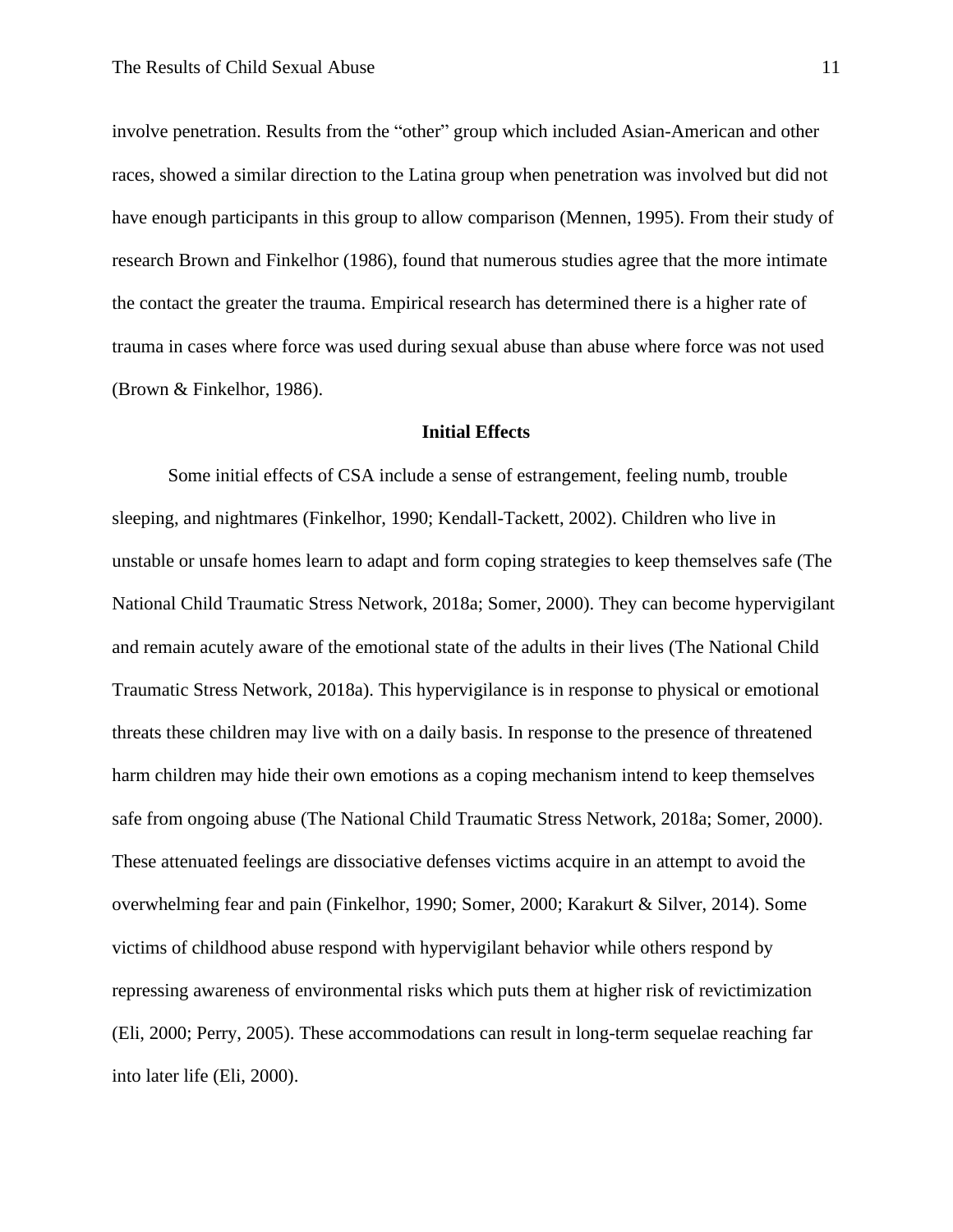Several studies report age of abuse was an indicator of higher levels of perceived trauma (Browne & Finkelhor, 1986; Xu & Zheng, 2015). These studies found the younger a child is at onset of abuse the greater the vulnerability to trauma. Browne and Finkelhor (1986) reported on four other studies showing younger age at onset does not indicated higher levels of trauma. Browne and Finkelhor (1986), in spite of the conflicting research, conclude there is a trend in the data indicating younger age at onset does implicated higher levels of trauma but this single factor is affected by other environmental and individual factor that create a complex set of data that is not fully understood.

Another factor impacting the degree to which survivors experience trauma is how supported they feel by parents or primary caregivers (Godbout et al., 2014). A long-term study on the impact of parental support on future relationships of CSA survivors found when children perceived positive support from parents or primary caregiver these children had healthier interpersonal and intrapersonal adjustment (Kenny & McEachern, 2000; Godbout et al., 2014). They found that participants who perceived parents as unsupportive had more psychological distress and issues with abandonment anxiety (Godbout et al., 2014). From their findings Godbout et al. (2014), found support that survivors with unsupportive parents reinforce their child's view of themselves as being worthless and that attachment figures are not trustworthy resulting in concerns about abandonment in future relationships. Another finding was survivors whose parents intervened when the abuse was disclosed reported having higher levels of intimacy than even non-abused participants indicating parental involvement has a long-term impact on survivor's ability to sustain healthy intimate relationships (Godbout et al., 2014).

## **Preschool andYoung children**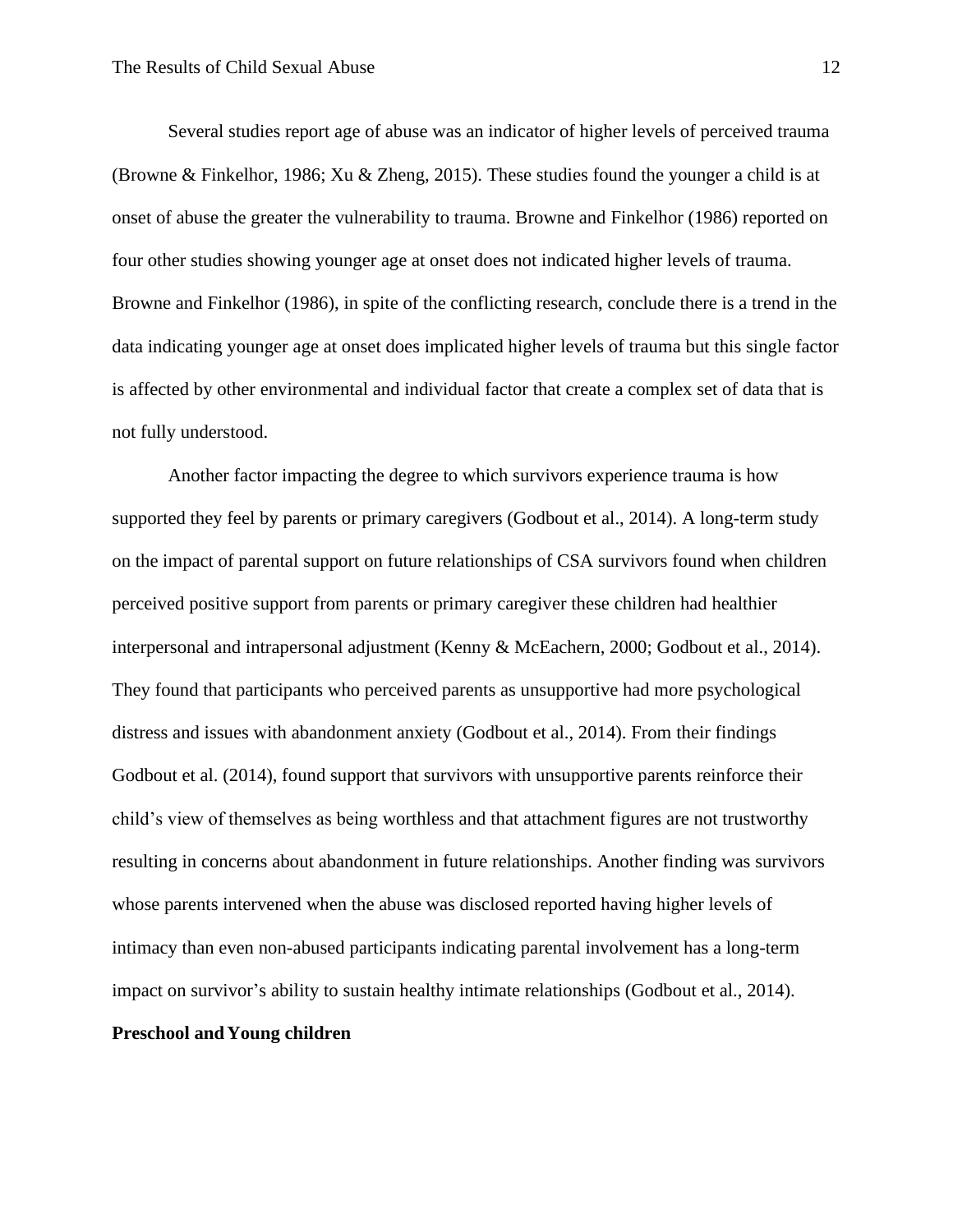Even in utero the environment in which the mother is subjected to can impact the fetus's brain development (Perry, 2005). In utero and in the first four years of life a child's developing brain is organized according to the environment it develops in (National Scientific Council on the Developing Child, 2004; Perry, 2005). Children raised in loving homes with responsive caregivers have normal brain development whereas chaotic and disorganized home life including maltreatment will create neural connections that reflect this disorganization (Perry, 2005; Center on the Developing Child, 2007). At this stage of development neural connections that have been fortified by repetitive use, such as repeated sexual abuse, will remain strong while others that have not been strengthened by repetition will be pruned (Perry, 2005). Early experiences influence how the brain is structured and are the building blocks for the child's abilities to form relationships, learning, and social capabilities throughout life (National Scientific Council on the Developing Child, 2004; Perry, 2005; Center on the Developing Child, 2007).

Child sexual abuse falls under the category of maltreatment and is an environmental risk factor that can affect a child's development (Center on the Developing Child, 2007; Scarborough, 2009). Data collection on developmental delays in preschool survivors is made difficult due to inconsistent definitions of CSA across agencies (Scarborough, 2009). A study conducted by Scarborough (2009) compiled data indicating maltreatment in early childhood creates an extremely high risk of developmental delay in preschool and school age children. The cortex, the area of the brain that has control over the memory, perceptual awareness, and consciousness, is found to be smaller in children who have suffered trauma (The National Child Traumatic Stress Network, 2018a). A smaller cortex could impact the child's IQ, emotion regulation capabilities and there is evidence that these children may lack the perception of safety particularly those without parental support (The National Child Traumatic Stress Network,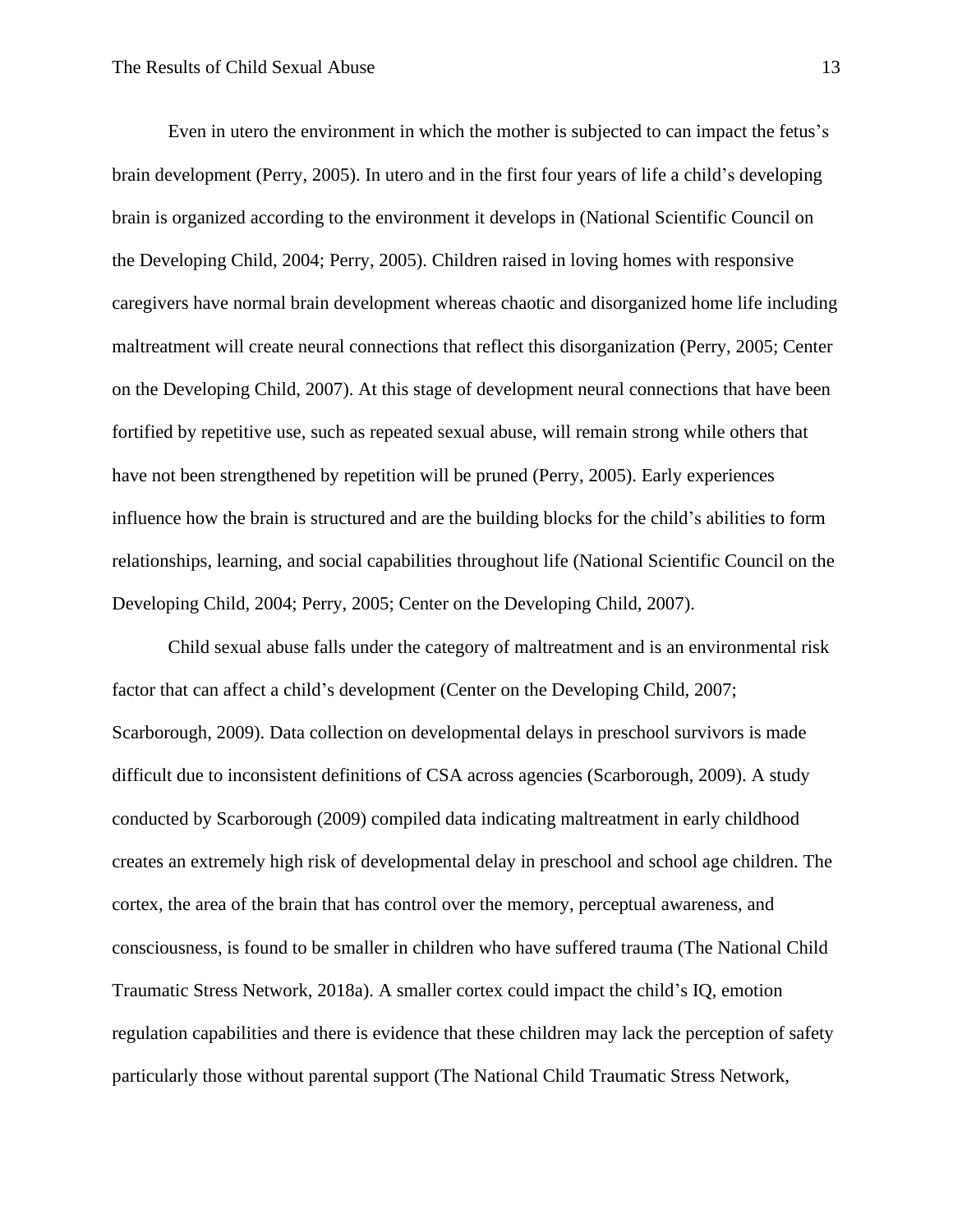2018a). Trauma in early life effects the foundation of the developing brain, at the time these neural systems are being created, causing these systems to be more vulnerable to future mental health problems (National Scientific Council on the Developing Child, 2004; Dunn et al., 2013; Gaskill & Perry, 2014).

Many factors play a role in the development of the brain therefore the effects of trauma are dependent on environmental factors, timing of trauma in the developmental cycle, genetics and epigenetics (Gaskill & Perry, 2014). When a maltreated child is exposed to chaotic, new or threatening experiences there is a shift in the brain activation and the upper regions shut down leaving the lower underdeveloped primal areas to respond to the activating event (Gaskill & Perry, 2014). These areas of the brain are often underdeveloped therefore these children will respond in a disorganized and impulsive manner (Gaskill & Perry, 2014). With the upper regions inaccessible children are unable to access the region of the brain that warns them of consequences or allows them to think and process information, even information previously well known to the child, in an effective way (Gaskill & Perry, 2014). These children have an understandably negative impact in school and social settings (National Scientific Council on the Developing Child, 2004; Gaskill & Perry, 2014).

The National Child Traumatic Stress Network (2018b), indicate that a young child's perception of a traumatic event may cause misconceptions that lead to a greater impact of that trauma for the child. Children under the age of two may "demonstrate poor verbal skills, exhibit memory problems, scream or cry excessively, or have poor appetite, low weight, or digestive problems" (The National Child Traumatic Stress Network, 2018b, p. 2). According to The National Child Traumatic Stress Network (2018b, p. 2) some of the effect of trauma children ages three to six may experience are: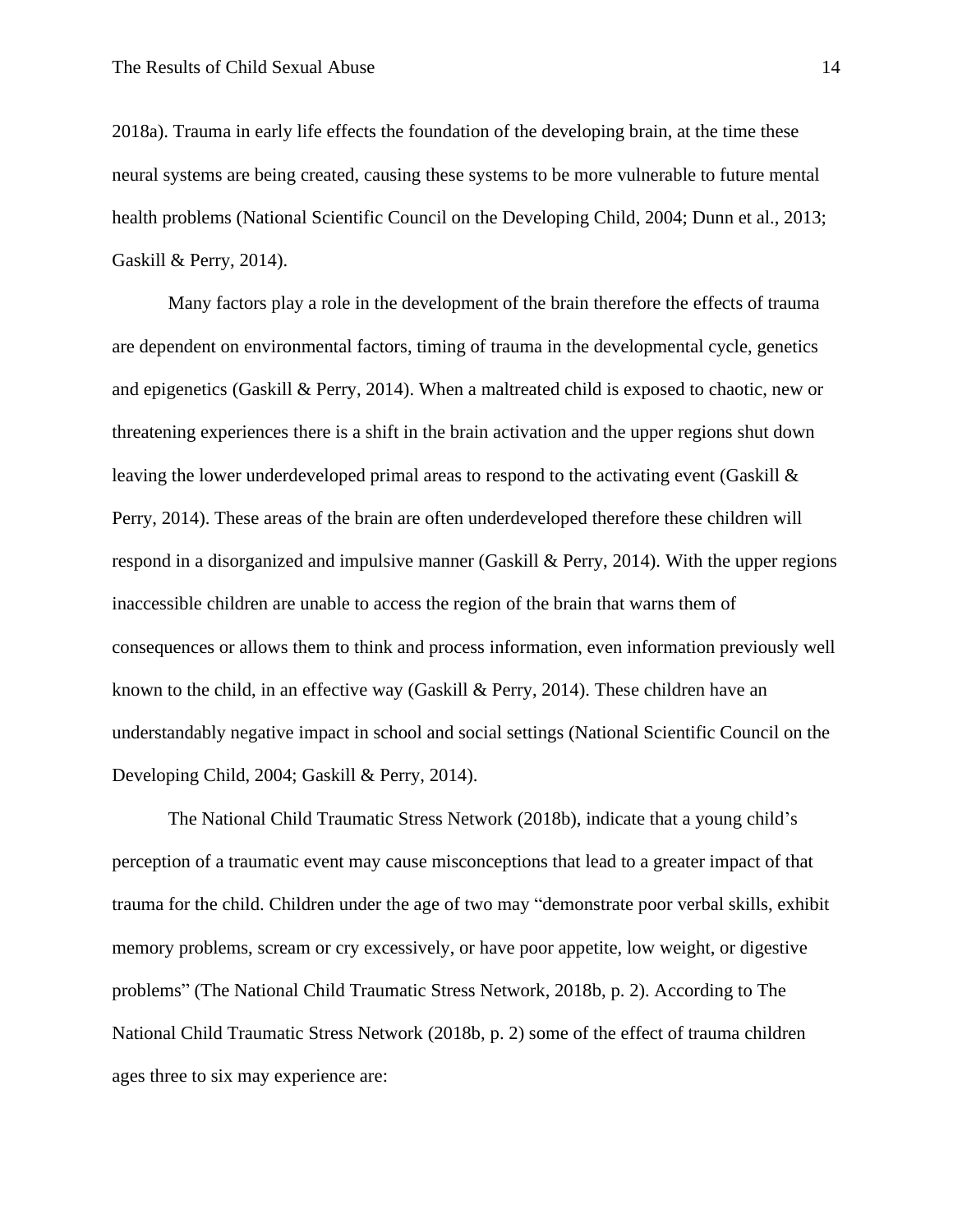Difficulties focusing or learning in school, develop learning disabilities, show poor skill development, act out in social situations, imitate the abusive/traumatic event, be verbally abusive, be unable to trust others or make friends, believe they are to blame for the traumatic event, lack self-confidence, experience stomach aches or headaches.

Caring and positive caregivers who provide a stable and safe environment will help build resilience in these children (The National Child Traumatic Stress Network, 2018b).

The development of emotion regulation occurs in early childhood and when these young children are the victims of sexual abuse it often results in behavior problems for preschooler and school age children (Yancey et al., 2011; Langevin et al., 2015). Early sexual abuse can result in deficits or dysfunctions of emotional regulation, anxiety, post traumatic symptoms, mood disorders and other mental health disorders (Gross, 2013). Emotion regulation is defined by Thompson (1994, pp. 27-28) as: "the extrinsic and intrinsic processes responsible for monitoring, evaluating, and modifying emotional reactions, especially their intensive and temporal features, to accomplish one's goals". Boys who were victims of maltreatment were more likely to have less emotion regulation according to parental report than girls (Langevin et al., 2015).

#### **Adolescents**

Survivors of CSA report a higher rate of adolescent pregnancies than non-sexually abused adolescents (Finkelhor, 1986; Homma et al., 2012). In one study reported on by Finkelhor (1986) adolescent pregnancy occurred in 11% of reported cases of father to daughter incest, another study reported 1 in 47 incidents of parental incest resulting in pregnancy. Sexual abuse in either childhood or adolescence increases the likelihood of risky sexual behaviors (Homma et al., 2012). Among these are early pregnancy, multiple sexual partners and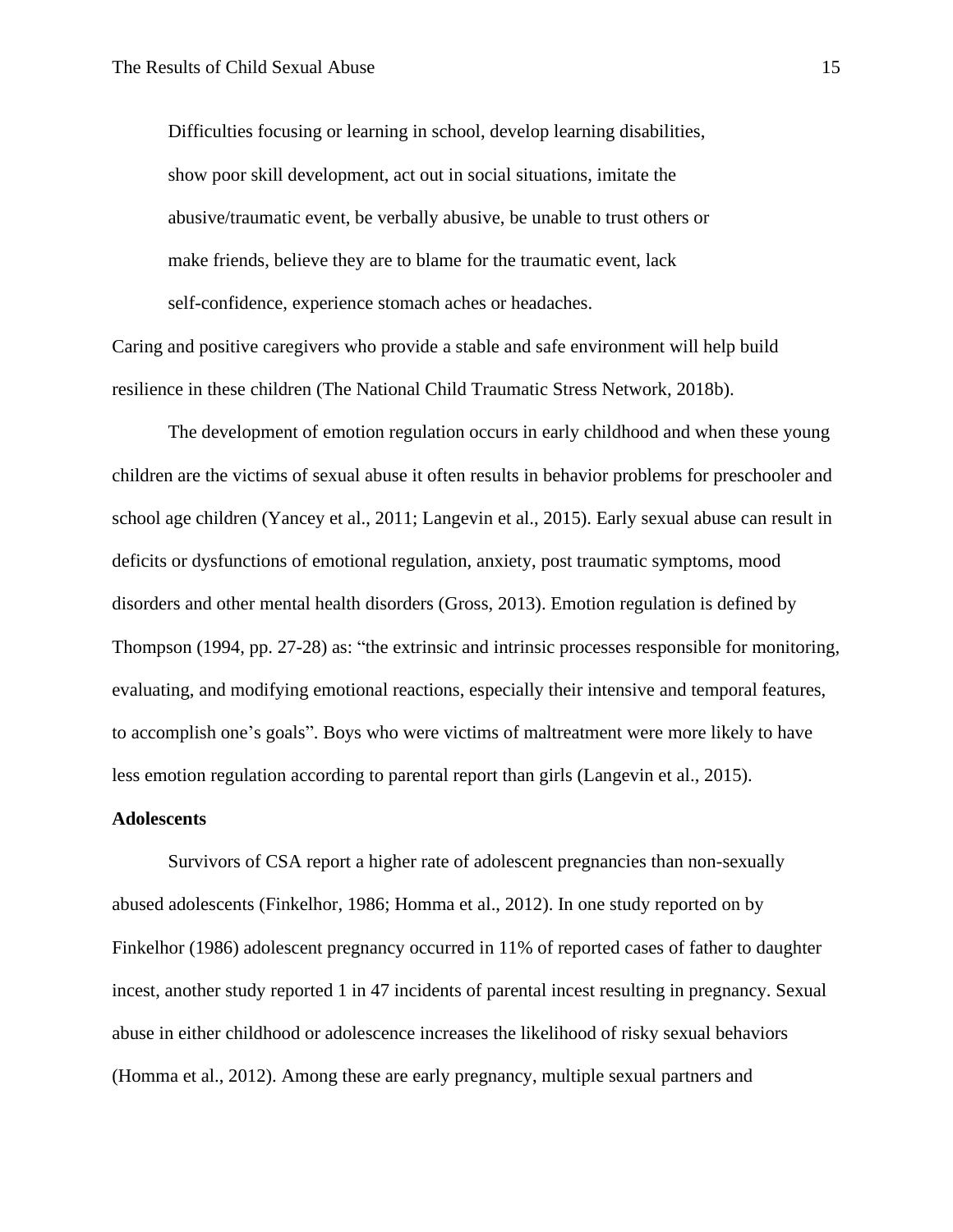unprotected sex (Mennen, 1995; Homma et al., 2012). A study conducted by Homma et al. (2012) found male survivors of sexual abuse had increased incidents of being involved in early pregnancy, unprotected sex and multiple sexual partners. Mennen (1995) found females engaged in risky sexual behaviors and had a higher incidence of STI's than males and African American females had the highest rate of STI's of all the racial groups studies.

In addition to an increase in risky sexual behaviors researchers of a longitudinal study with 813 maltreated or at-risk youth found participants with a history of CSA reported higher incidents of delinquency and violent behavior (Kozak et al. 2017). Kozak et al. (2017) report both male and female survivors of CSA were more susceptible to these behaviors than nonsexually abused children, females were 52 times less likely to have these behaviors than their male counterparts. Demographics of survivors of CSA who report delinquency and violent behaviors showed black respondents reported the highest rate of CSA at 3.2%, whites reported 2.2%, while mixed-race results were just over 1% and Hispanic results just under 1% (Kozak et al., 2017). These findings indicate almost two times higher incident rate of delinquency and violence for survivors of CSA (Kozak et al., 2017).

#### **Effects**

When a child is sexually abused by a trusted family member this early stressor can increase the child's vulnerability to depression in adulthood (Bowlby, 1973; Mennen, 1995; Karakurt & Silver, 2014). A longitudinal study conducted by Dunn et al. (2013) found that age and type of abuse affects a victim's susceptibility to later depression and suicidal ideation (Dunn et al., 2013). This longitudinal study of 15,701 participants found any type of abuse at any age resulted in a greater number of participants experiencing depression and/or suicidal ideation in young adulthood over non-maltreated participants (Dunn et al., 2013). Those exposed to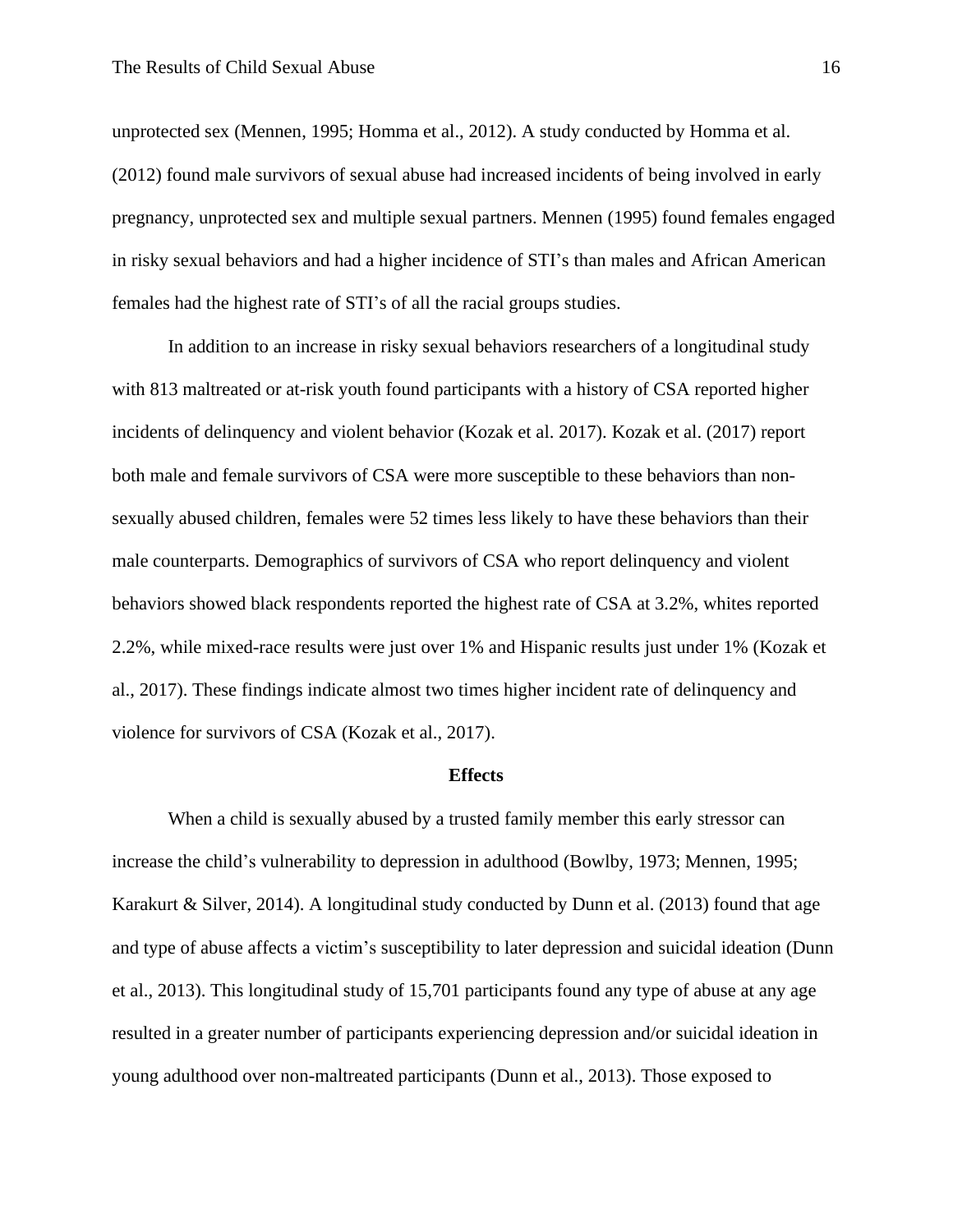maltreatment at the preschool age had the highest rates of depression and those exposed to sexual abuse during early childhood experienced 146% increase in odds of suicidal ideation over those exposed in adolescents (Dunn et al., 2013). Exposure to maltreatment at an early age, during the brains developmental period, may impact the child's ability to self-regulate emotions, stress responses and arousal response (Dunn et al., 2013).

#### **Emotional Reactions and Self-perception**

The initial effects of CSA have a broad impact on its victims in areas that include emotional reactions; interpersonal relationships; social functioning; sexuality; self-perception; and physical or somatic symptoms (Brown & Finkelhor, 1986; Briere, 1992; Putnam, 2003; Krienert & Walsh, 2011; Dunn et al., 2013; Karakurt & Silver, 2014). In an attempt to compile a list of symptoms differentiating abuse and neglect Augusti et al. (2017), found that abused children exhibited more externalizing symptoms than neglected children and had more enhanced psychological problems. Olafson (2011) found symptoms of shame, stigmatization and sexualized behaviors were only found in CSA survivors. Studies have found abuse-specific shame, blame, guilt and a sense of responsibility for the abuse may create a sense of stigmatization in some survivors (Brown & Finkelhor, 1986; Homma et al., 2012; Karakurt & Silver, 2014).

Studies reported shame, guilt, boundary violation and feelings of powerlessness, feelings of inferiority, lack of worth, betrayal, anxiety, depression, fear, anger, sleep problems, distractibility and hostility were among the initial reactions of children who have been sexually abused (Finkelhor, 1979; Brown & Finkelhor, 1986; Karakurt & Silver, 2014; Kozak et al., 2017). The data examined by Finkelhor (1986) showed 13% of four to six-year olds manifested severe fears and had scores higher than the norms on both aggression and antisocial behavior.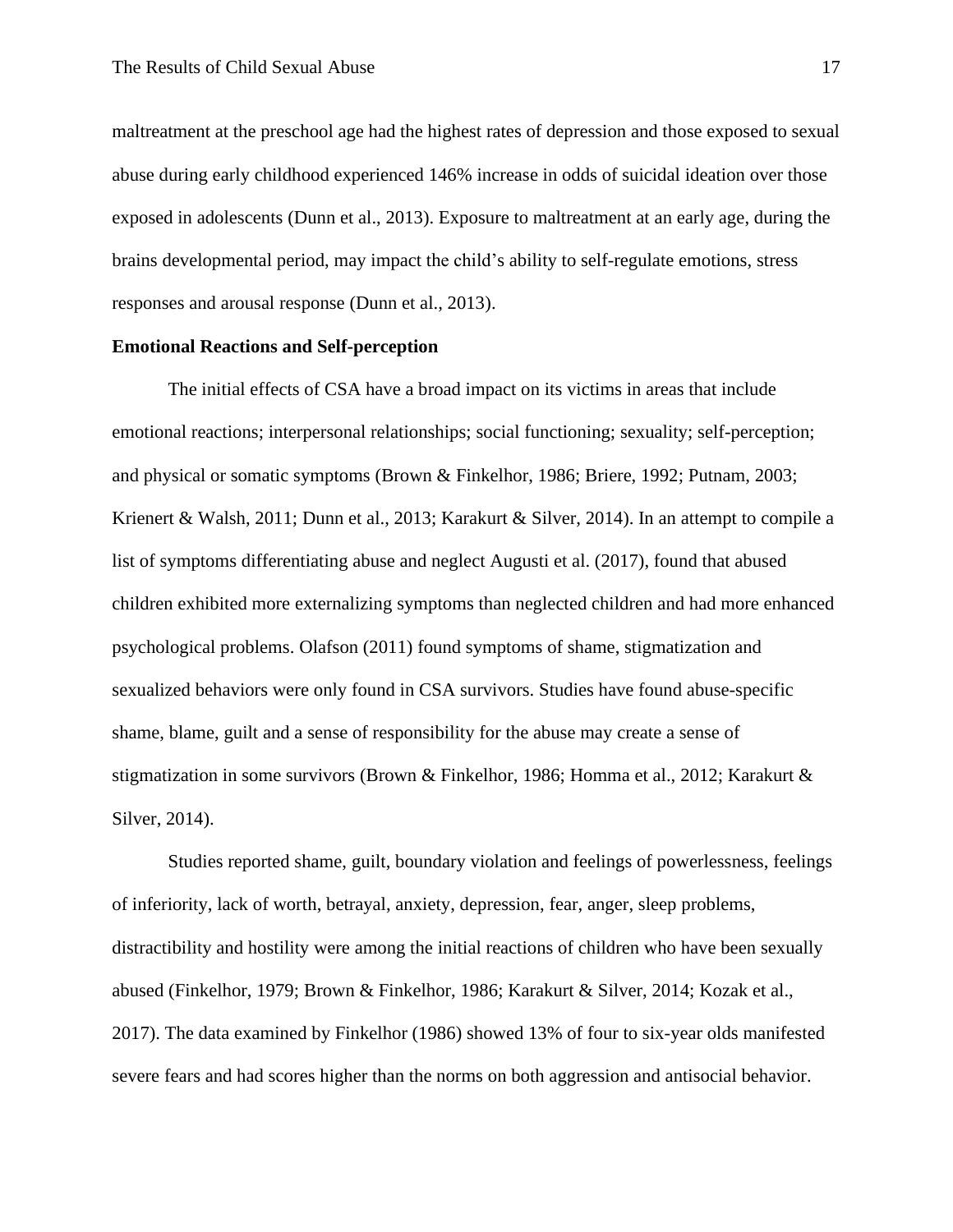The seven to thirteen-year age group reported severe fears in 45% and 45%-50% showed elevated levels of aggression and antisocial behaviors with 35% of those displaying outward aggression (Finkelhor, 1986). Betrayal was also associated with both internalized and externalized problems with depression being the most common internalized result of CSA (Karakurt & Silver, 2014).

A sense of powerlessness can ensue when a child lives in the same home and is unable to escape continued contact with the perpetrator or when a child who is smaller than the perpetrator, attempts to stop the assault but fails (Finkelhor 1990; Karakurt & Silver, 2014). This sense of powerlessness can result in acute or chronic dissociation, memory loss due to dissociative amnesia, negative beliefs about self, fear, horror, guilt, or PTSD (International Society for the Prevention of Child Abuse and Neglect, 1988; APA, 2013). The American Psychiatric Associations (APA) Diagnostic and Statistical Manual 5 (2013), indicate symptoms of PTSD can include intrusive recurrences of distressing memories, distressing dreams, flashbacks, intense or prolonged psychological distress or marked psychological reactions from internal or external cues.

#### **Interpersonal Relationships/Sexuality**

According to Bowlby (1973) and Karakurt & Silver, (2014) a healthy bond between caregiver and infant are imperative for the healthy development of the child. This bond is the foundation which future relationships are built upon and prescribe how the child sees themselves as worthy of love (Bowlby, 1973; Karakurt & Silver, 2014). When survivors of sexual abuse experience an unhealthy attachment to their primary caregiver, as the result of the sexual abuse or otherwise, they have a greater likelihood of entering into a marriage filled with conflict (Godbout et al., 2009; Karakurt & Silver, 2014). This is due to the child having been exposed to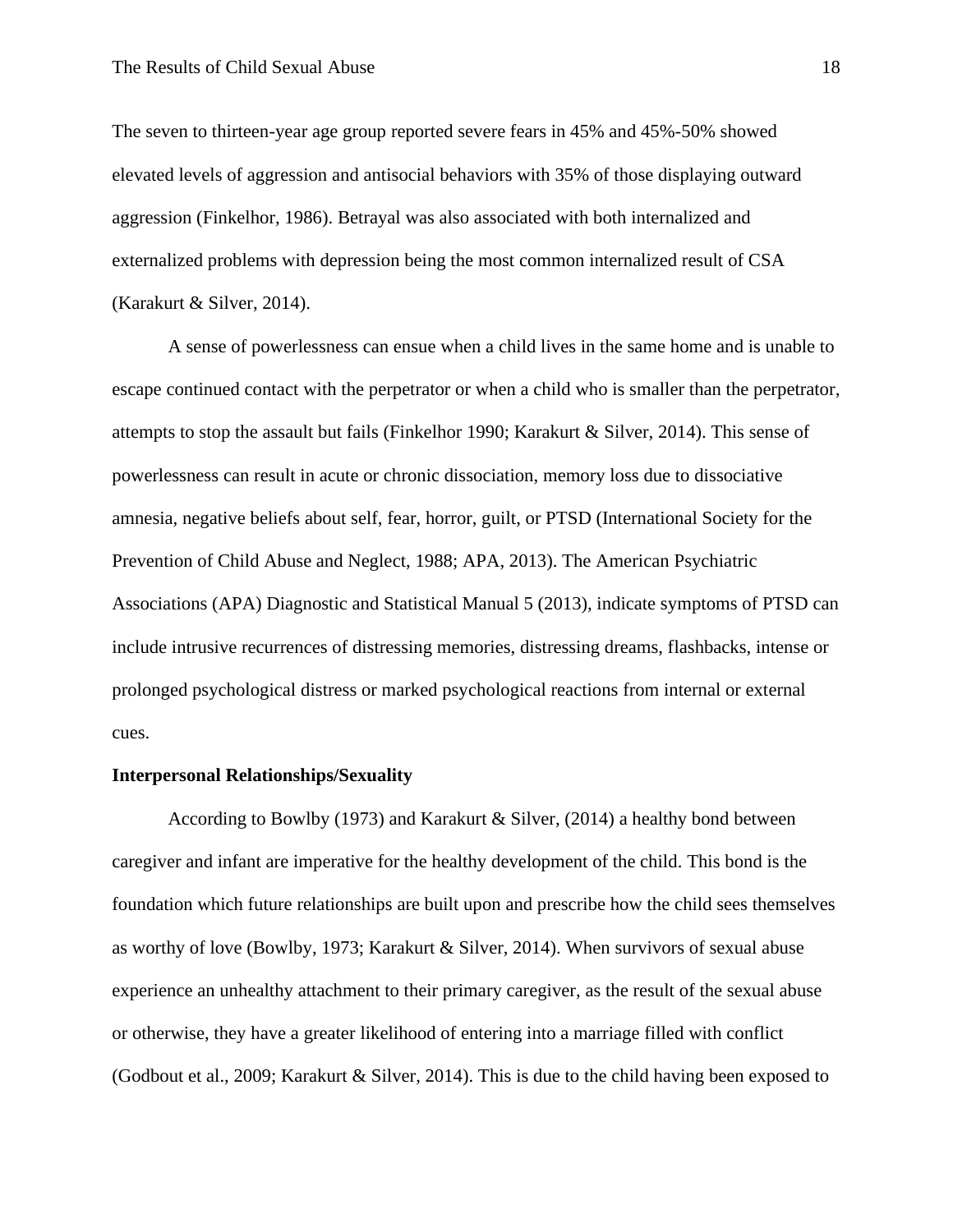a defective relationship model in childhood (Karakurt & Silver, 2014). The insecure attachment in relationships of childhood can manifest later in life as maladaptive emotions such as jealousy and anxiety in adult relationships (Godbout et al., 2009; Karakurt & Silver, 2014).

In a healthy relationship with a caring adult and developmentally appropriate experiences the infant/young child's brain develops normally and the child is able to form friendships, later intimate relationships and grow to be a well-functioning contributor to society (Perry, 2005; Center on the Developing Child, 2007). Without these healthy aspects of childhood where severe and prolonged adversity exist the brain will not develop normally and will impact the child's ability in future relationships and social engagement (National Scientific Council on the Developing Child, 2004; Perry, 2005; Center on the Developing Child, 2007; Godbout et al., 2009).

Humans are social creatures and need connectedness to sustain well-being (Kendall-Tackett, 2002). Lack of social connectedness has been linked to poor participation in health promoting activities resulting in poorer health, homelessness, and revictimization for both men and women (Kendall-Tackett, 2002). Abuse impairs the survivor's ability to establish and maintain relationships and effects the survivor's relational style (Kendall-Tackett, 2002).

 A host of symptoms are associated with survivors of CSA in interpersonal and sexual relationships (Rellini & Meston, 2011). Among the many long-term symptoms of CSA are risky sexual behaviors (Kendall-Tackett, 2002). Female survivors have a greater instance of STDs, younger age at first consensual sexual experience, teen pregnancy and multiple sexual partners than non-abused women (Kendall-Tackett, 2002; Fix et al. 2019). A study looking at the intersectionality of CSA, sexually transmitted infections (STI) and race/ethnicity also found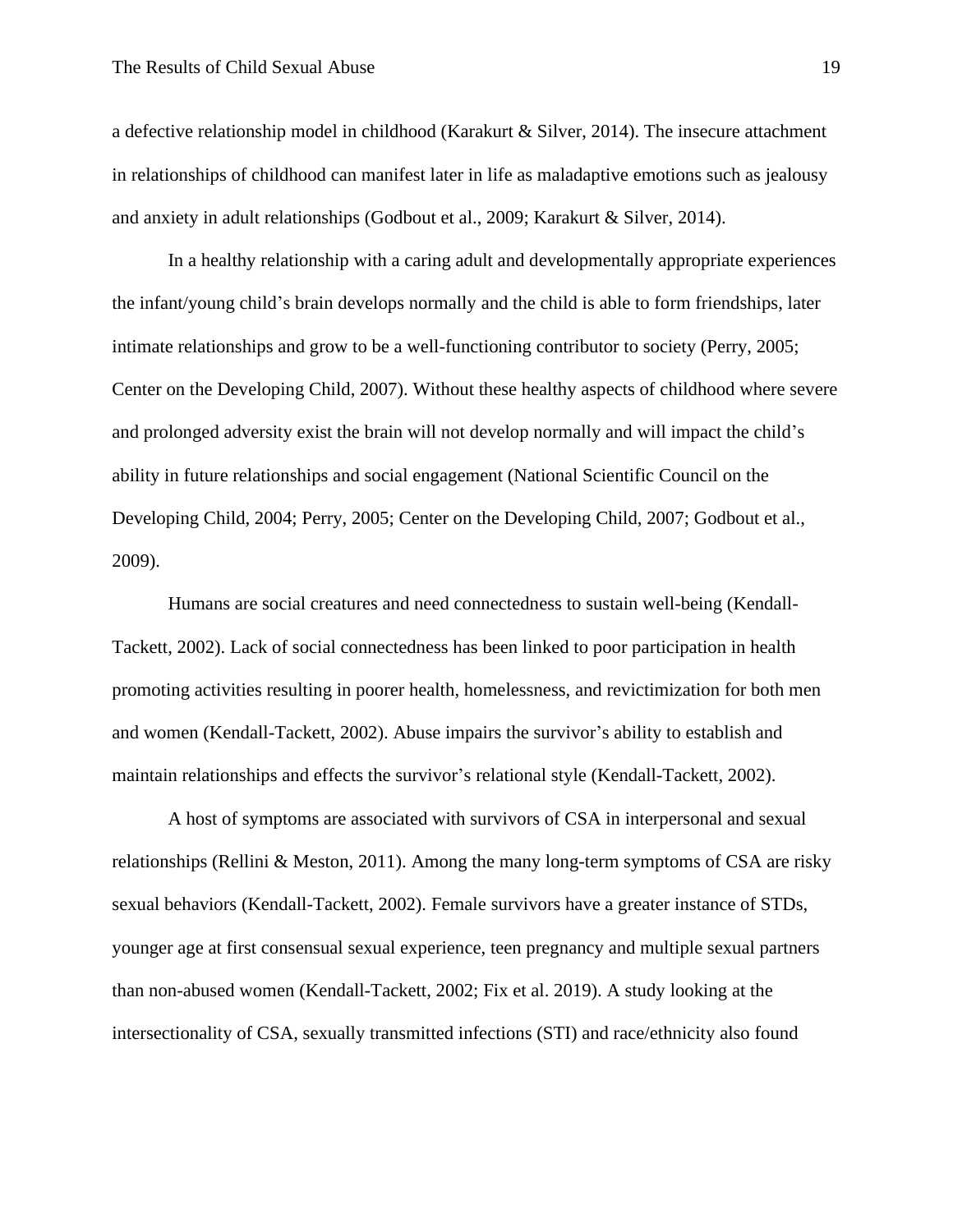females were at higher risk and in particular black female survivors of CSA were at higher risk than black males and whites for STI's (Fix et al., 2019).

Both men and women have reported feeling like damaged goods after surviving CSA and this sense of being damaged creates emotional anxiety and shame around the idea of being sexually normal (Hall, 2008). A study conducted by Rellini (2011) found women who had a negative sexual self-schema reported negative affect prior to sexual stimuli and lower satisfaction in their sexual experiences. Rellini (2011), also found negative affect prior to sexual encounters resulted in lower sexual arousal.

 Sexual dysfunction is a common complaint of CSA survivors with orgasm dysfunction the most common (Brown & Finkelhor, 1986; Staples et al., 2012). A predictor for low orgasm functioning in female survivors of CSA are avoidance of interpersonal closeness and emotional involvement (Staples et al., 2012). A study conducted by Staples et al., (2012) found female survivor of sexual abuse with avoidance tendencies had lower orgasm functioning. These women use distraction, dissociation, substance abuse and abstinence as coping strategies to avoid sexual experiences in adulthood (Staples et al., 2012). Staples et al. (2012) also noted other studies found hypersexuality in survivors of CSA which often lead to risky sexual behaviors.

#### **Social Functioning**

A twin study conducted in 2000 found women likely to report social phobia as a longterm symptom of CSA, however, male survivors did not report the same symptom (Dinwiddie et al., 2000). Healthy social functioning involves reciprocal social connections, unfortunately for survivors of childhood maltreatment the ability to build and maintain relationships is negatively impacted by past abuse (Kendall-Tackett, 2002). Studies have found abuse survivors adopt one of two modes of interpersonal interaction styles (Kendall-Tackett, 2002). An avoidant relational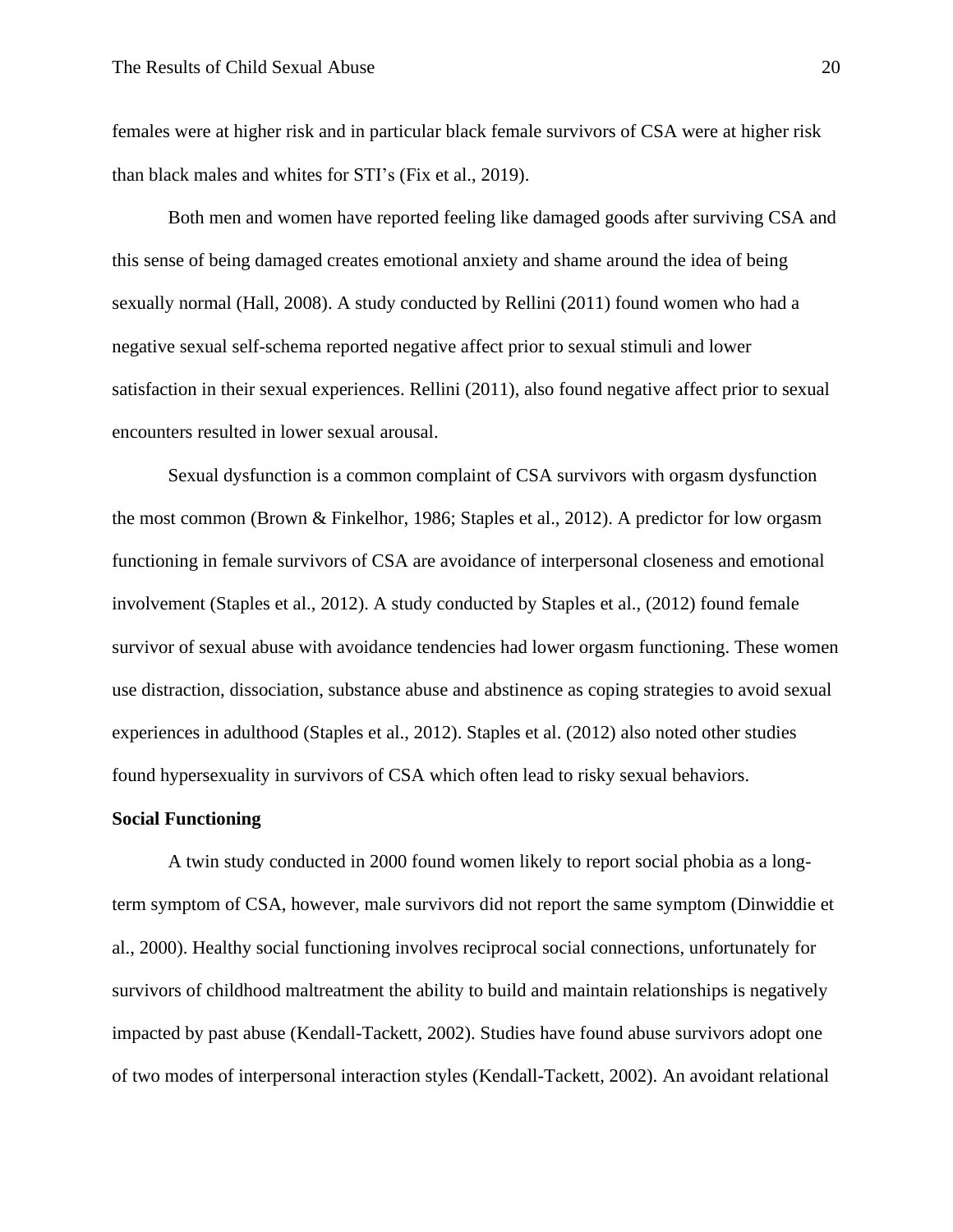style involves lack of warm interaction with others, avoidance of close relationships, and having few friends whereas the intrusive style has a high need for closeness to others, is marked by a lack of discernment in limiting self-disclosure and a high degree of clinginess (Kendall-Tackett, 2002). Both styles lead to socially unacceptable behavior resulting in negative consequences (Kendall-Tackett, 2002).

Other socially unacceptable behaviors are reported in a study researching the connection between CSA, delinquency and violent behavior (Kozak et al., 2017). Kozak et al. (2017) report both male and female survivors of CSA were more susceptible to violent or delinquent behaviors than non-sexually abused children. Based on racial grouping those reporting delinquent and violent behaviors found black respondents reported the highest rate of CSA at 3.2%, whites reported 2.2%, while mixed-race results just over 1% and Hispanic results just under 1% (Kozak et al., 2017).

#### **Physical or Somatic Symptoms**

When the sequelae of CSA go untreated in children the effects continue into adulthood (Eli, 2000) and children who survive maltreatment are more likely than non-maltreated children to engage in harmful behaviors and report a lack of good health in adulthood (Felitti et al., 1998; Kendall-Tackett, 2002). In an article in the 1992 Mayo Clinic Proceedings, Briere states 113 out of 500 women surveyed report being victims of CSA. The author referenced several earlier studies making connections between CSA and multiple physical complaints (Briere, 1992). The women surveyed reported higher incidents of medical conditions that include "pelvic pain, pelvic inflammatory disease, yeast infections, complications of pregnancy, breast disease, bladder infections and obesity" than the women who did not report CSA (Briere, 1992). The same women report utilizing higher health risk coping strategies consisting of early cigarette use,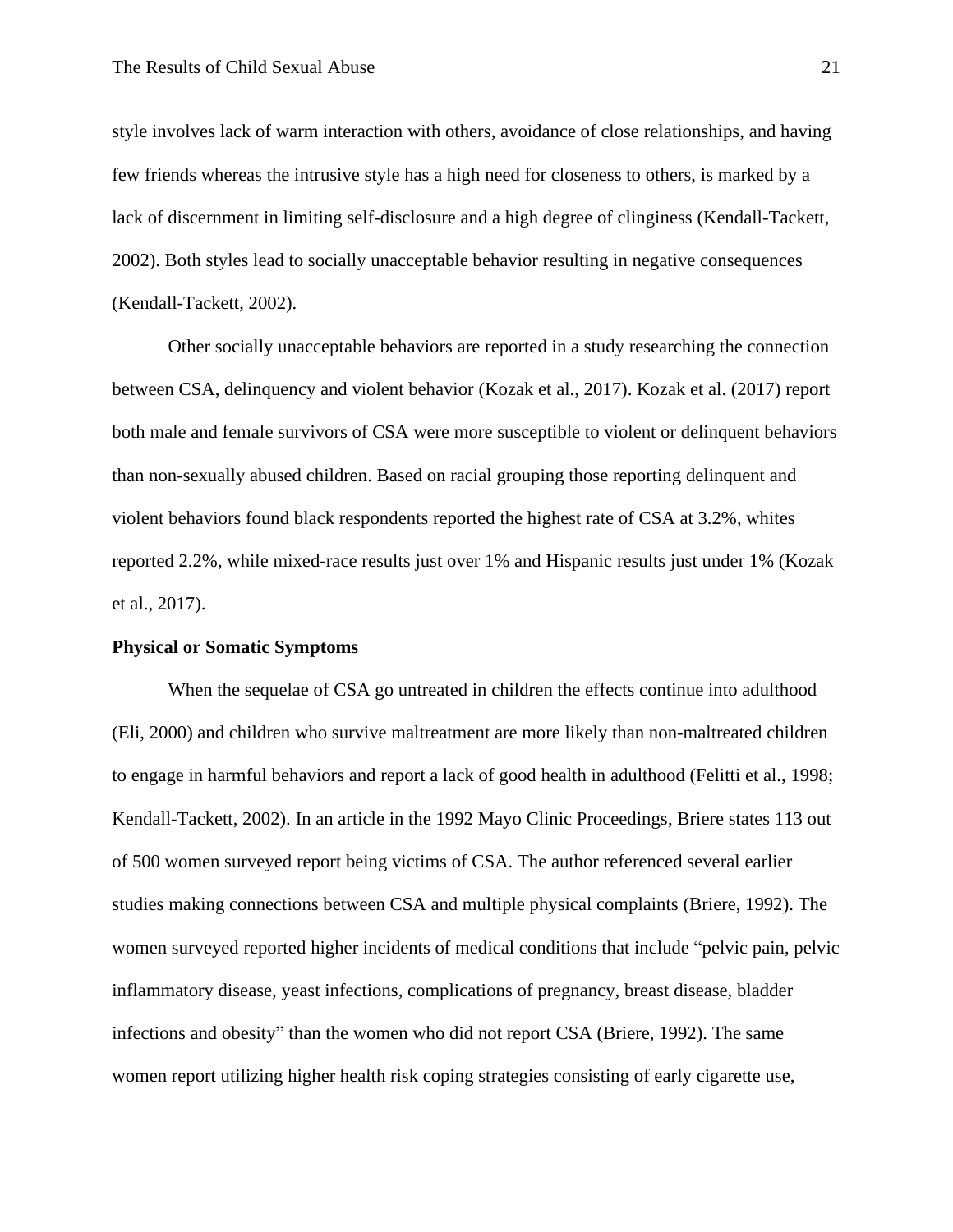alcohol use/abuse, earlier sexual activity, a greater number of sexual partners, adolescent pregnancies and avoidance of regular pap smears than women who did not report CSA in their history (Briere, 1992).

#### **Long-Term Effects**

There is a large body of empirical and clinical literature concluding there are long lasting psychological and physical effects of CSA (Finkelhor, 1990; Briere, 1992; Eli, 2000; Stoltenborgh, 2011). In a community sampling of 930 women Russell (1986), found the negative impact of CSA to be indicated in seventy-eight percent of women reporting they had been victims in their childhood. Hypervigilance can be found in the aged survivor of protracted childhood abuse (Eli, 2000). Eli (2000) reports survivors of abuse may intentionally deny engaging in self caring practices such as following recommended medical advice, seeking medical attention when needed, or self-harming practices due to the self-hatred many survivors exhibit (Kendall-Tackett, 2002). In the Dunn et al. (2013) study participants who were sexually abuse in early childhood had 146% higher likelihood than non-abused participants to experience suicidal ideations in young adulthood.

Men and women show very similar long-term problems without a significant difference between genders (Finkelhor, 1990; Karakurt & Silver, 2014). The slight differences indicated men experience a higher rate of externalizing symptoms such as the desire to hurt others, while women have a slightly higher rate of internalizing symptoms showing more depression than men (Finkelhor, 1990). Survivors of CSA have a higher likelihood of reporting depression and suicidal ideations in young adulthood than non-abused respondents (Dunn et al., 2013). In a twin study those who experienced CSA also reported major depression, suicidal ideations and suicidal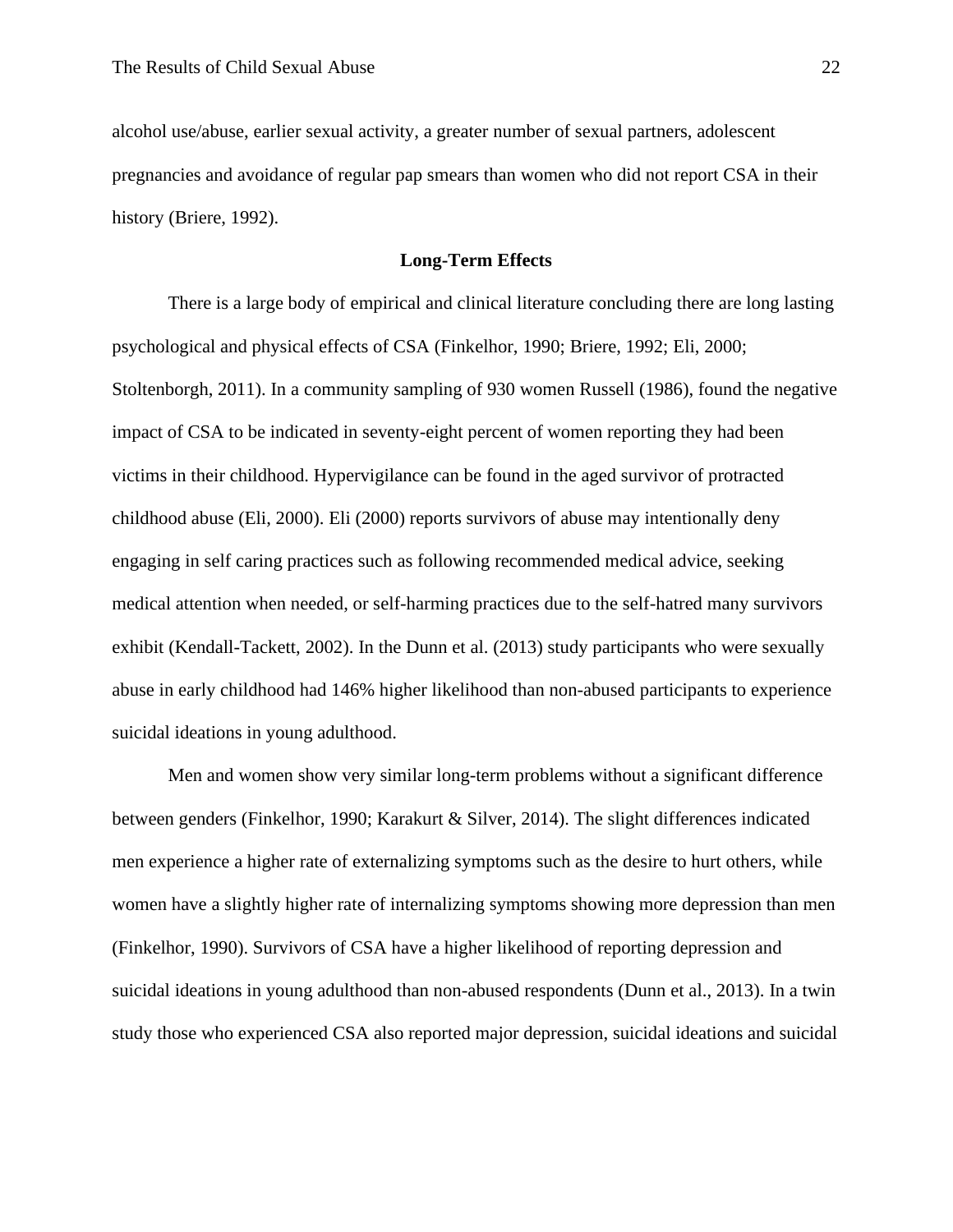attempts (Dinwiddie et al., 2000). Other long-term diagnoses reported in this study were panic disorder, conduct disorder and alcoholism (Dinwiddie et al., 2000).

In their study of previous literature Draucker and Mazurczyk (2013) reviewed studies linking CSA to substance use/abuse and risky sexual behaviors in adolescents. In these studies, they found an association between CSA and adolescent alcohol: use/abuse; frequency, regular and/or current use and dependency (Draucker & Mazurczyk, 2013). They also found survivors of CSA had higher incidence of smoking beginning in adolescents with higher prevalence of nicotine dependence. Numerous studies indicate CSA and adolescent drug use were positively related (Draucker & Mazurczyk, 2013). From these studies Draucker and Mazurczyk (2013) concluded when penetration was involved the abuse was more frequent, correlated with revictimization and occurred in conjunction with other childhood maltreatment.

#### **Interventions**

The ability to self-regulate is developed through safe and nurturing attachments to caregivers during early childhood (Gaskill & Perry, 2014). When these attachments are broken due to maltreatment this acute and chronic stress has a negative impact on the neurobiological systems involved in the normal development of emotional/behavioral regulation (De Bellis, 2001; Perry & Dobson, 2013; Gaskill & Perry, 2014). The neural networks in the lower part of the brain region affect all areas of the brain and body (Gaskill  $\&$  Perry, 2014). When there is maltreatment early in life the development of these systems is impacted, the dysregulation causes compromise throughout the system which can be evident cognitively, socially, emotionally, in motor functioning and in the stress response systems of these children (Bratton, et al., 2013; Gaskill & Perry, 2014). Play therapy addresses the needed avenues to reorganize and modulate these systems, then once moderately regulated, integration of traumatic experiencing and other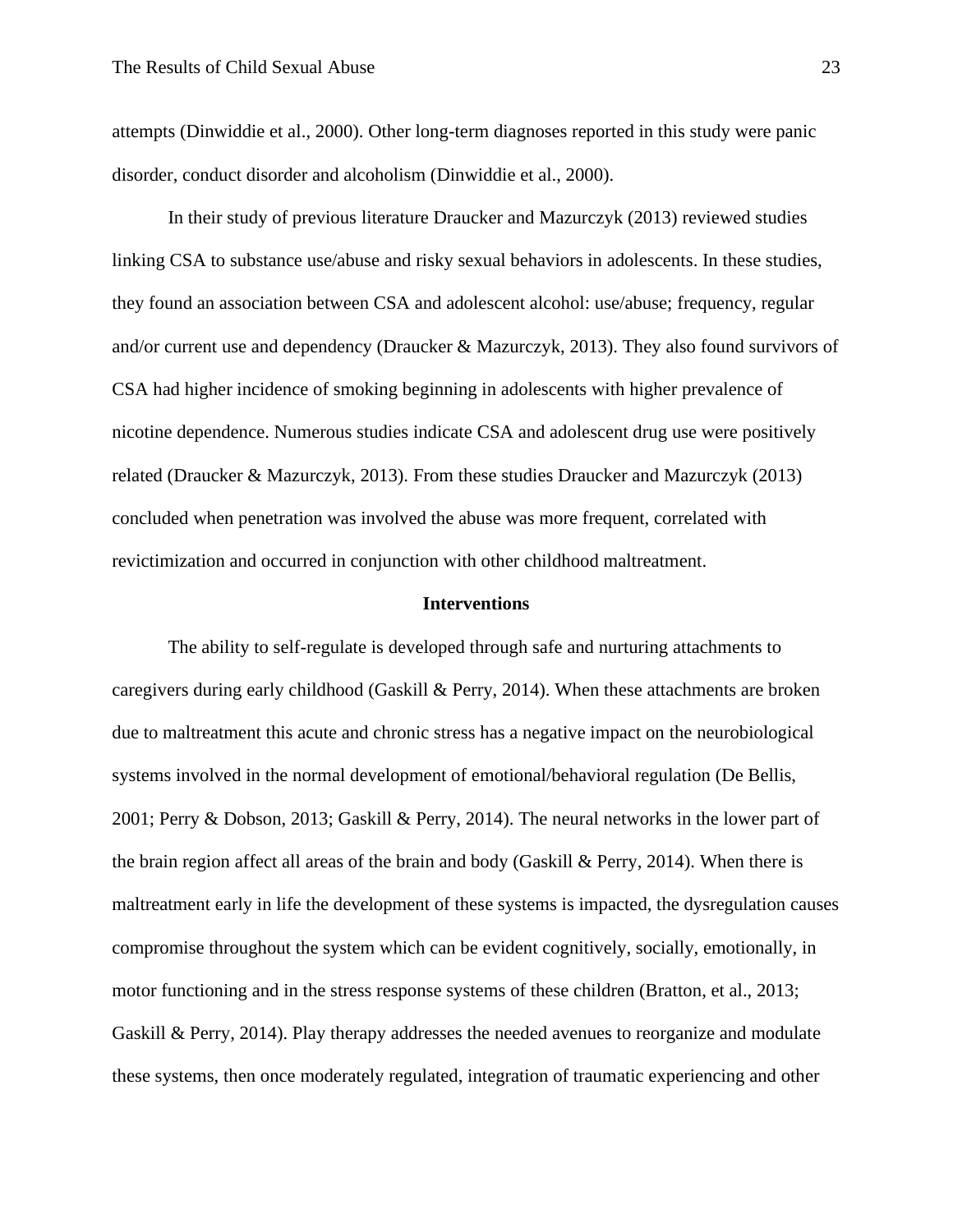developmental growth can take place in this regulated state (Barfield, 2012; Gaskill & Perry, 2014). Because maltreatment in early childhood disrupts the brain's developmental processes repetitive somatosensory activities that are soothing, patterned, and administered in a relational atmosphere of acceptance and safety are required to rebuild these regulatory networks (Barfield et al., 2012; Gaskill & Perry, 2014).

Severely maltreated children can exhibit competencies at multiple age appropriate levels, for instance, a biological age of ten years, cognitive organization of a three-year old, selfregulation abilities of a two-year old and social skills of a five-year old (Perry & Dobson, 2013). Therefore, it will be necessary for the therapist to complete a thorough developmental history (Perry & Dobson, 2013). The best practice for this level of dysfunction is to create a neural brain map (the current functional organization of the brain), to provide sequential developmentally appropriate therapeutic interventions that will address the individual developmental needs of each child (Barfield et al., 2012; Perry & Dobson, 2013). According to Gaskill and Perry (2014) a severely dysregulated child will require a well-managed environment to provide control over developmentally inappropriate stimuli and to prevent over stimulation that could act as a trigger for aggression, tantrums and other frustrations for the child. There is no one size fits all for the proper therapeutic interventions of severely maltreated children but, many are appropriate when viewed through the lens of the child's neurobiology (Perry & Dobson, 2013; Gaskill & Perry, 2014).

This paper will now look at the effectiveness of several types of play therapy in treating survivors of CSA. Child-Centered Play Therapy is a non-directive child lead approach which emphasizes a firm belief in the innate nature of the child toward growth and self-directed healing based on Carl Rogers person centered therapy (Landreth, 2012; Bratton et al., 2013). "Child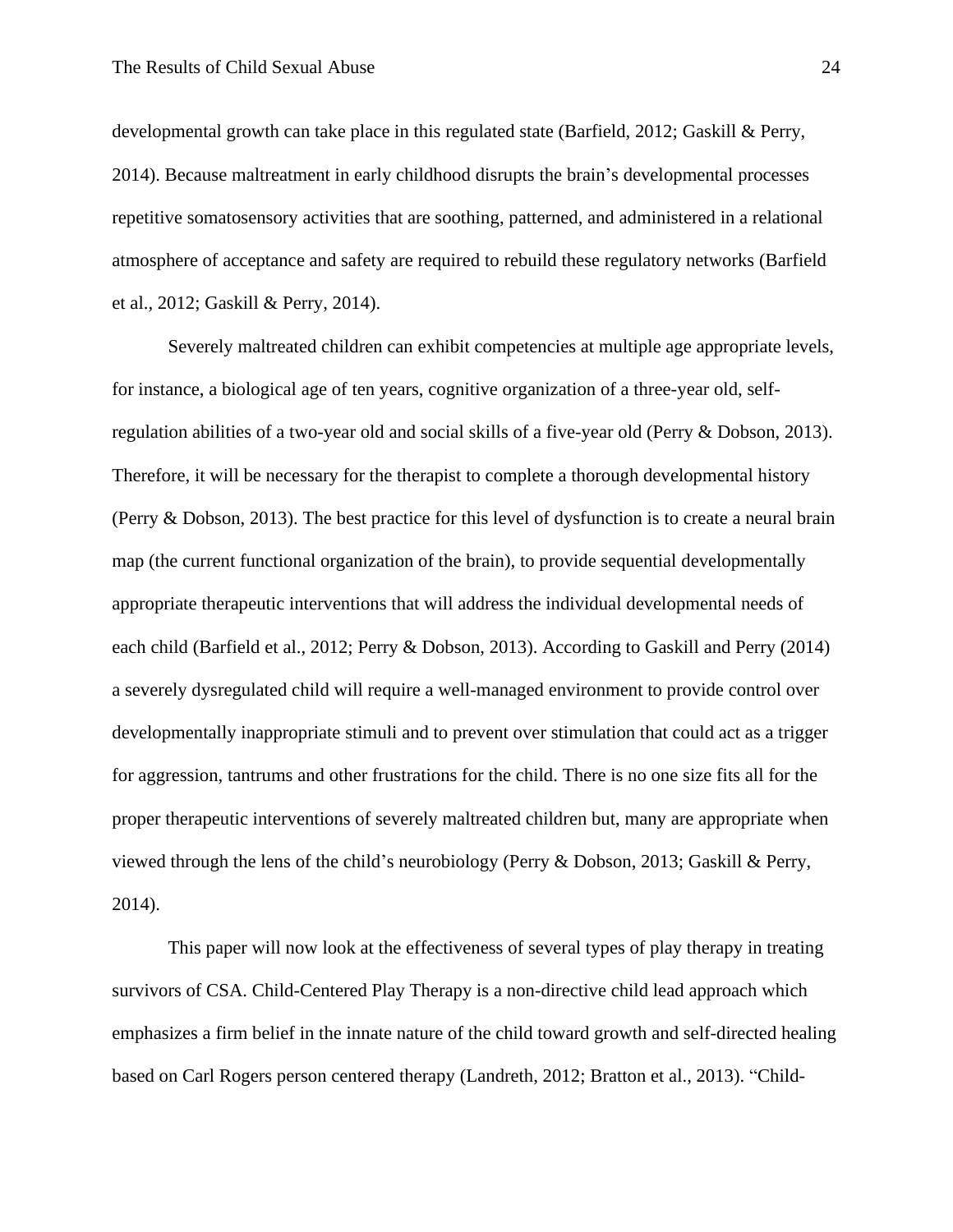Centered Play Therapy is a complete therapeutic system, not just the application of a few rapport-building techniques" (Landreth, 1993, p. 19). Child-Centered Play Therapy utilizes toys and play as a means for children to express their internal, often nonverbal, emotional processing in a safe, non-judgmental and accepting therapeutic relationship (Bratton et al., 2013).

Children do not possess the verbal or cognitive abilities found in adults therefore developmental theorists view play as the means for children to gain experience across many developmental arenas (Gaskill & Perry, 2014). Children's verbal skills develop slowly over time therefore play therapy is an appropriate means of communication for verbal or non-verbal individuals (Landreth, 2012; Roesler, C. 2019), in addition studies show play therapy is efficacious regardless of the presenting problem and is a culturally-responsive intervention (Bratton et al., 2013; Gaskill & Perry, 2014; Roesler, 2019; Haas & Ray, 2020). Child-Centered Play Therapy is particularly culturally responsive because it is child led, utilizing their own cultural and ethnic perspective, therefore the clinician follows the child's lead and does not rely on their own cultural or ethnic background (Bratton et al., 2013; Lin & Bratton, 2015). Play therapy has been used for emotional maladjustment, anxiety, developmental disabilities, schizophrenia, alcohol and drug abuse, withdrawal, maladaptive school behaviors, multicultural issues and many other mental health issues (Bratton et al., 2013).

As addressed earlier many of the outcomes of maltreatment lead to displays of disruptive behavior (Perry, 2005; Barfield, 2012). In an effort to find an effective therapy to mitigate the potential negative trajectory of children with early childhood disruptive behaviors Bratton et al. (2013) conducted a randomized controlled study looking at the effectiveness of Child-Centered Play Therapy in preschool children. In this study Bratton et al., (2013) utilized the Head Start program with 54 at-risk preschool children from lower socioeconomic households including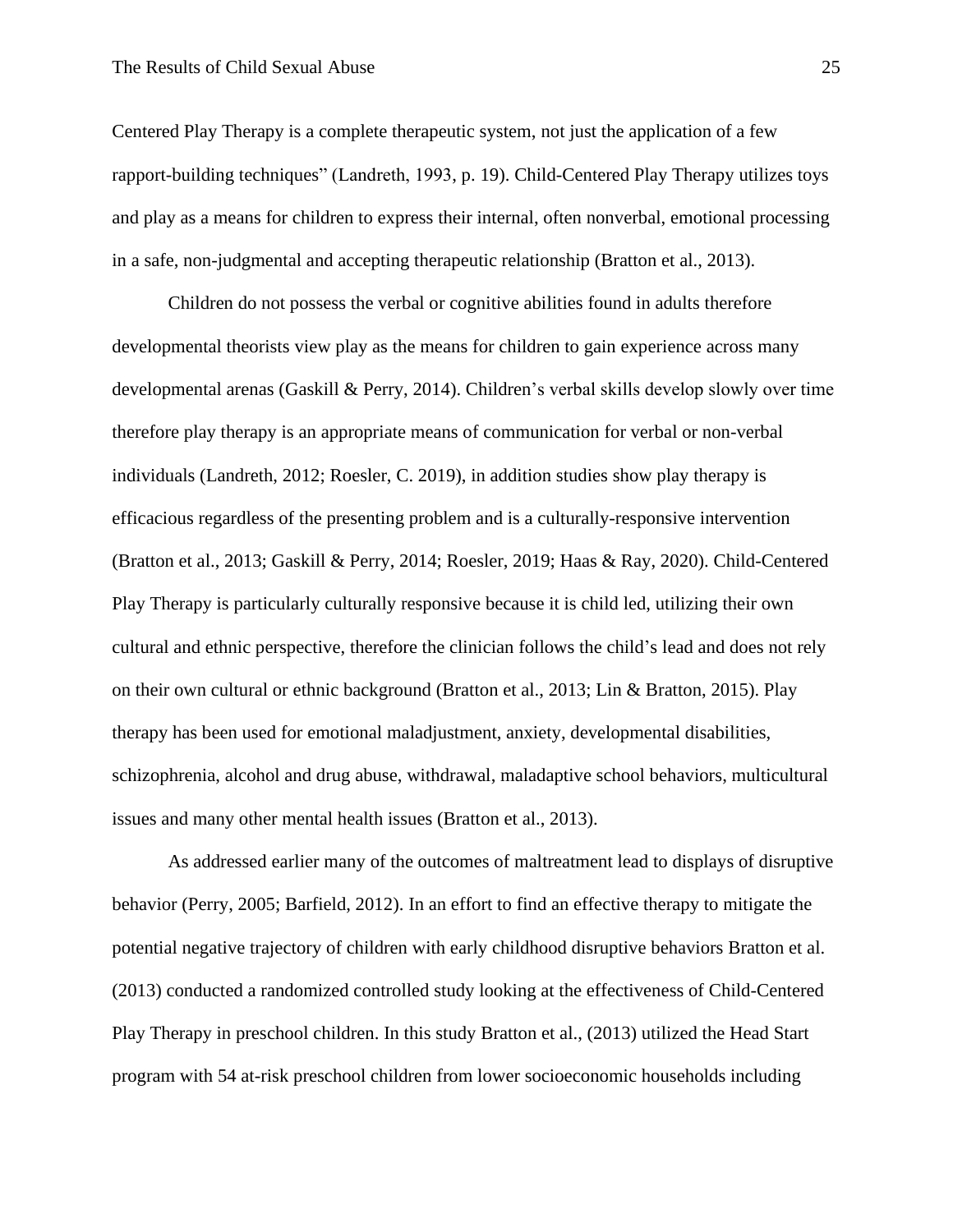several minority populations; 55% Hispanic, 19% African American, and 15% Caucasian. Common symptoms displayed by participants of this study were hyperactivity, conduct problems, impulsivity, aggression, attention problems and oppositional behaviors (Bratton et al., 2013). Results from the Bratton et al., (2013) study showed a significant reduction in disruptive behavior problems within 30-40 sessions in this study.

Barfield et al. (2012) conducted a study in a Head Start program using two to seven-year old children who had previously failed in the Head Start program. This was a similar study to Bratton et al., (2013) but it used Filial Therapy, which is Child-Centered Play Therapy taught to and executed by parents with their own children, the results showed a significant reduction in aggression, anxiety and depression (Barfield et al., 2012). Other studies utilizing Child-Centered Play Therapy showing significant improvement in children's behavior include a case study conducted by Haas and Ray (2020) involving two children with eight Adverse Childhood Experiences (ACE) each. They found that although each child progressed at their own rate both showed significant reduction in problematic and prosocial behaviors (Haas & Ray, 2020).

Another study conducted by Kot et al. (1998), found children who had witnessed domestic violence found a significant reduction in behavior problems and significant increase in the participants self-concept through the use of Child-Centered Play Therapy. Studies found Child-Centered Play Therapy has the potential to interrupt the long-term negative effects of trauma thereby mitigating the more severe impairment seen later in the lives of abuse survivors (Bratton et al., 2013; Haas & Ray, 2020).

A meta-analysis of 53 studies was conducted by Lin & Bratton (2015) to determine the overall effectiveness of Child-Centered Play Therapy. The findings of this meta-analysis clearly showed Child-Centered Play Therapy to a be a beneficial treatment especially for children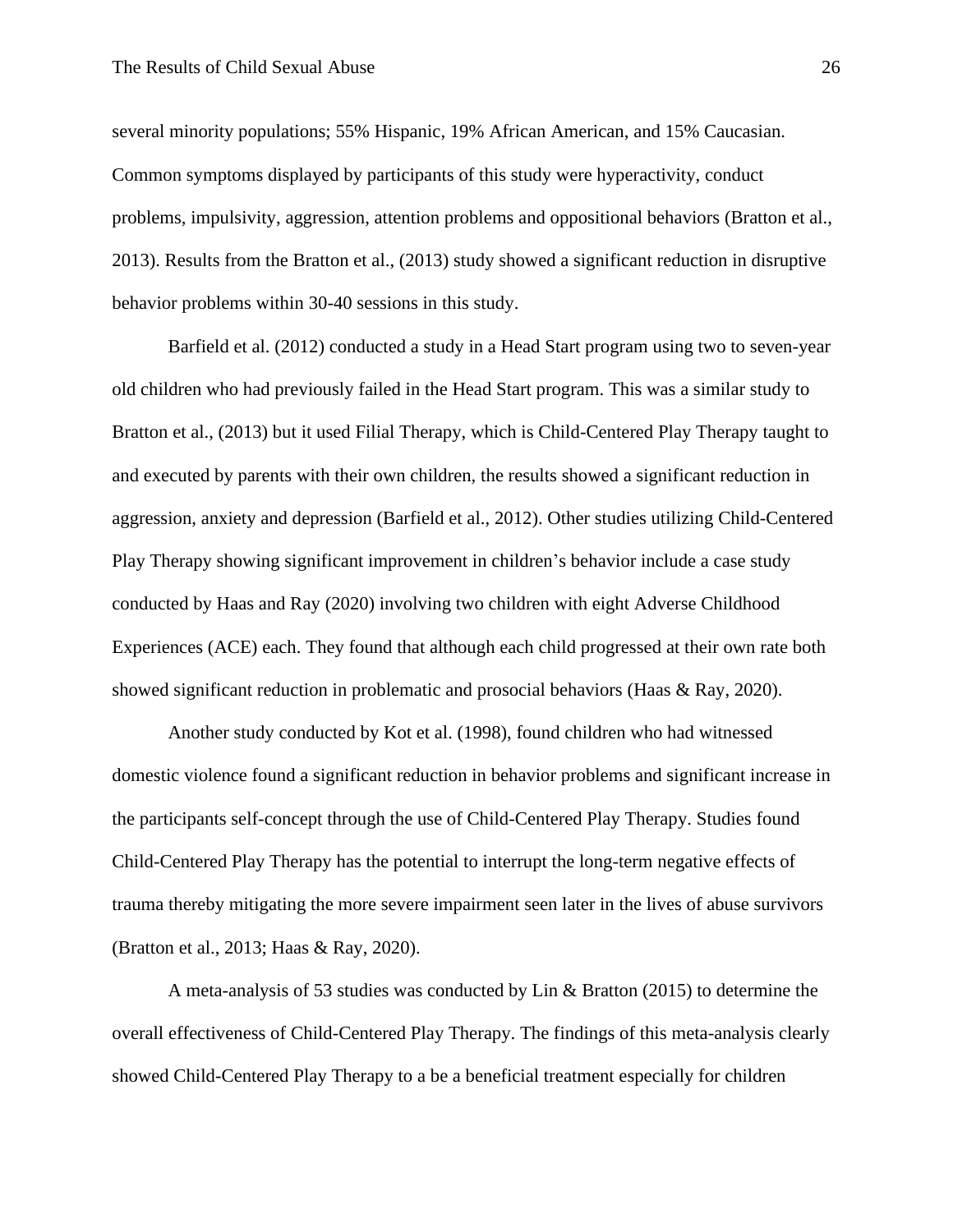younger than eight years old (Lin & Bratton, 2015). Lin & Bratton's (2015) study also found clear evidence not only the age of the child but presenting issue, caregiver involvement, and ethnicity were important moderators of play therapy. They found Non-Caucasian participants showed a substantially greater improvement than Caucasians in this meta-analysis, however this study was not designed to determine the causality behind this finding (Lin & Bratton, 2015). They went on to show Child-Centered Play Therapy to be effective over all the presenting issues, but it showed greatest improvement in the child's self-esteem, stress within the child-caregiver relationship, and over a broad spectrum of behavioral issues (Lin & Bratton, 2015). Lin & Bratton (2015) concluded Child-Centered Play Therapy to be an effective and culturally responsive therapy for abused children.

It is important for counselors to be informed about the different cultural or ethnic populations in their area in order to be prepared to offer support when needed (Taylor & Thompson, 2018). This is true of the non-heterosexual and non-gender conforming cultures due to the lack of support for these children from their family, peers and the community at large, especially at school where they spend most of their time (Taylor & Thompson, 2018). CSA can have a lasting bearing on the individual's mental health (Byrd et al., 2021). Child-Centered Play Therapy, when correctly applied, has the power of being child affirming and has been found to be effective in the school setting (Bratton et al., 2013; Byrd et al., 2021). Because of its child led and child affirming methodology Child-Centered Play Therapy is a good choice when working with clients who are non-heterosexual and non-gender conforming (Bratton et al., 2013; Taylor & Thompson, 2018; Byrd et al., 2021). Another expressive therapy showing a significant decline in problematic behaviors and cultural diversity is sand tray therapy.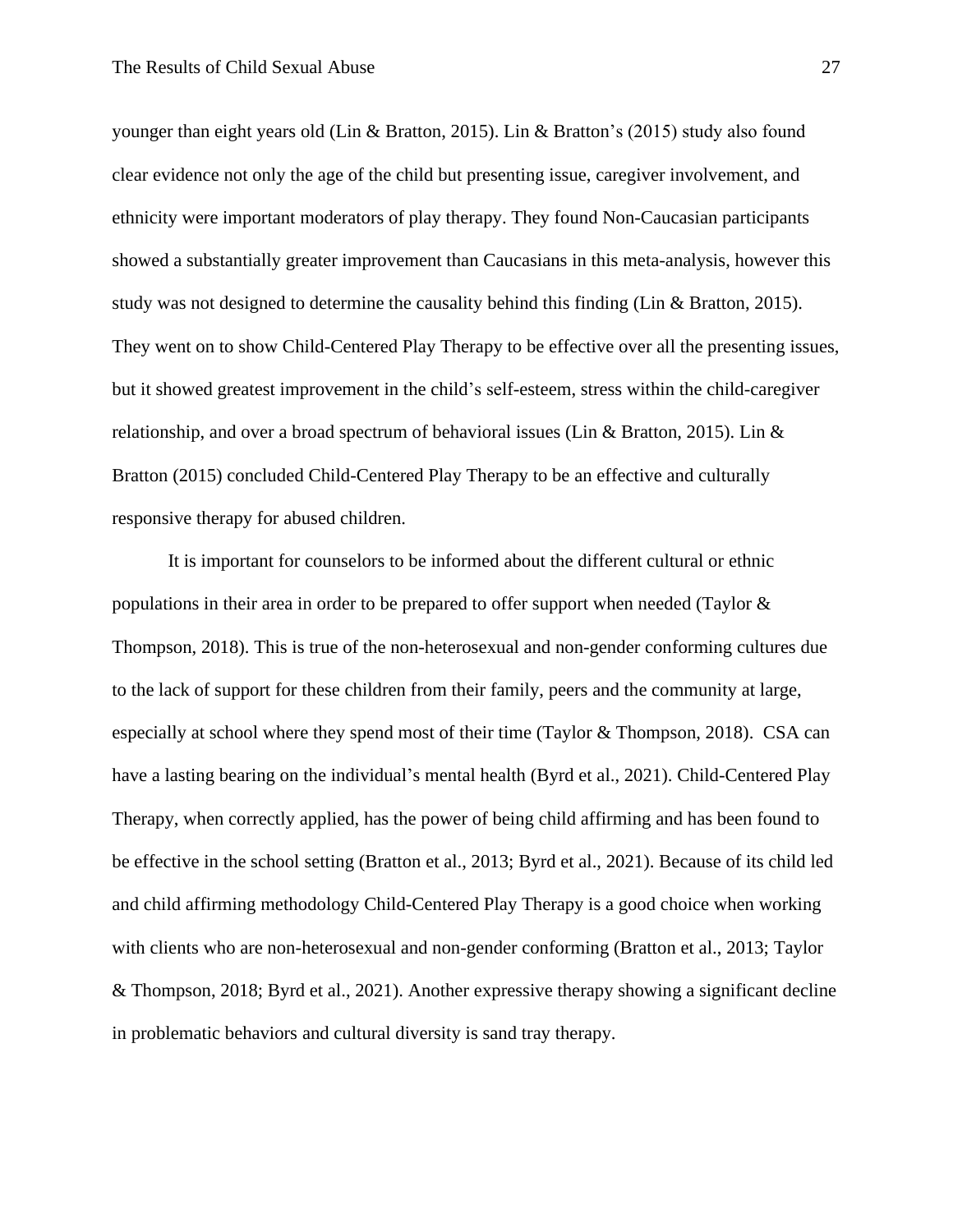Sandtray therapy is an unstructured sensory experience where a client creates a world in a tray of sand by arranging and manipulating miniature toys to represent and resolve their internal struggles (Doyle & Magor-Blatch, 2017; Morin, 2021). The sand itself is therapeutic and facilitates the reflective expression of the client's inner world even when the client is unable to express it verbally (Ferreira et al., 2014; Doyle & Magor-Blatch, 2017; Roesler, 2019). Because sandtray therapy does not require verbalization for the client to process their inner world numerous studies have found it effective for children, adolescents, adults, immigrants, refugees, people with disabilities, and those on the autism spectrum (Doyle & Magor-Blatch, 2017; Roesler, 2019). Sand Tray Therapy is effective without involving language, it has the ability to cross cultures and is effective in a large age range because of this more countries are incorporating it into their practice (Roesler, 2019).

An overview of 17 effectiveness studies and 16 randomized control tests, from numerous countries concluded there was significant reduction in trauma symptoms with non-verbal participants and participant from other cultures (Roesler, 2019). Several aspects of Sand Tray Therapy make it a desirable therapeutic treatment with diverse cultures. Roesler (2019) credited the non-verbal cross-cultural aspect of Sand Tray Therapy to its growing popularity in countries like "Latin America (Brazil, Uruguay, Mexico) and Asia (Japan, China, Taiwan, Korea, Indonesia)" (p. 84). Another study contributing to the field of research was a qualitative study conducted by Doyle & Magor-Blatch (2017) involving an adult survivor of childhood sexual abuse. The participant reported a noticeable positive effect at the end of the study and there was a measurable improvement of her overall mental well-being (Doyle & Magor-Blatch, 2017). The participant credited self-expression without words to be a major contributor to her overall improvement (Doyle & Magor-Blatch, 2017). These studies showed Sand Tray Therapy is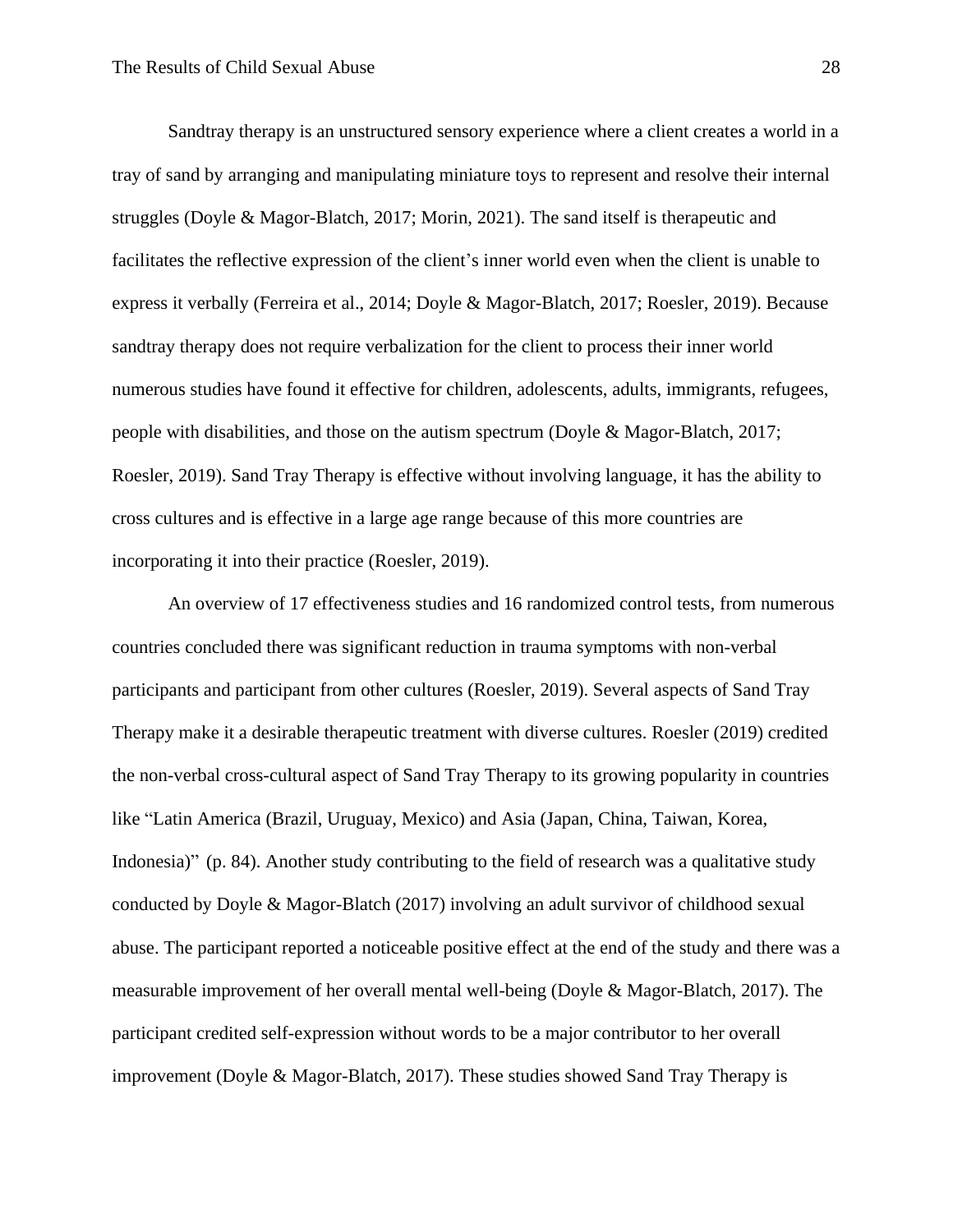effective with diverse cultures, non-verbal participants and many different age groups (Doyle  $\&$ Magor-Blatch, 2017; Roesler, 2019).

Sand tray therapy can be used with children and adults and can be conducted in individual session or through a group experience with more than one client at a time (Flahive & Ray, 2007; Roesler, 2019; Jang & Kim, 2012; Tornero & Capella, 2017). Flahive & Ray (2007) conducted of group Sand Tray Therapy study with 56 preadolescent participants displaying behavior problems. Based on teacher ratings students in the experimental group  $(N=28)$  showed a significant improvement over the control group (N=28) on internal and external behaviors post Sand Tray Therapy (Flahive & Ray, 2007). Parents in this study reported significant decreases in external behaviors problems and the student's self-report showed no statistical significance (Flahive & Ray, 2007). Han et al. (2017) use a combination of individual and small group Sand Tray Therapy sessions with twenty 4-5-year-old children in Seoul, South Korea with severe external behavior problems. After sixteen sessions the experimental group  $(N=10)$  showed significant reduction in aggression and negative peer interaction in post-test scores as compared to the control group (N=10) who had no intervention (Han et al., 2017). These studies show Sand Tray therapy is effective throughout a diverse age range and over a vast array of diagnoses (Flahive & Ray, 2007; Roesler, 2019). Another similarity in these CSA survivors is found in the thinking patterns evident in themes played out in the sand tray (Flahive & Ray, 2007; Perry  $\&$ Dobson, 2013; Gaskill & Perry, 2014; Tornero & Capella, 2017).

Studies conducted using sand tray therapy found the presence of similar disorganized and chaotic thinking in participants that was evident in the Child-Centered Play Therapy studies mentioned earlier in this paper (Flahive & Ray, 2007; Perry & Dobson, 2013; Gaskill & Perry, 2014; Tornero & Capella, 2017). Sand tray allows the participant to create a world in the sand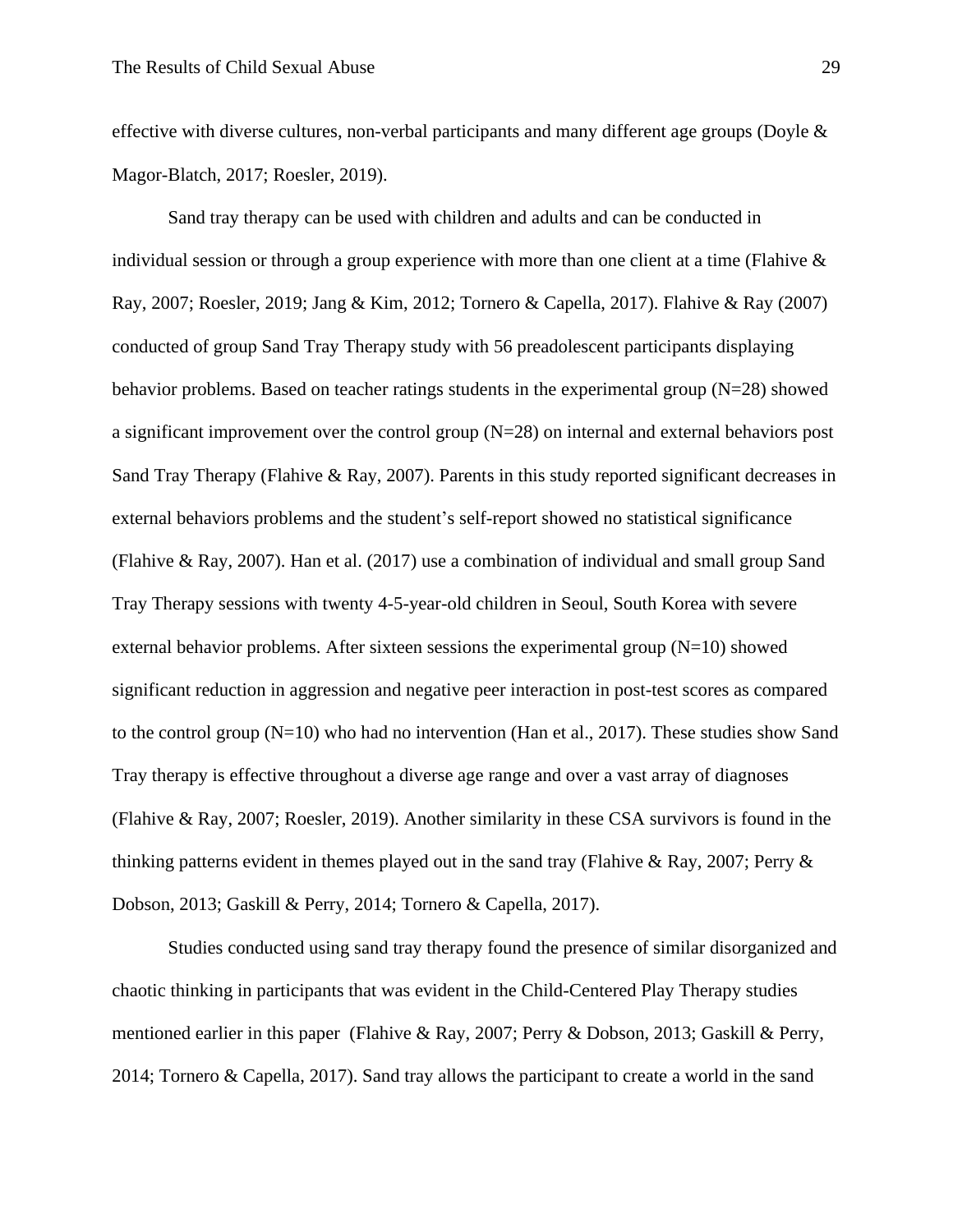where they can act and reenact a mixture of reality and fantasy (Flahive & Ray, 2007; Tornero  $\&$ Capella, 2017; Roesler, 2019). These worlds progress from scenes with suffering, fear and defenselessness to more positive scenes of collaboration, caring, and love (Flahive & Ray, 2007; Jang & Kim, 2012; Tornero & Capella, 2017). Several studies found themes relating to violence and disorganization at the onset of the study and as sand tray therapy progresses much more structured problem solving, self-actualization behaviors and safer environments emerge (Flahive & Ray, 2007; Jang & Kim, 2012; Tornero & Capella, 2017). The changes Flahive & Ray (2007) and Tornero & Capella (2017) found showed evidence of the integration of the thoughts and emotions from the abuse and the reassignment of new meaning to the trauma for these CSA survivors. Each of these studies show a reduction in internal problems and external behavior problems after sand tray therapy was conducted showing effectiveness of this therapy in preschool, adolescent and adult survivors of CSA (Flahive & Ray, 2007; Tornero & Capella, 2017; Roesler, 2019).

#### **Conclusion and Discussion**

Childhood sexual abuse creates many short and long-term difficulties for survivors (Kenny & McEachern, 2000; Dube et al., 2005; Stoltenborgh, et al., 2011; Xu & Zheng, 2015). These symptoms can be found in physical, cognitive, emotional, relational, sexual, and developmental areas in the life of the survivor (Brown & Finkelhor, 1986; Briere, 1992; National Scientific Council on the Developing Child, 2004; Perry, 2005; Center on the Developing Child, 2007; Krienert & Walsh, 2011; Dunn et al., 2013; Karakurt & Silver, 2014). Factors involving genetic, epigenetic, timing in the developmental cycle, and the child's environment come into play when looking at the effects of CSA and therefore no single set of criteria can be labeled as the exclusive symptoms of CSA (Finkelhor, 1979; Perry, 2005; Gaskill & Perry, 2014).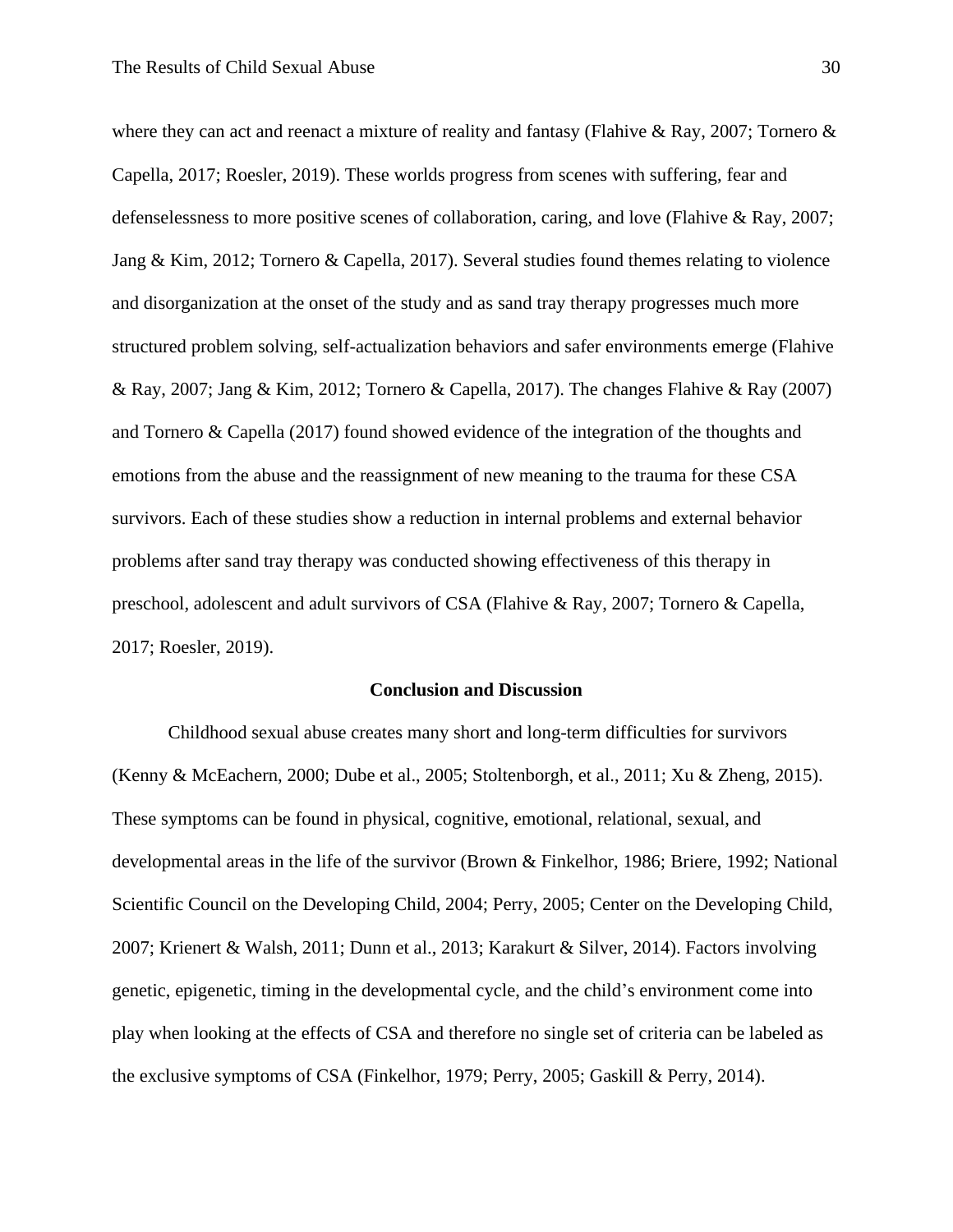The data collected in this paper imply play therapy, in general terms, is very effective in relieving internal and external symptoms in CSA survivors (Flahive & Ray, 2007; Bratton et al., 2013; Gaskill & Perry, 2014; Roesler, 2019; Haas & Ray, 2020). Maltreatment effects the neural structuring of the brain which in turn effects the entire body and the brain's ability to organize itself (De Bellis, 2001; Perry, 2005). This data implies therapies applied through the lens of neurobiological development appear to be the most effective (Perry & Dobson, 2013; Gaskill & Perry, 2014). Evidence shows play therapies can be used from the youngest to the oldest survivors through the means of nondirective play and sandtray therapies (Ray et al., 2001; Flahive & Ray, 2007; Jang & Kim, 2012; Garrett, 2013; Han et al., 2017; Tornero & Capella, 2017; Roesler, 2019) .

Numerous theoretical perspectives using play therapy have been studied but this paper focused on Child-Centered Play Therapy and Sand Tray therapy. These studies found varying degrees of improvement and most show promise in alleviating the short and long-term health and emotional effects of childhood sexual abuse ((Flahive & Ray, 2007; Bratton et al., 2013; Gaskill & Perry, 2014; Roesler, 2019; Haas & Ray, 2020). Studies with participants as young as preschool age showed significant improvement in externalizing behaviors using play therapy methods (Flahive & Ray, 2007; Han et al, 2107; Haas & Ray, 2020). Perry found mapping the neural development of abused children aided in targeting specific individual areas of difficulty giving clinicians a road map to creating an effective treatment plan (Barfield et al., 2012). This brain mapping can be utilized with many therapeutic treatments which when coupled with repetitive appropriate developmental experiences can result in a more successful treatment modality (Barfield et al., 2012; Gaskill & Perry, 2014).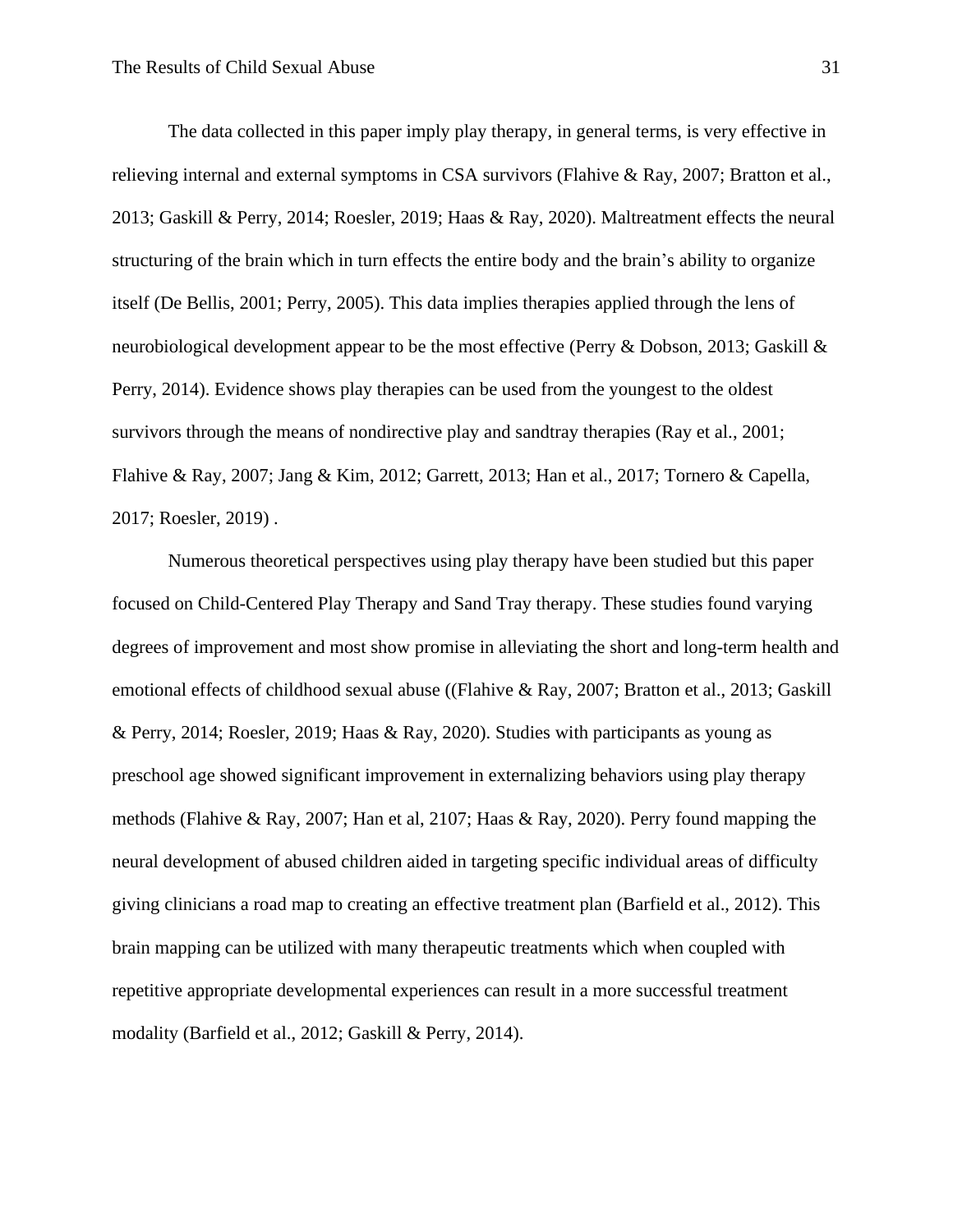This paper has compiled a list, though not exhaustive, of many short and long-term effects of sexual abuse in childhood in an effort to aide and guide clinicians in diagnosing and treating survivors of CSA. Treatment planning for survivors of CSA can be made more effective when addressed through the lens of the neurobiological developmental states (Gaskill & Perry, 2014). Measuring the strengths and deficiencies of the child or adolescent survivor should guide the clinician's treatment planning and modality to be most effective for the child and family on an individual basis (Gaskill & Perry, 2014). Despite the final diagnosis clinicians make for the survivor of CSA, this paper has demonstrated the effectiveness of Child-Centered Play Therapy and Sand Tray Therapy in mitigating the host of symptoms found in sexual abuse survivors (Kot et al., 1998; Barfield et al., 2012; Bratton et al., 2013; Lin & Bratton, 2015; Haas & Ray, 2020).

#### **Limitations and implications**

A limitation of this data is in the use of qualitative research which is always subject to the researcher's biases either putting in or leaving out information of their choosing. This can result in biased data. Because some of the data used in this paper was collected via case studies of one, two and ten participants this data is not generalizable to the general public, other cultures, ethnicities etc. However, the information obtained from this research adds to the knowledge base and offers points of interest to spark further research through quantitative studies. Some of the other studies used to contribute to this paper utilized small sample sizes. Even though the sample sizes were small many of the studies were similar in size and results. Another limitation of these findings is the limited duration of some of the studies which only provides a snapshot in time of the data being collected therefore longitudinal studies would impact the knowledge base even more.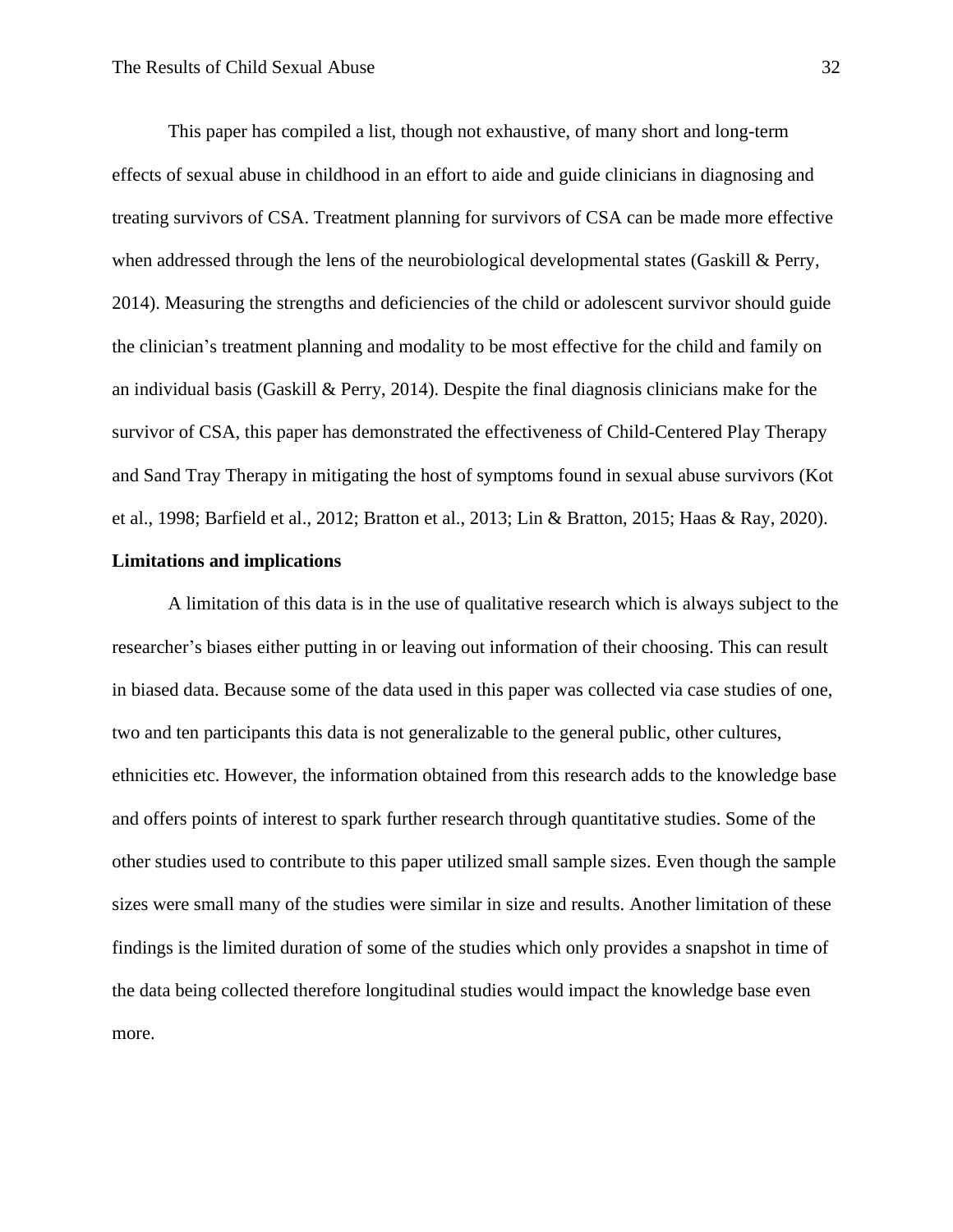Because this paper used a narrow lens of theoretical data other researchers may find more robust results using other theoretical perspectives. In spite of these limitations this paper has compiled data from a diverse collection of research using a combination of qualitative and quantitative studies and meta-analyses to validate the findings of the benefits of Child-Centered Play Therapy and Sand Tray Therapy. A limitation specific to sand tray therapies is the required supplies of miniatures and sand trays the therapist must acquire in order to practice Sand Tray Therapy. The cost involved in collecting enough objects to allow the self-expression of the client could be a drawback for some clinicians.

#### **Further Study**

Further study should be conducted using other major theoretical perspectives with play therapy to gain a broader perspective of the versatility and effectiveness that can reached using expressive art therapies. Continuing studies in other theoretical perspectives using a quantitative method to ascertain the effectiveness of play therapy and sandtray therapy in older and elderly survivors of CSA would broaden understanding in this area. Additional studies of the effectiveness of these play therapies in other cultures would be a worthwhile venture for future researchers to conduct with these and other theoretical perspectives utilizing play therapy and sand tray therapy. Future quantitative studies would benefit our understanding of the effectiveness of play therapy and sandtray therapy in children and adult survivors of childhood sexual abuse.

Several studies researching the impact of race/ethnicity and correlations to CSA have addressed the inconsistencies in previous data and have called for more accuracy in describing ethnic groups (Mennen, 1995; Draucker & Mazurczyk, 2013). Culture determines a large portion of how survivors of CSA view their experience therefore race/ethnicity, which contribute much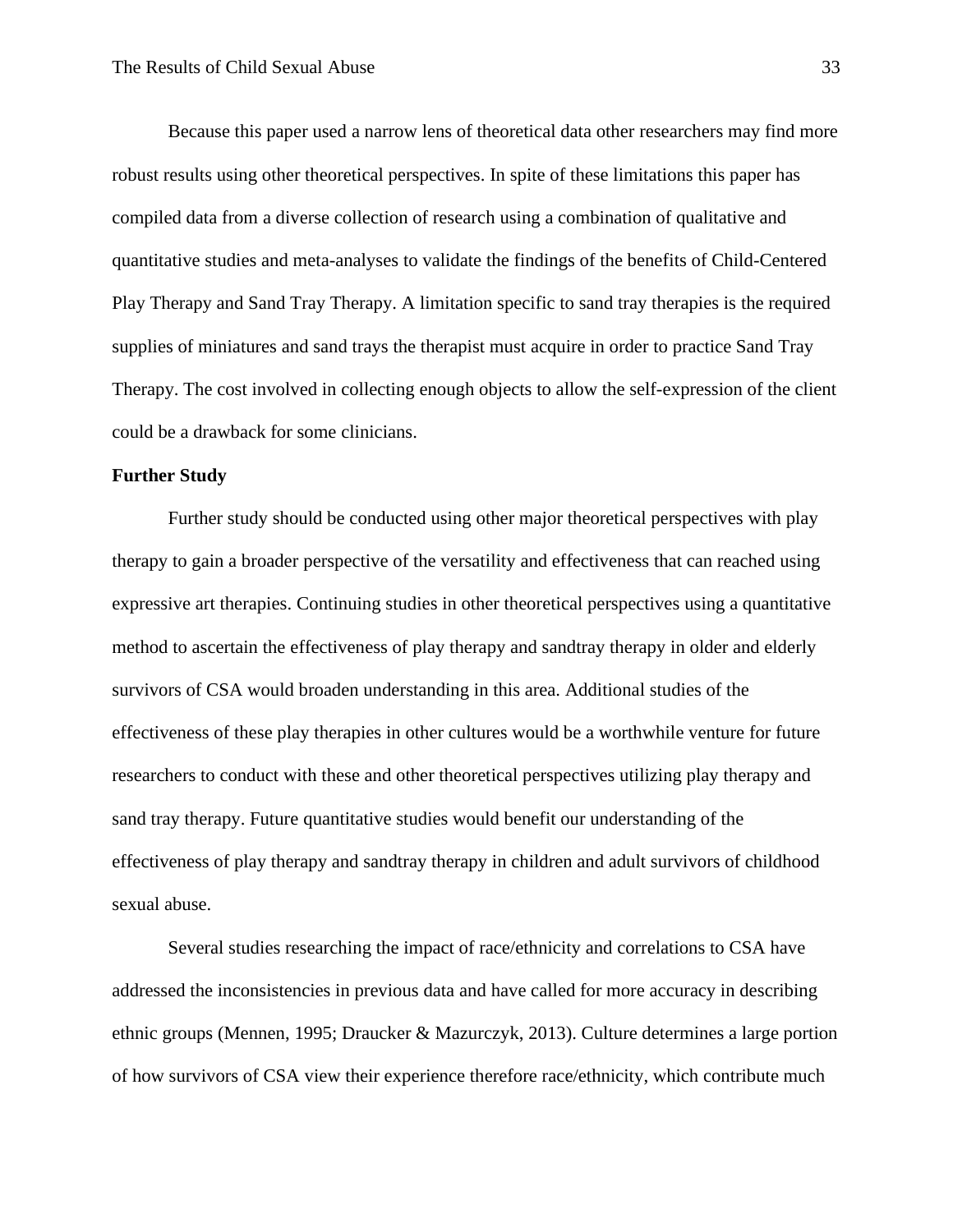to defining a culture's values, needs to be addressed to a greater degree in future studies to help inform clinicians on the kinds of symptoms likely to develop in their clients from diverse races and ethnic backgrounds (Mennen, 1995; Draucker & Mazurczyk, 2013).

## **Applications to Clinical Mental Health Counseling**

Understanding of the basics of neurological effects of maltreatment on young children's developing brains gives cause for therapists to consider the therapeutic modality that will best help reorganize the stress systems of their clients. Using this lens to guide treatment planning that incorporates rhythmic, patterned somatosensory, activities in an accepting, empathetic therapeutic relationship with a safe and compassionate clinician will offer significant intervention to the long lasting impact of trauma for sexual abuse survivors.

The ACE study indicates that the coping strategies enlisted by survivors of adverse childhood experiences (i.e. smoking, sexual relations, overeating, drugs or alcohol use/abuse), are used to give immediate relief of the negative effects of these experiences. As clinicians we are able to use this information to provide psychoeducation and other interventions to help our clients prevent long-term negative health consequences (Felitti et al., 1998). Helping clients understand the neurobiology behind many of their presenting problems may help alleviate some of their negative self-concept and offer hope to adult survivors who have not experienced successful intervention previously.

For those working with young children Langevin et al., (2015), showed helping children attain or maintain emotion regulation will mitigate the behavior problems and foster resilience in preschool survivors of sexual abuse. These children will benefit greatly from counselors who use psychoeducation to teach emotion regulation skills in an effort to prevent long-term negative effects (Langevin et al., 2015). They will be further helped when the counselor models these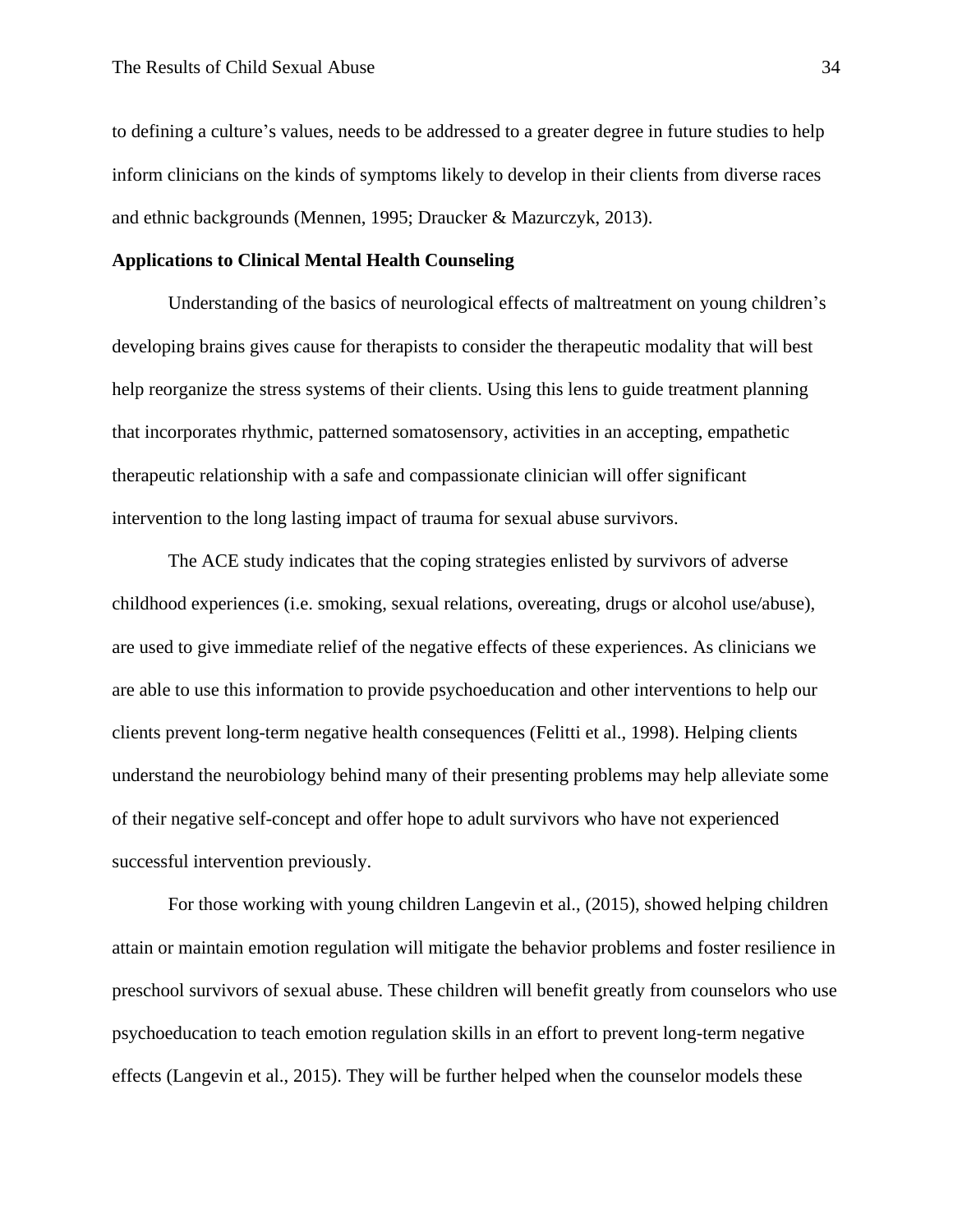skills by showing the client how to use them and then applying them via practice in session (Langevin et al., 2015).

When working with children it is important for the counselor to understand the impact abuse has on the entire family. When children are blamed for the abuse or suffer from a lack of parental/caregiver support studies have found these children are at greater risk of being revictimized than children who are believed and have supportive caregivers (Karakurt & Silver, 2014). In order to build resilience in children counselors may need to provide skills to parents teaching them how to connect and co-regulate with their children. This would involve teaching parents to use their regulated emotions to help the child learn to stabilize and regulate their own. Parents who are emotionally distraught are not able to help their child regulate their own emotions therefore helping the parents learn emotion regulation will benefit the parent child relationship which in turn helps to build resilience in the child (Tal et al., 2018). Tal et al. (2018) conducted a study on the effectiveness of Child-Parent Relationship therapy with survivors of extra-familial sexual abuse. This therapeutic model teaches parents non-directive play therapy techniques that build and strengthen the parent child relationship (Tal et al., 2018). This model also addresses the parental trauma which provides the parents the ability to be more emotionally available for their child which strengthens the child's ability to cope (Tal et al., 2018).

Therefore, working to help parents stabilize their emotional states will empower the parent to be more available emotionally for their child which in turn will help build resilience (Tal et al., 2018). The therapist will need to support the caregivers through psychoeducation, modeling and practicing skills to create a caring and positive atmosphere for the child. These positive and reinforcing attitudes from the parent/caregiver and other family members will aid in the mediation of long-term negative effects of the sexual abuse (Karakurt & Silver, 2014).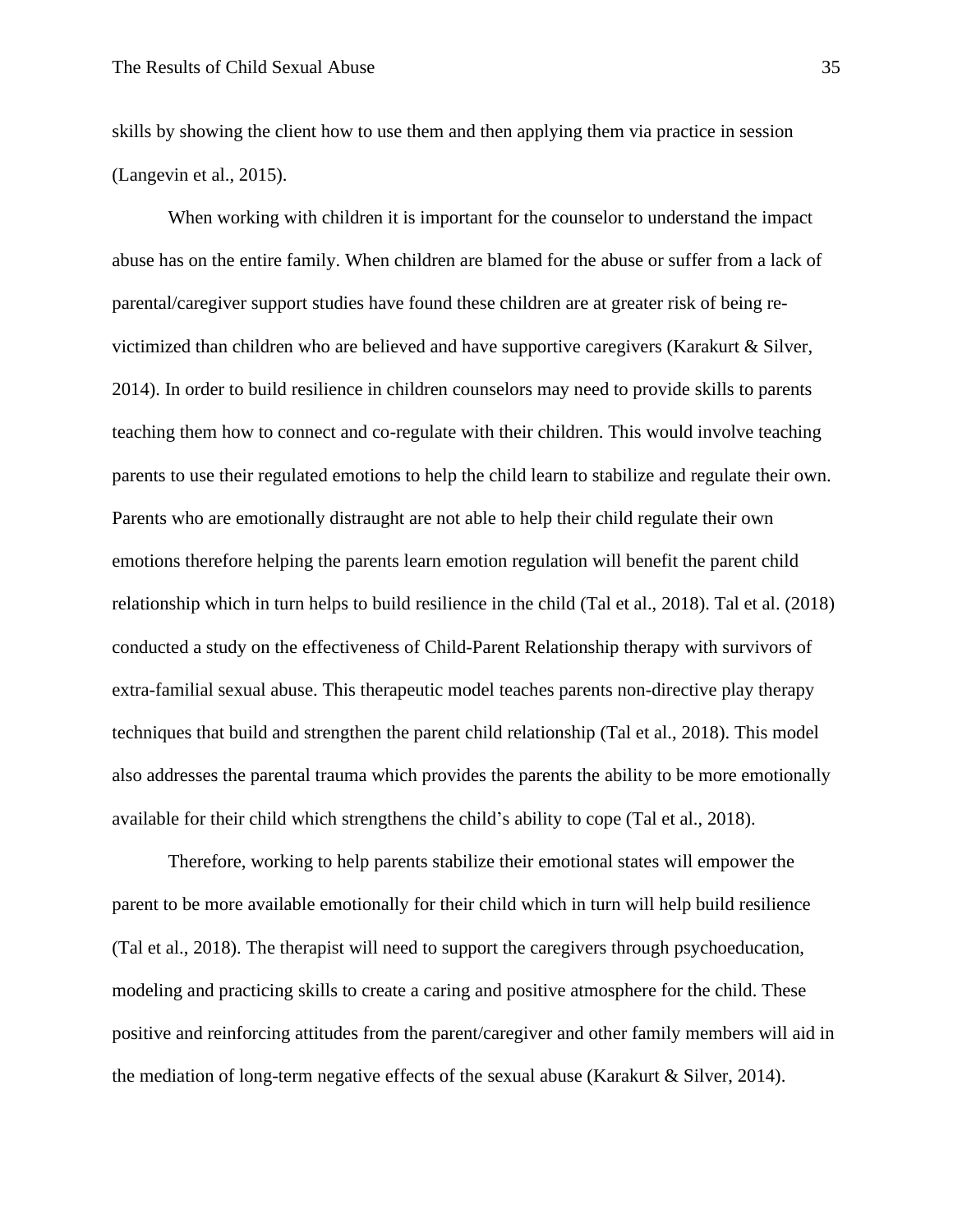High risk sexual behaviors, delinquency and violence are some of the results of maladaptive coping strategies used by CSA survivors in adolescents (Homma et al., 2012; Kozak et al., 2017). Armed with this information clinicians can advocate for the education of judicial and law enforcement agents to increase their awareness of the root causes of these behaviors and help create alternative venues to incarceration (Kozak et al., 2017). Utilizing a trauma-informedlens, clinicians can initiate programs to provide social support and mental health interventions in an effort to mitigate life-long negative effects (Kozak et al., 2017). Black male survivors of CSA have a higher rate of reporting delinquency and violence and as a marginalized group would benefit greatly from these types of interventions with the aim of preempting further victimization (Kozak et al., 2017).

In an effort to give back to their communities, clinicians can take this information to create community programs providing psychoeducation and prevention information to small community groups, new parent trainings, public community meetings or anywhere the clinician is able to make an impact. Psychoeducation, prevention and intervention are all areas clinicians are able to have an impact and improve their own communities while fulfilling their ethical obligations.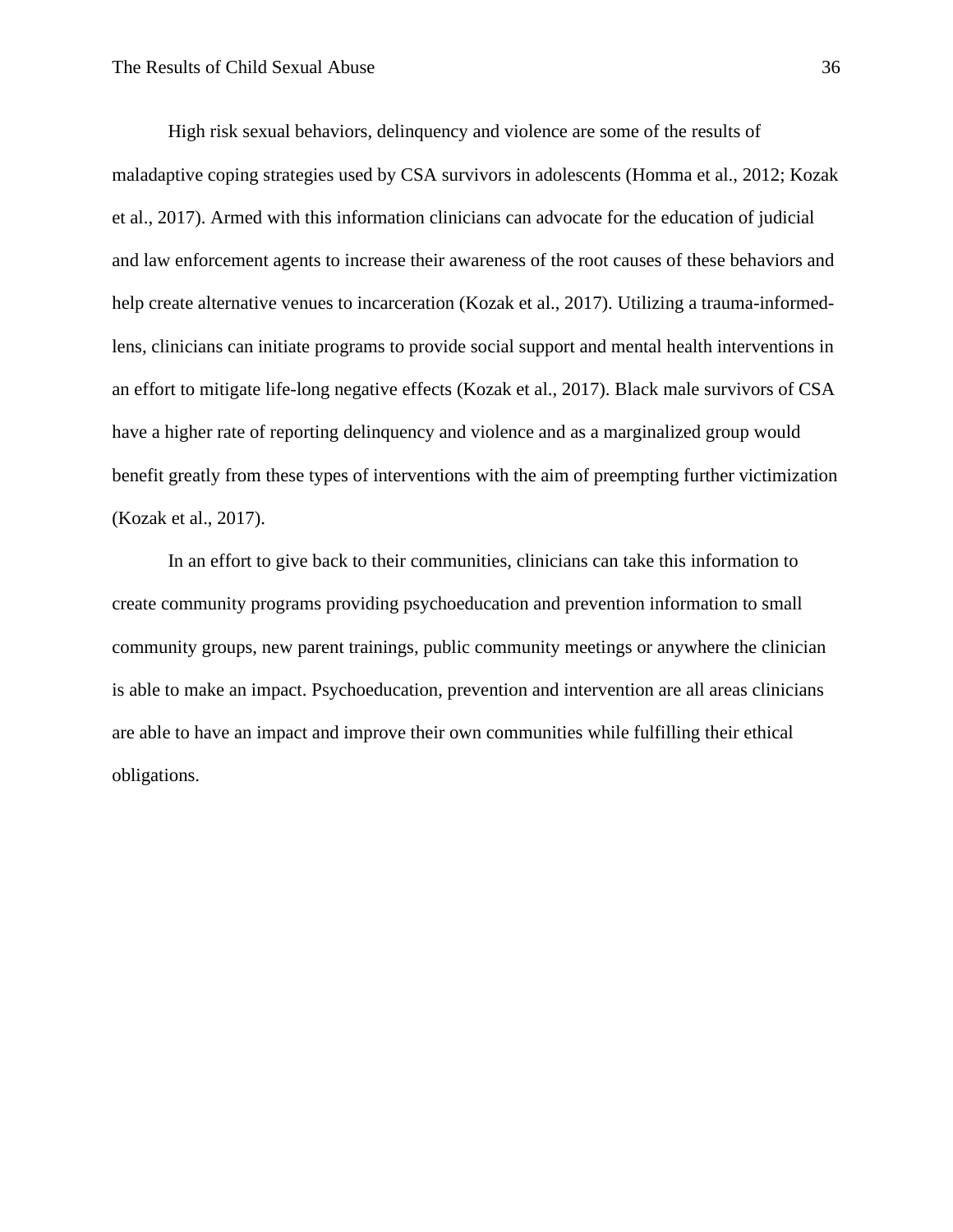#### **References**

- American Psychiatric Association (2013). *Diagnostic and Statistical Manual 5*. American Psychiatric Publishing.
- Augusti, E. M, Baugerud, G. A., Sulutvdt, U., & Melinder, A. (2017). Maltreatment and trauma symptoms: Does type of maltreatment matter? *Psychological Trauma: Theory, Research, Practice, and Policy, 10(4),* 396-401. doi:10.1037/tra0000315
- Barfield, S., Dobson, C., Gaskill, R., & Perry, B. D. (2012). Neurosequential model of therapeutics in a therapeutic preschool: Implications for work with children with complex neuropsychiatric problems. *International Journal of Play Therapy, 21*(1), 30-44. doi: 10.1037/a0025955
- Bowlby, J. (1975). Attachment theory, separation anxiety, and mourning. *American Handbook of Psychiatry, 6,* 1-52.
- Bratton, S. C., Ceballos, P. L., Sheely-Moore, A. I., Meany-Walen, K., Pronchenko, Y., & Jones, L. D. (2013). Head start early mental health intervention: Effects of child-centered play therapy on disruptive behaviors. *International Journal of Play Therapy, 22(1),* 28-42. doi:10.1037/a0030318
- Briere, J. (1992). Medical symptoms, health risk, and history of childhood sexual abuse. *Mayo Clinic Proceedings, 67,* 603-604.
- Brown, A., & Finkelhor, D. (1986). Impact of child sexual abuse: A review of the research. *Psychological Bulletin, 99*(1) 66-77. Doi.org/10.1037/0033-2909.99.1.66
- Byrd, R., Lorelle, S., & Donald, E. (2021). Transgender and gender-expansive affirming childcentered play therapy. *International Journal of Play Therapy, 30*(2), 146-156. Doi: 10.1037/pla0000155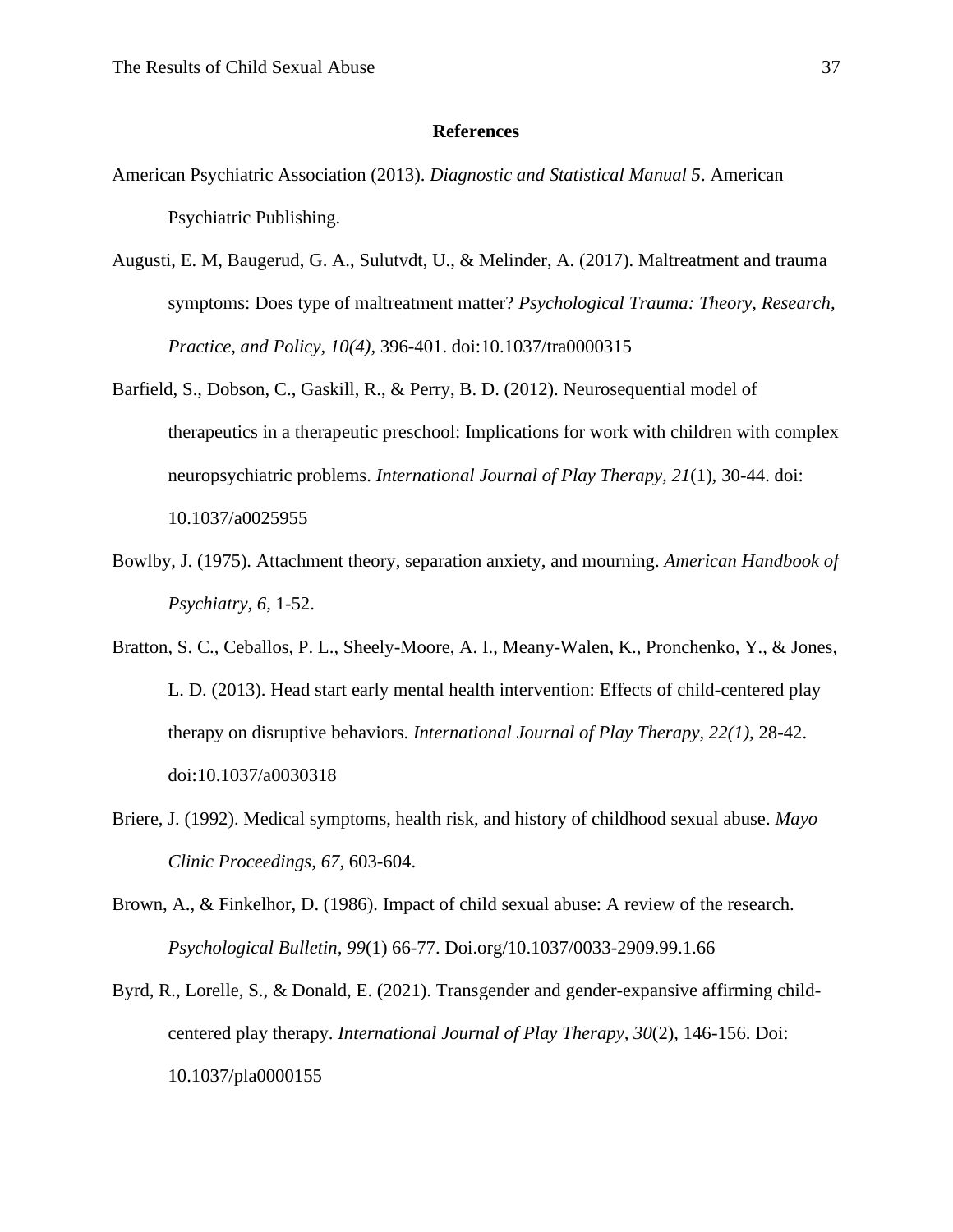Center on the Developing Child (2007). *The Impact of Early Adversity on Child* 

*Development* (InBrief). Retrieved from [www.developingchild.harvard.edu](https://developingchild.harvard.edu/)

- Committee on the Rights of the Child (2011). General comment No. 13 on the right of the child to freedom from all forms of violence. Retrieved July 24, 2021 from http://www.ohchr.org/EN/ HRBodies/CRC/Pages/CRCIndex.aspx
- De Bellis, M. D. (2001). Developmental traumatology: The psychobiological development of maltreated children and its implications for research, treatment, and policy. *Development and Psychopathology, 13*, 539-564.
- Dinwiddie, S., Heath, A. C., Dunne, M. P., Bucholz, K. K., Madden, P. A., Slutske, W. S., Bierut, L. J., Statham, D. B., & Martin, N. G. (2000). Early sexual abuse and lifetime psychopathology: A co-twin-control study. *Psychological Medicine, 30,* 41-52.
- Doyle, K., & Magor-Blatch, L. E. (2017). Even adults need to play: Sandplay therapy with an adult survivor of childhood abuse. *Internation journal of Play Therapy, 26*(1), 12-22. doi.org/10.1037/pla0000042
- Draucker, C. B., & Mazurczyk, J. (2013). Relationships between childhood sexual abuse and substance use and sexual risk behaviors during adolescence: An integrative review. *Nursing Outlook, 61,* 291-310. doi.org/10.1016/j.outlook.2012.12.003
- Dube, S. R., Anda, R. F., Whitfield, C. L., Brown, D. W., Felitti, V. J., Dong, M., Giles, W. H. (2005). Long-term consequences of childhood sexual abuse by gender of victim*. American Journal of Preventive Medicine, 28*(5), 430-438.
- Dunn, E. C., McLaughlin, K. A., Slopen, N., Rosand, J., & Smoller, J. W. (2013). Developmental timing of child maltreatment and symptoms of depression and suicidal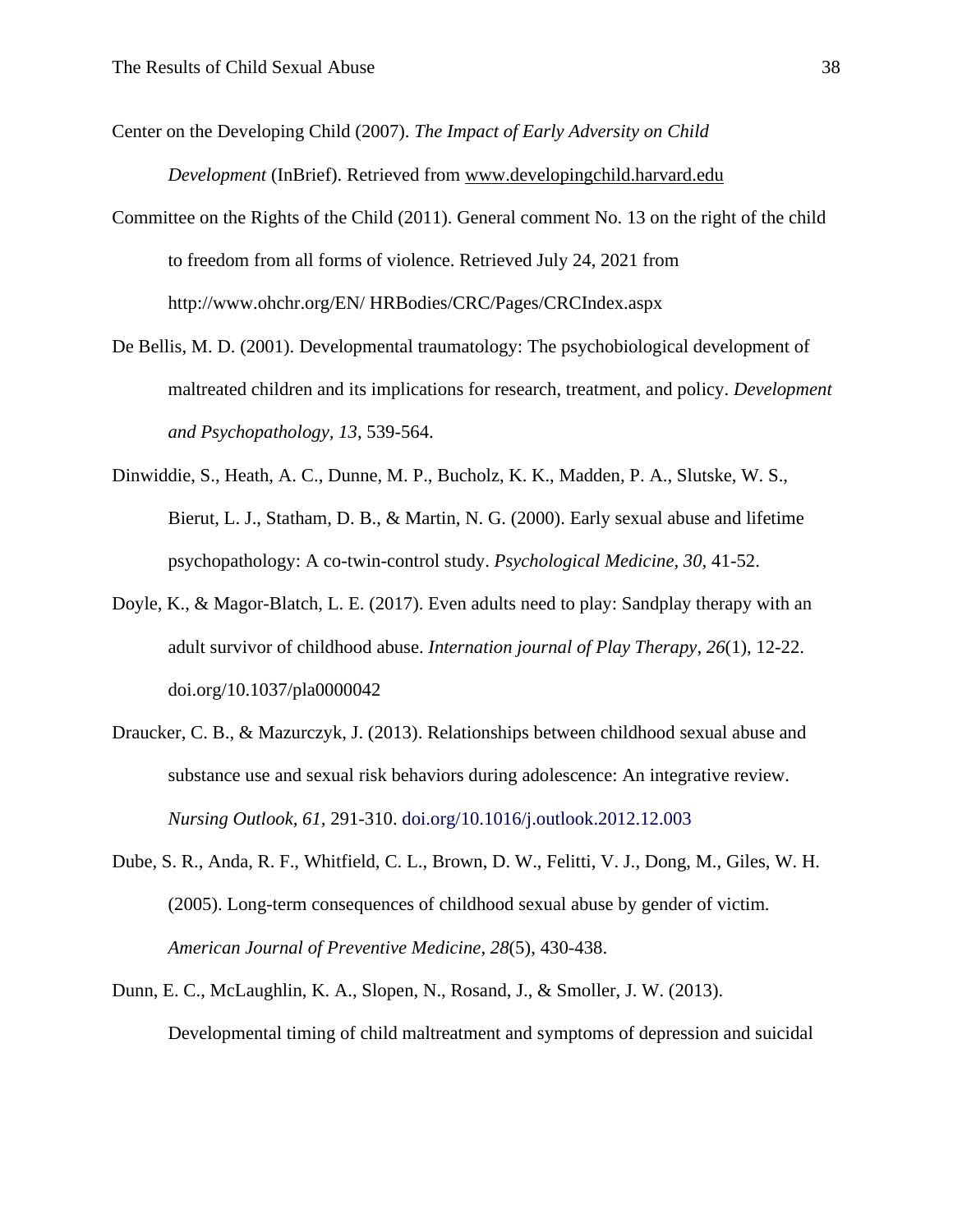ideation in young adulthood: Results from the national longitudinal study of adolescent health. *Depression and Anxiety 30*, 955-964.

- Eli, S. (2000). Effects of incest in aging survivors: Psychopathology and treatment issues. *Journal of Clinical Geropsychology, 6,* 53-61.
- Felitti, V. J., Anda, R. F., Nordenberg, D., Williamson, D. F., Spitz, A. M., Edwards, V., Koss, M. P., & Marks, J. S. (1998). Relationship of childhood abuse and household dysfunction to many of the leading causes of death in adults: The adverse childhood experiences (ACE) study. *American Journal of Preventive Medicine, 14*(4), 245-258.
- Ferreira, R., Eloff, I., Kukard, C., & Kriegler, S. (2014). Using sandplay therapy to bridge a language barrier in emotionally supporting a young vulnerable child. *The Arts in Psychotherapy, 41*(1), 107-114. Doi: 10.1016/j.aip.2013.11.009
- Finkelhor, D. (1979). *Sexually victimized children*. New York: Free Press.
- Finkelhor, D. (1990). Early and long-term effects of child sexual abuse: An update. *Professional Psychology: R4esearch and Practice, 21*(5), 325-330. Doi:.org/10.1037/0735- 7028.21.5.325
- Flahive, M. W., & Ray, D. (2007). Effect of group sandtray therapy with preadolescents. *The Journal for specialists in Group Work, 32*(4), 362-382. DOI: 10.1080/01933920701476706

Fix, R. L., Assini-Meytin, L. C., & Le, P. T. (2019). Gender and race informed pathways from childhood sexual abuse to sexually transmitted infections: A moderated mediation analysis using nationally representative data. *Journal of Adolescent Health, 65*(2)*,* 267- 273. [doi.org/10.1016/j.jadohealth.2019.02.015](https://doi-org.wsuproxy.mnpals.net/10.1016/j.jadohealth.2019.02.015)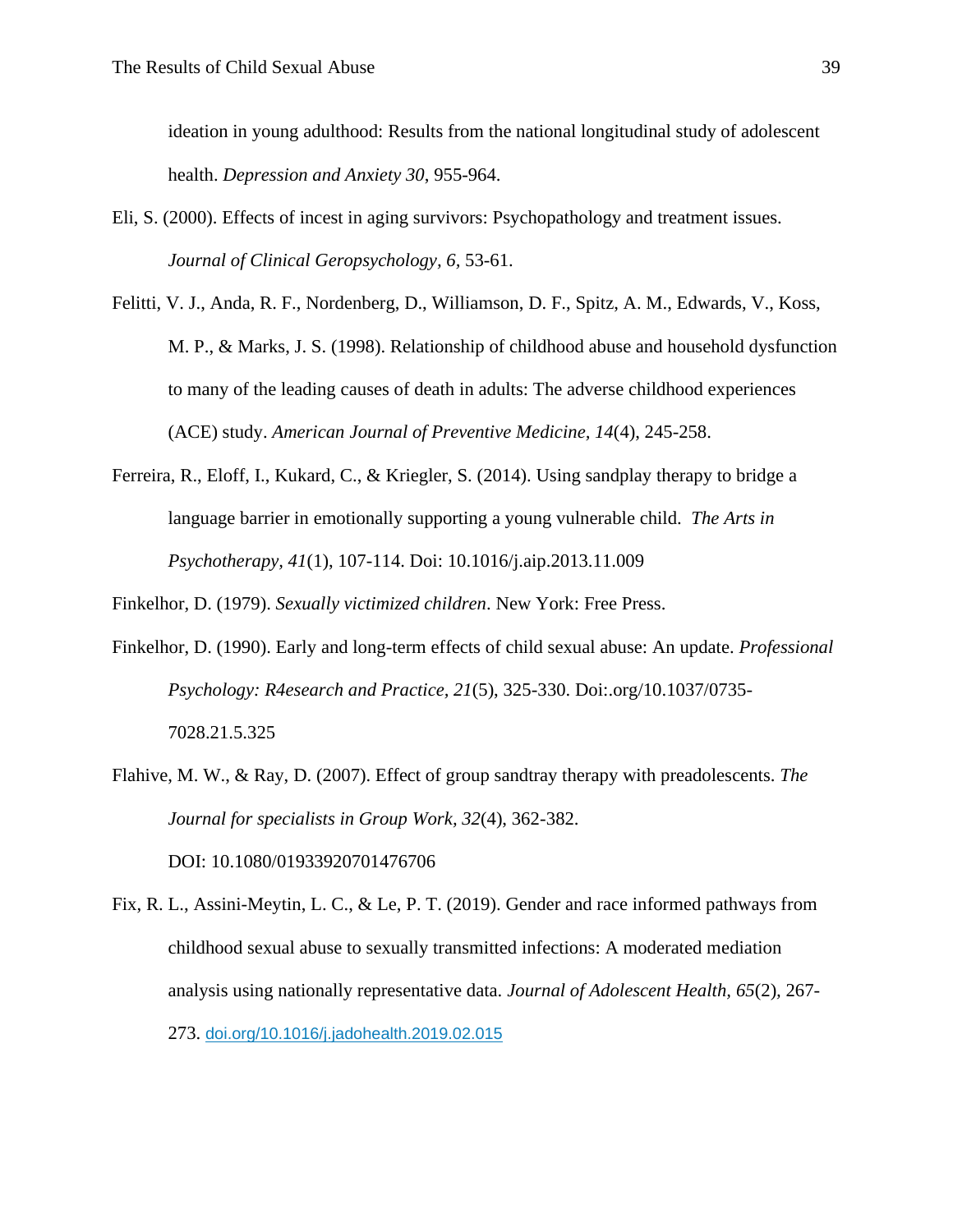- Garrett, M. (2013). Beyond play therapy: Using the sandtray as an expressive arts intervention in counselling adult clients. *Asia Pacific Journal of Counselling and Psychotherapy, 5*(1), 99-105. Doi:10.1080/21507686.2013.864319
- Gaskill, R. L. & Perry, B. D. (2014). The Neurosequential model of therapeutics to guide play in the healing process. In C. A. Malchiodi & D. A. Crenshaw (Eds.), *Creative arts and play therapy for attachment problems.* Guilford Press.
- Godbout, N., Sabourin, S., & Lussier, Y. (2009). Child sexual abuse and adult romantic adjustment: Comparison of single and multiple indicator measures. *Journal of Interpersonal Violence, 24*(4), 693-705.

Gross, J. J., 2013. *Handbook of emotion regulation (2nd ed.).* The Gilford Press, New York, NY

- Haas, S. C., & Ray, D. C. (2020). Child-Centered Play Therapy with children affected by adverse childhood experiences: A single case study. *International Journal of Play Therapy, 29*(4), 233-236. http://dx.doi: 10.1037/pla0000135
- Hall, K. (2008). Childhood sexual abuse and adult sexual problems: A new view of assessment and treatment. *Feminism & Psychology, 18*(4), 546-556.

Doi: 10.1177/0959353508095536

Han, Y., Lee. Y, & Suh, J. H. (2017). Effects of a sandplay therapy program at a childcare center on children with externalizing behavior problems. *The Arts in Psychotherapy, 52,* 24-31. Doi: 10.1016/j.aip.2016.09.008

Homma, Y., Wang, N., Saewyc, E., & Kishor, N. (2012). The relationship between sexual abuse and risky sexual behavior among adolescent boys: A meta-analysis. *Journal of Adolescent Health, 51,* 18-24.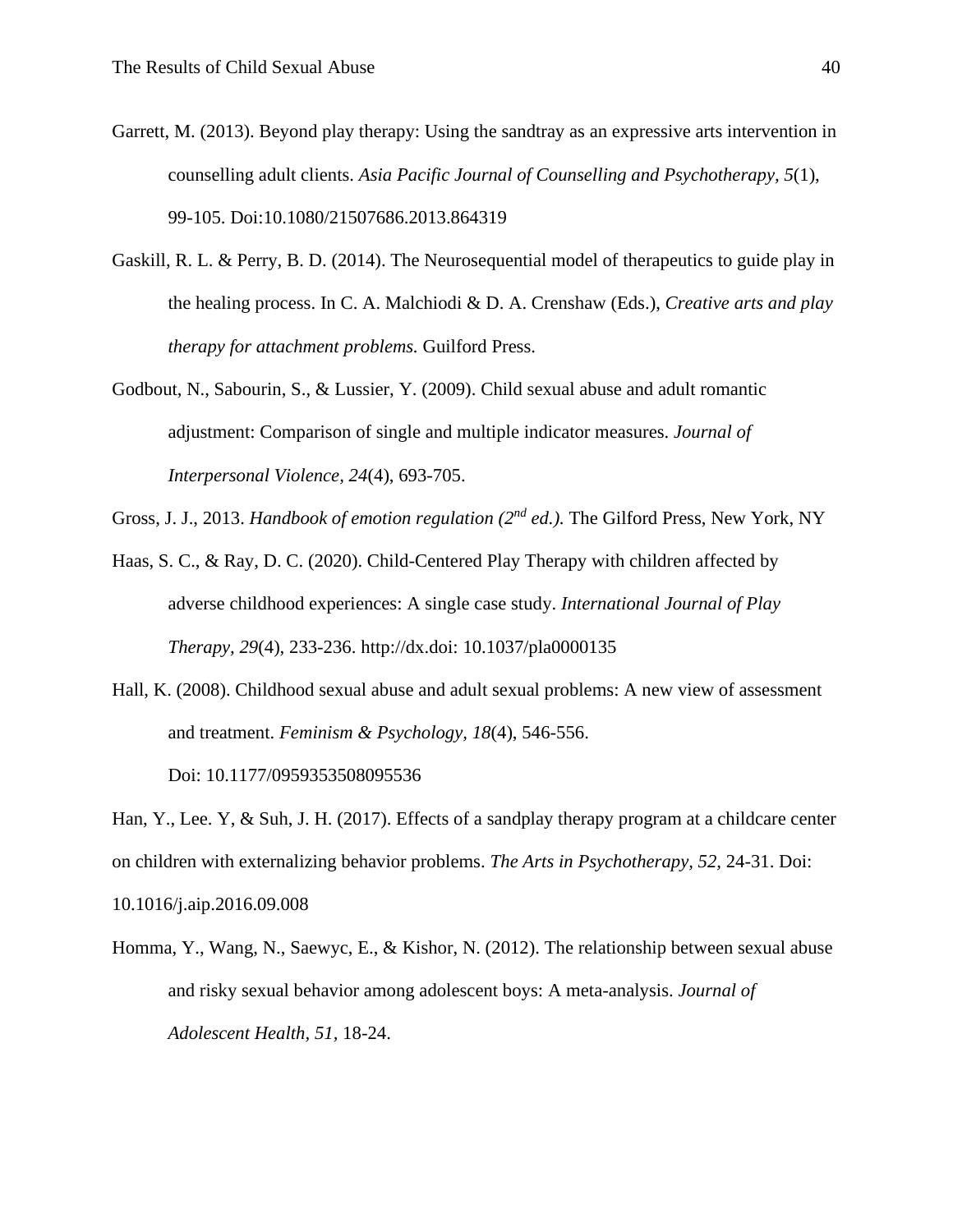- International Society for the Prevention of Child Abuse and Neglect (1988). Symptomatology associated with childhood sexual victimization in a nonclinical adult sample. *Child Abuse & Neglect: The International Journal, 12,* 51-59.
- Jang, M. & Kim, Y. (2012). The effect of group sandplay therapy on the social anxiety, loneliness and self-expression of migrant women in international marriages in South Korea. *The Arts in Psychotherapy, 39,* 38-41. Doi: 10.1016/j.aip.2011.11.008
- Karakurt, G., Silver, K. E. (2014). Therapy for childhood sexual abuse survivors using attachment and family systems theory orientation. *American Journal of Family Therapy, 42,* 79-91. Doi: 10.1080/01926187.2013.772872
- Kendall-Tackett, K. (2002). The health effects of childhood abuse: Four pathways by which abuse can influence health. *Child Abuse & Neglect, 26,* 715-729.
- Kenny, M. C., & McEachern, A. G. (2000). Racial, ethnic, and cultural factors of childhood sexual abuse: A selected review of the literature. *Clinical Psychology Review, 20*(7), 905- 922.

Kot, S., Landreth, G. L., & Giordono, M. (1998). Intensive child-centered play therapy with child witnesses of domestic violence. *International Journal of Play Therapy, 7*(2), 17-

36. [https://doi.org/10.1037/h0089421](https://psycnet.apa.org/doi/10.1037/h0089421)

- Kozak, R. S., Gushwa, M., & Cadet, T.J. (2018). Victimization and violence: An exploration of the relationship between child sexual abuse, violence, and delinquency. *Journal of Child Sexual Abuse, 27*(6), 699-717. doi.org/10.1080/10538712.2018.1474412
- Krienert, J. L., & Walsh, J. A. (2011). Sibling sexual abuse: An empirical analysis of offender, victim, and event characteristics in National incident-based reporting system (NIBRS) data, 2000-2007. *Journal of Child Sexual Abuse, 20,* 353-372.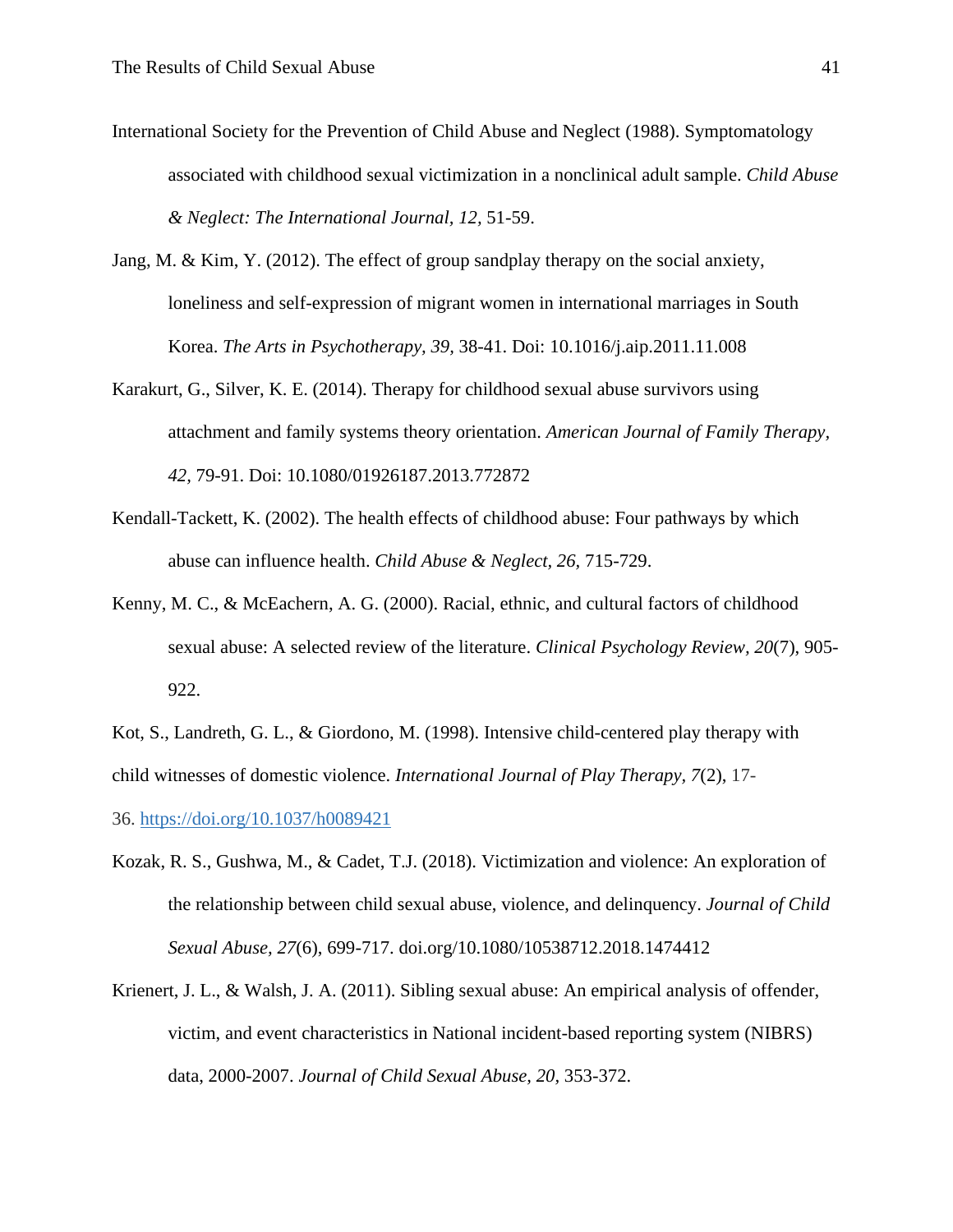- Landreth, G. L. (1993). Child-Centered Play Therapy. *Elementary School Guidance & Counseling, 28*(1), 17-29.
- Landreth, G. L. (2012). *Play therapy: The art of the relationship* (**3rd ed**.). Routledge/Taylor & Francis Group.
- Langevin, R., Hebert, M., & Cossette, L. (2015). Emotion regulation as a mediator of the relation between sexual abuse and behavior problems in preschoolers. *Child Abuse & Neglect, 46,* 16-26.
- Lin, Y. W., & Bratton, S. C. (2015). A meta-analytic review of child-centered play therapy approaches. *Journal of Counseling & Development, 93,* 45-58. doi: 10.1002/j.1556- 6676.2015.00180.x
- Mennen, F. E. (1995). The relationship of race/ethnicity to symptoms in childhood sexual abuse. *Child Abuse & Neglect, 19*(1), 115-124.
- Morin, A. (2021, July 4). *What is sand tray therapy?* Verywell Mind. Retrieved July 23, 2021 from<https://www.verywellmind.com/what-is-sand-tray-therapy-4589493>
- National Scientific Council on the Developing Child (2004). *Children's emotional development is built into the architecture of their brains: Working Paper No. 2*. [http://www.developingchild.net](http://www.developingchild.net/)
- Olafson, E. (2011). Child sexual abuse: Demography, impact, and interventions. *Journal of Child & Adolescent Trauma, 4*, 8-21. doi: 10.1080/19361521.2011.545811
- Perry, B. (2005). *Maltreatment and the developing child: How early childhood experience shapes child and culture*. Inaugural Margaret McCain lecture given in London September 23, 2004.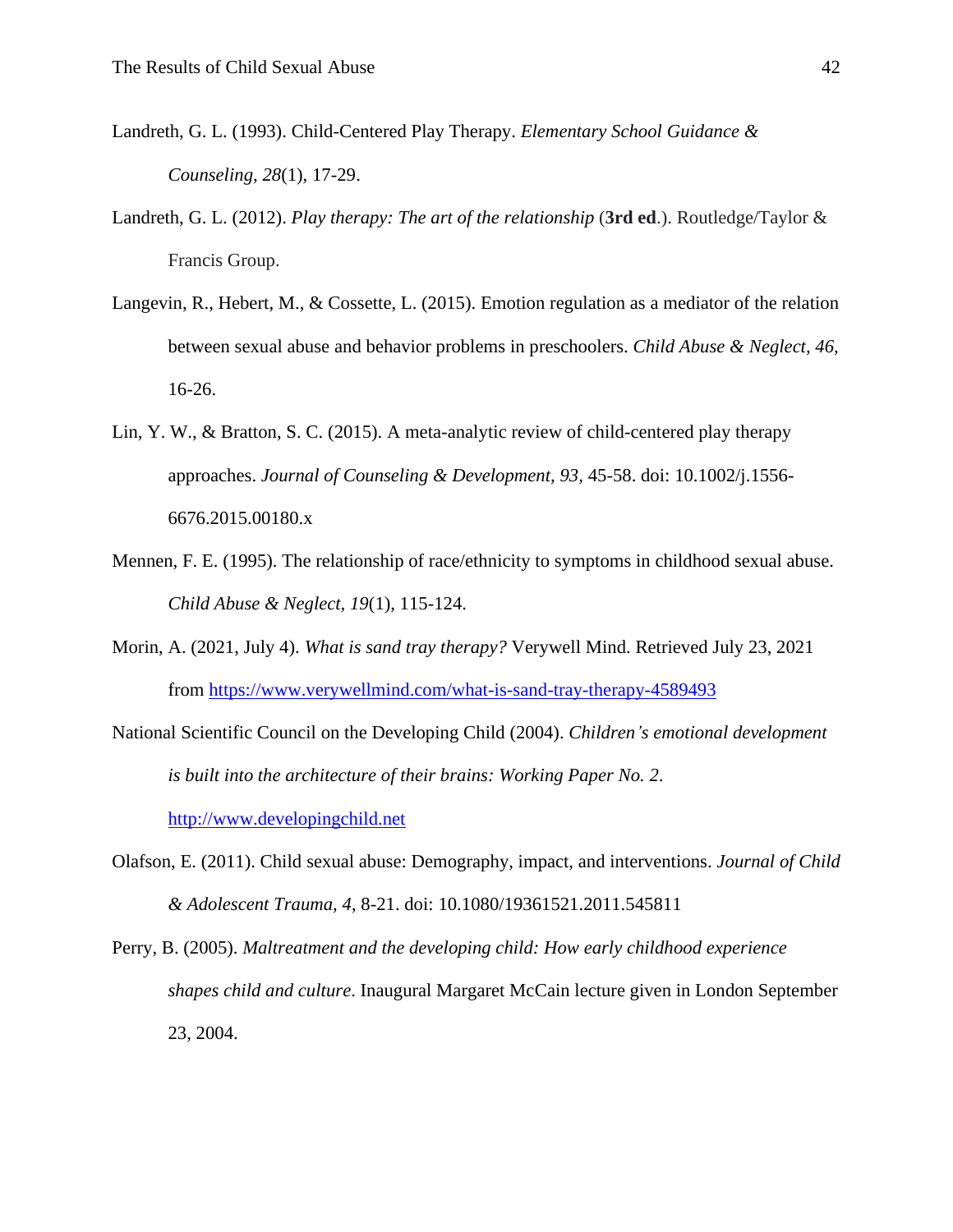- Perry, B. D., & Dobson, C. L. (2013). Application of the Neurosequential Model of Therapeutics (NMT) in maltreated children. In J. D. Ford & C. A. Courtois )Eds.) *Treating complex traumatic stress disorders in children and adolescents* (pp. 249-260). New York: Guilford Press.
- Putnam, F. W. (2003). Ten-Year research update review: Child sexual abuse. *American Academy of Child and Adolescent Psychiatry*, *42*(3), 269-278. doi:10.1097/01.CHI.0000037029.04952.72
- Ray, D., Bratton, S. Rhine., T., & Jones, L. (2001). The effectiveness of play therapy: Responding to the critics. *International Journal of Play Therapy, 10*(1), 850108.
- Rellini, A. H. & Meston, C. M. (2011). Sexual self-schemas, sexual dysfunction, and the sexual responses of women with a history of childhood sexual abuse. *Archives of Sexual Behavior, 40*, 351-362. Doi:10.1007/s10508-010-9694-0
- Roesler, C. (2019). Sandplay therapy: An overview of theory, applications and evidence base. *The Arts in Psychotherapy, 64*, 84-94. Doi: 10.1016/j.aip.2019.04.001
- Russell, D. E. H. (1986). *The secret trauma: Incest in the lives of girls and women.* New York: Basic Books.
- Scarborough, A. A. (2009). Maltreated infants and toddlers: Predictors of developmental delay. *Journal of Developmental & Behavioral Pediatrics, 6,* 489-498.
- Somer, E. (2000). Effects of incest in aging survivors; Psychopathology and treatment issues. *Journal of Clinical Geropsychology, 6,* 53-61.
- Staples, J., Rellini, A. h., & Roberts, S. P. (2012). Avoiding experiences: Sexual dysfunction in women with a history of sexual abuse in childhood and adolescence. *Archives of Sexual Behaviors, 41,* 341-350. Doi: 10.1007/s10508-011-9773-x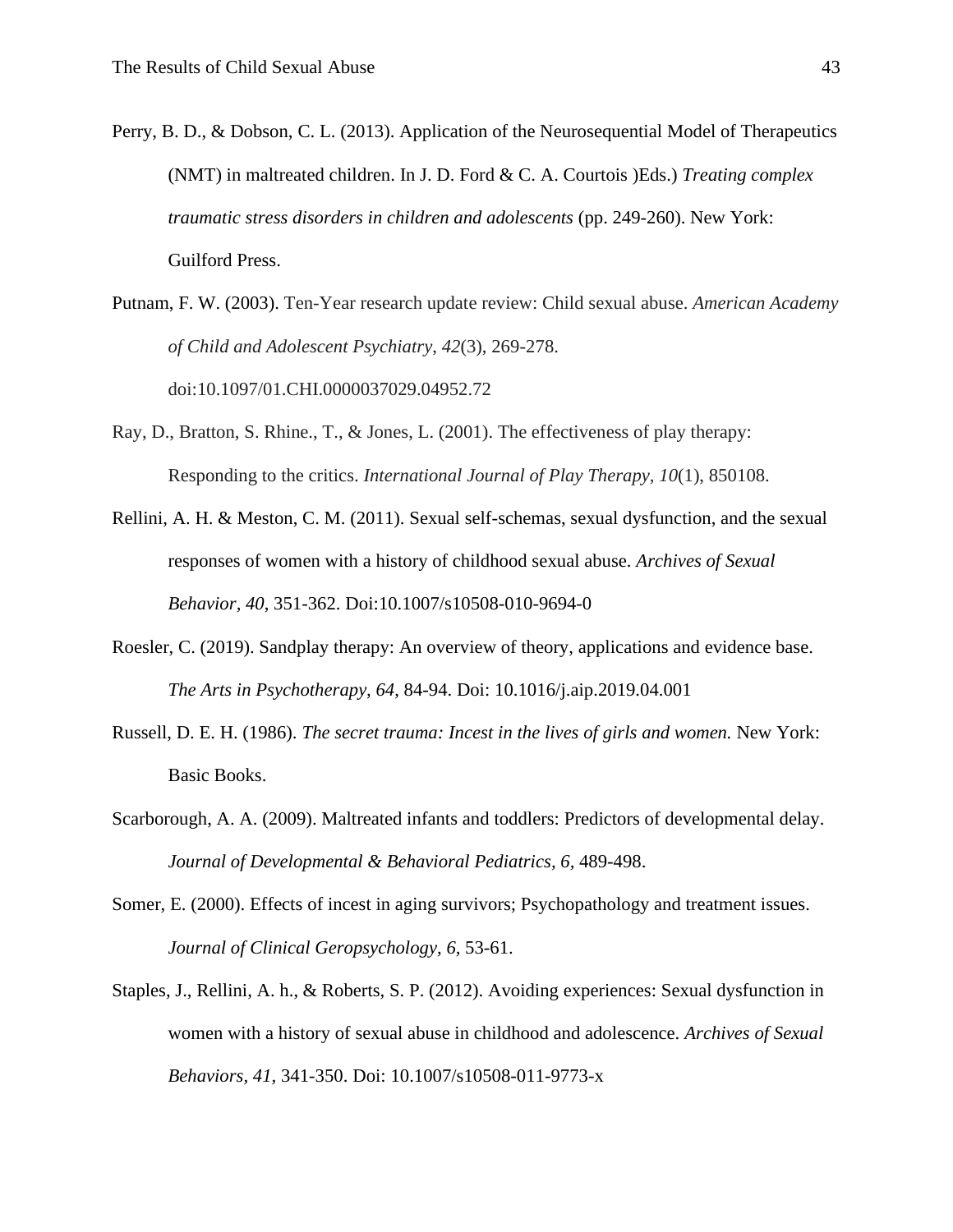- Starr Commonwealth (2019). *Children of trauma & resilience: Guidebook.* Starr Commonwealth.
- Stoltenborgh, M., van Ijxendoorn, M. H., Euser, E. M., & Bakermans-Kranenburg, M. J. (2011). A global perspective on child sexual abuse: Meta-Analysis of prevalence around the world. *Child Maltreatment, 16*(2), 79-101. doi: 10.1177/1077559511403920
- Tal, R., Tal, K., & Green, O. (2018). Child-parent relationship therapy with extra-familial abused children. *Journal of Child Sexual Abuse, 27*(4), 386-402. Doi.org/10.1080/10538712.2018.1451420
- Taylor, D. D., & Thompson, K. A. (2020). Using Adlerian play therapy with gender-expansive children: Considerations for caregivers. The Journal of Individual Psychology, 76(2), 201–216. https:// doi.org/10.1353/jip.2020.0001
- The National Child Traumatic Stress Network (2018a, June 11). *Effects.*

<https://www.nctsn.org/what-is-child-trauma/trauma-types/complex-trauma/effects>

- The National Child Traumatic Stress Network (2018b, July 3). How early childhood trauma is unique. https://www.nctsn.org/what-is-child-trauma/trauma-types/early-childhoodtrauma/effects
- Thompson, R. A. (1998). Emotion regulations: A theme in search of definition. *Monographs of the Society for Research in Child Development*, *59*(2/3), 25-52.

Tornero, M. D., & Capella, C. (2017). Change during psychotherapy through sand tray in children that have been sexually abused. *Frontiers in Psychology, 8*:617, [doi.org/10.3389/fpsyg.2017.00617](https://doi.org/10.3389/fpsyg.2017.00617)